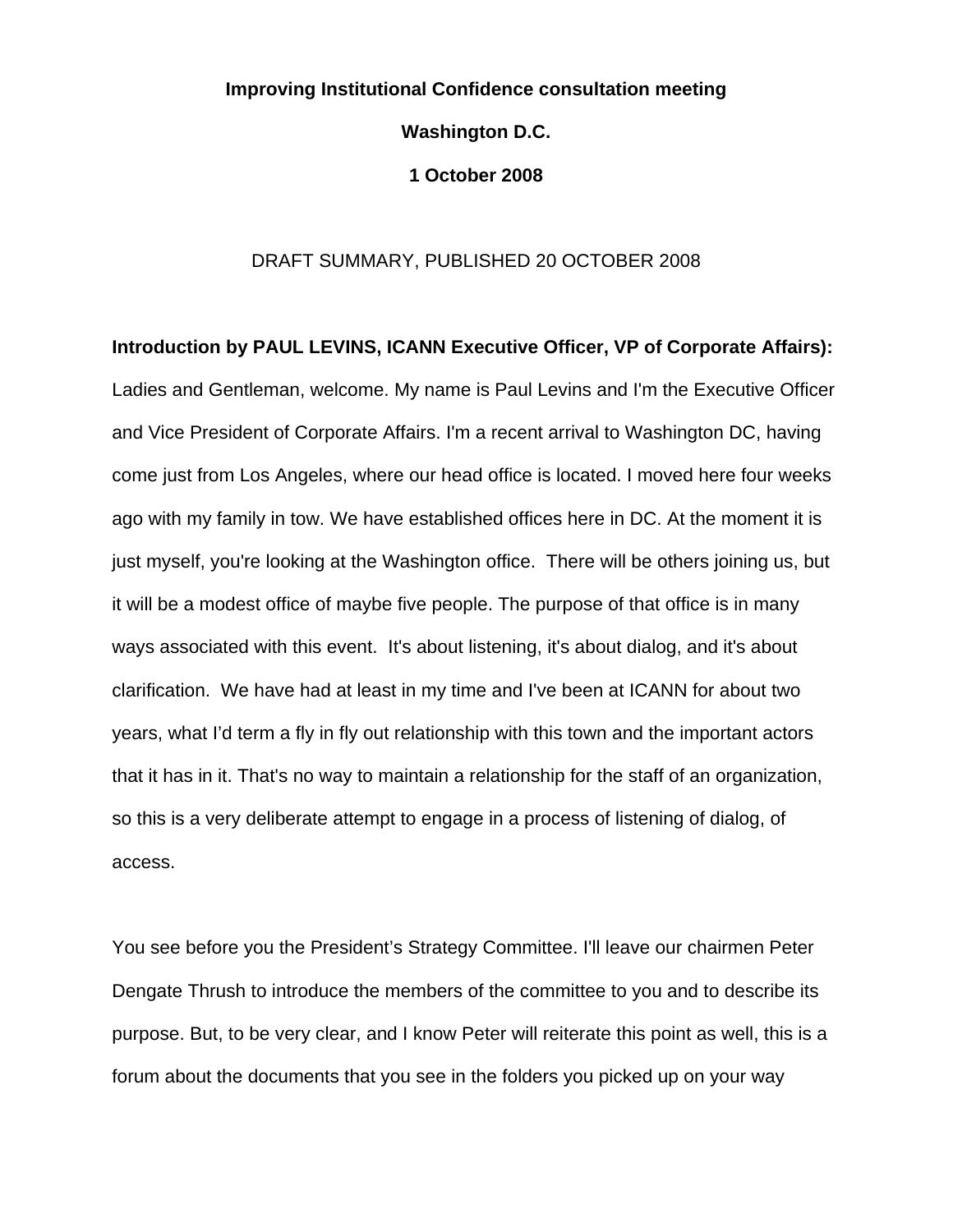through registration today, and very clearly about a set of proposals for improving the confidence of the organization, not about generic issues to do with ICANN. So, without further ado, I'll ask our Chairman, Peter Dengate Thrush to introduce the PSC and today's event. Thank you.

## **Introduction to the President's Strategy Committee and the purpose and content of the Improving Institutional Confidence consultation**

PETER DENGATE THRUSH (CO CHAIR OF THE PSC, CHAIR OF THE ICANN BOARD OF DIRECTORS): Why are we doing this? After a decade – with a ten-year anniversary yesterday - of successful US Government stewardship, the Joint Project Agreement will conclude in September 2009. This is a legal fact, the date of expiry of the agreement. It's not that anyone's declared it or cancelled it; it was set up to expire in September 2009.

In the early days, we had a very much more detailed Memorandum of Understanding with the US Department of Commerce and in earlier consultations including at the midterm review of the Joint Project Agreement, we made the point that this was necessary as part of the start-up mode when we started with absolutely nothing except the idea and we then had a board, but no structure.

It was necessary in previous years to explain what needed to be done, and that was done in a very detailed Memorandum of Understanding. We now have a very different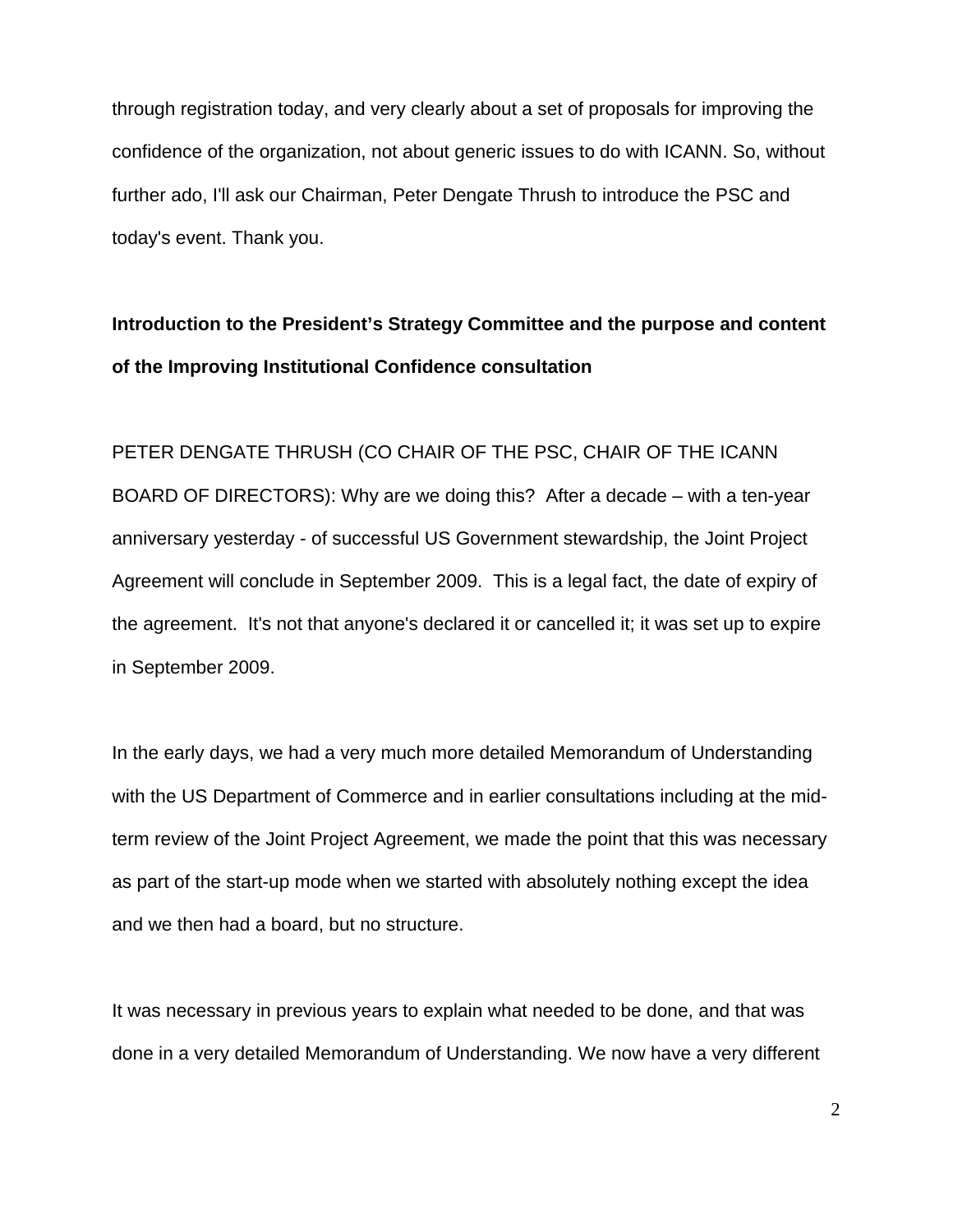kind of relationship with the US Government. Please have a careful look at the obligations on the parties under the Joint Project Agreement.

We have produced two documents, a Transition Action Plan and a document called Improving Institutional Confidence. At today's meeting, we assume that you know these issues and have read the papers. Nonetheless, individual members of the President Strategy Committee will walk you very quickly through the issues these papers address. I'll begin by asking Marilyn Cade to talk about safeguarding ICANN against capture.

MARILYN CADE (member of the President's Strategy Committee):

Even before ICANN was created, a concept I thought a lot about was how to ensure that a new organization could be a trusted steward. We began as the PSC to talk through what the threats were to ICANN and we recognized that one of the threats is capture, capture by an organization, an intergovernmental institution, by a committee, by the staff, by ourselves. The PSC has thought about what be put in place to provide safeguards against capture. This is one of our five key topics.

JEAN-JACQUES SUBRENAT (MEMBER OF THE PSC AND THE ICANN BOARD): In matters of governance, I was very much looking forward to it when I was appointed to the board of ICANN to see how governance in ICANN really worked on a day-to-day basis, and I must say that I found it to be overall a very open system. For instance, the way board discussions are rendered public just a few days after they happen. This being said, there is room for improvement and that's why we're here to listen to you.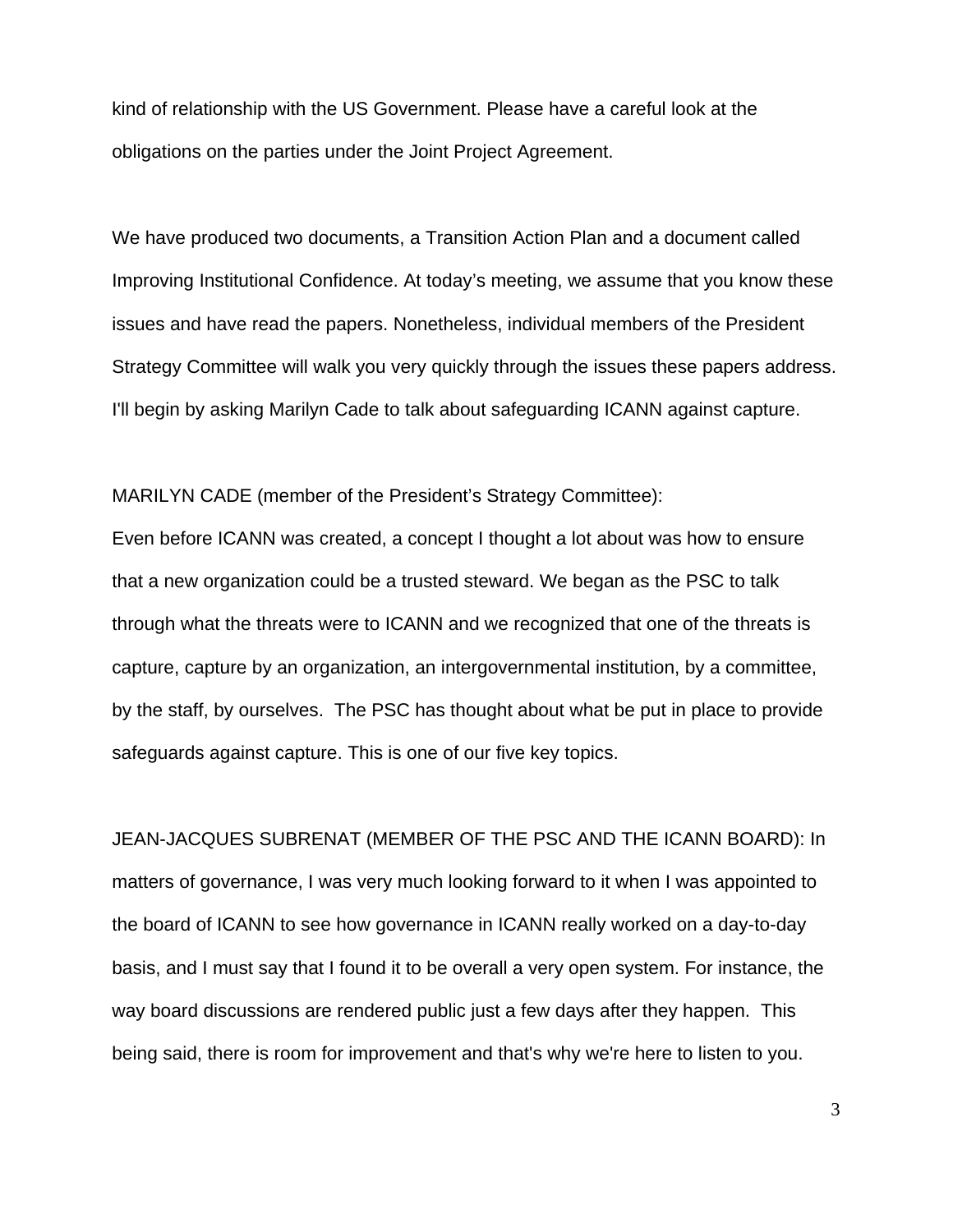The PSC proposed a few months ago an additional mechanism to reinforce actually the accountability and the transparency of ICANN and the Board especially. One is to set up a mechanism by which a decision taken by the Board of ICANN, which is considered inappropriate or insufficient, can be challenged by stakeholders who can call upon the Board to review its decision. The Board will not necessarily follow that advice, but must listen to it. The second mechanism I want to underline is that by which in very exceptional circumstances the Board could be discontinued or spilled. That would be an ultimate sanction.

YRJIO LANSIPURO (MEMBER OF THE PSC): The needs of the global Internet community were one of the concerns we tackled. The global Internet community be like hundred million Internet users at the time when ICANN was set up. Now it's 1.4 billion users and the question is how should this be reflected on the ICANN, in its form and operations.

ICANN is international in many ways already, the Board, the staff, the way they hold meetings in all corners of the globe, the Outreach Fellowship Schemes, dealing with, a couple of hundred of cc operators, and not last but not least, the Internationalization of Domain Names. The question that the Chairman of the ICANN Board actually put: is the not-for-profit corporation in California, the optimal form of entity to deal with all these international obligations? The PSC asks whether while ICANN's headquarters should remain in the United States, and should there be additional legal presence in other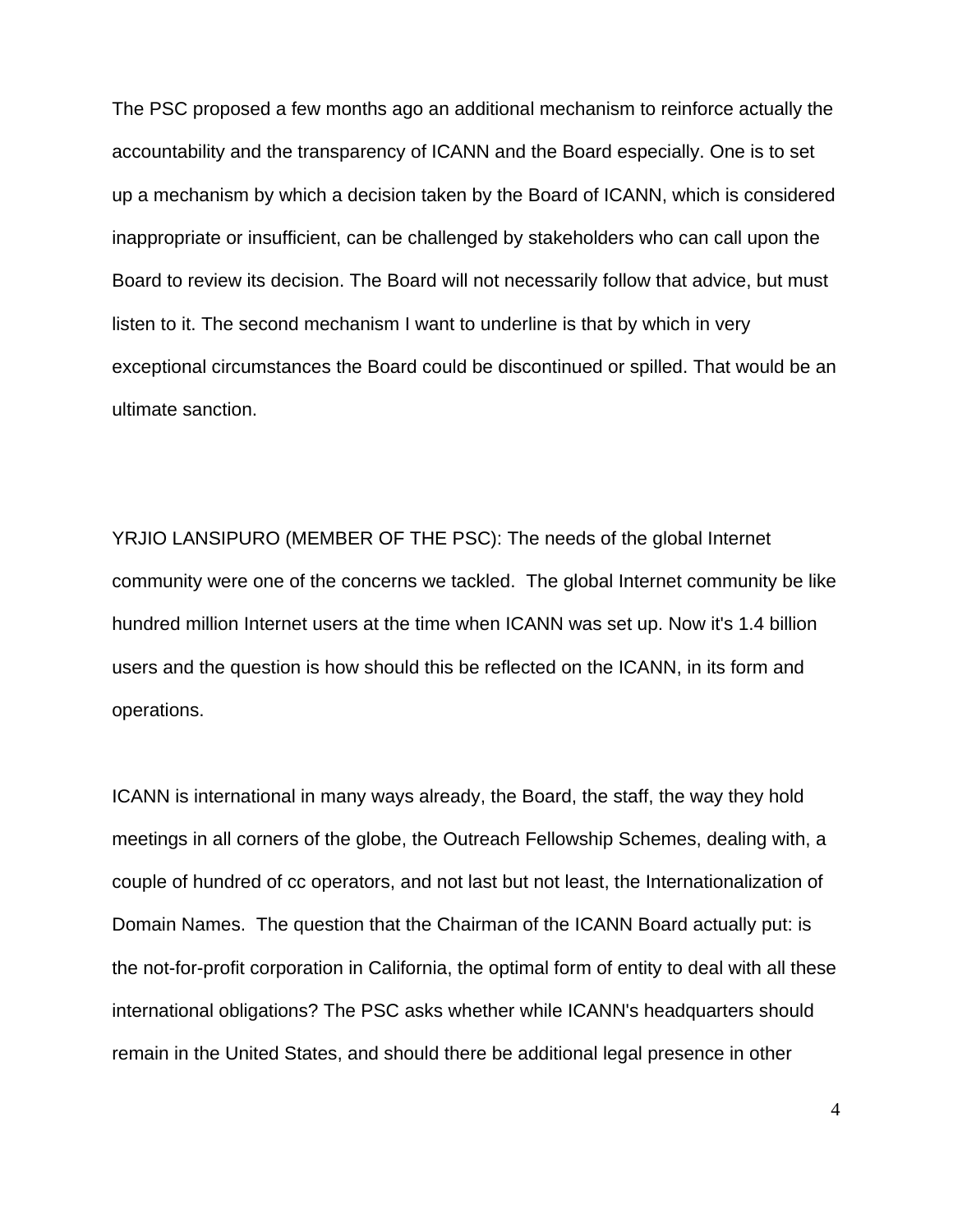jurisdictions. We're not seeking immunity. This is not a question of propelling ICANN to the outer-space, out of responsibility and accountability. To the contrary, we want to live up to the expectations of the original model. Developing global operations will allow us to meet the needs of the community and that includes some multi-lingualization and many other things.

The main suggestion we make here in these documents was that ICANN should establish a legal presence in a jurisdiction that could provide it with an international notfor-profit status, a status which would be in addition to its permanent corporate headquarters in the United States.

RAIMUNDO BECA (MEMBER OF THE PSC AND THE ICANN BOARD):The PSC has been looking at financial and operational security; of having a budget consistent with the goals of the institution and having revenue. ICANN has built the solid and stable procedures on operational and strategic planning and building the budget. We have also been building a reserve fund. The documents ask the question of whether and how ICANN's revenue streams can be diversified.

PAUL TWOMEY (CO-CHAIR OF THE PSC, MEMBER OF THE ICANN BOARD, PRESIDENT AND CEO OF ICANN): The final section of the papers before you, focuses on the issues of how to keep the Internet's unique identifiers stable and secure. It's a key plank of this whole process that ICANN remain focused on its narrow technical mission. This is not about trying to expand a mission for ICANN, but staying very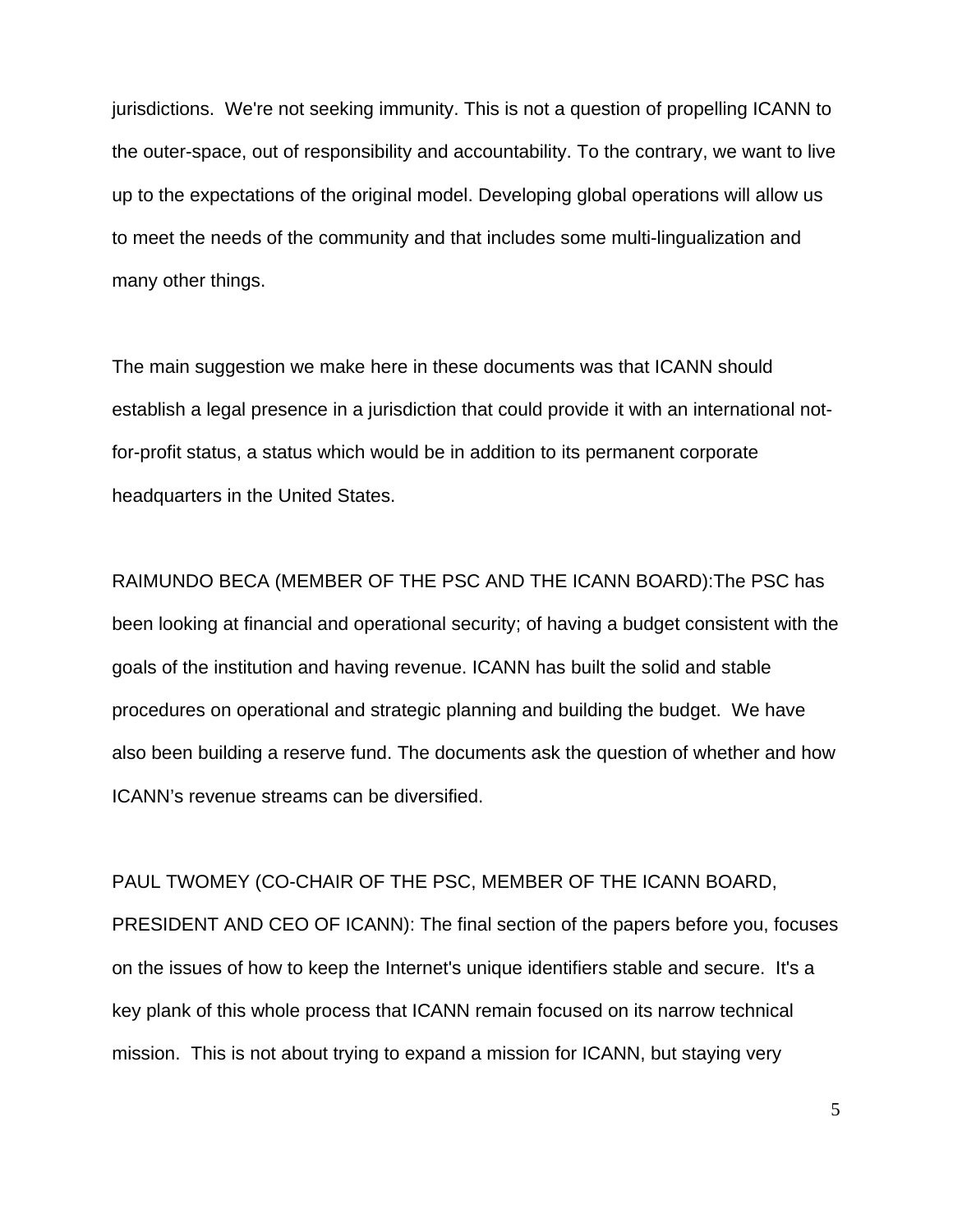focused on the core technical coordination mission of ICANN in an environment of very rapid growth.

We'd like to point out quite clearly in terms of this consultation process and review that the United States Government's comment that it has no plans to transition the management of the root zone from its current tri-partite agreement. We understand and support of that process. There are opportunities to discuss operational efficiency measures under the agreement. Security and stability is one of the four key founding principles of ICANN. Should ICANN be a thought leader on issues on security and stability consistent with its narrow but critical role? We'd be interested to get feedback from the community on that.

PETER DENGATE THRUSH: The composition of the President's Strategy Committee attempts to reflect as widely as possible the key components of the ICANN community. I come from the ccTLD community. Raimundo Beca comes from the addressing community, and he's also the past chair of our finance committee. Marilyn Cade is a former councilor of the GNSO. Paul Twomey represents the staff and management view and has himeslf an extensive history in relation to the GAC and other international matters. Yrjo Lansipuro is a member of the Government Advisory Committee and able to reflect the views of that, and Jean- Jacques Subrenat has an extensive history in international diplomacy.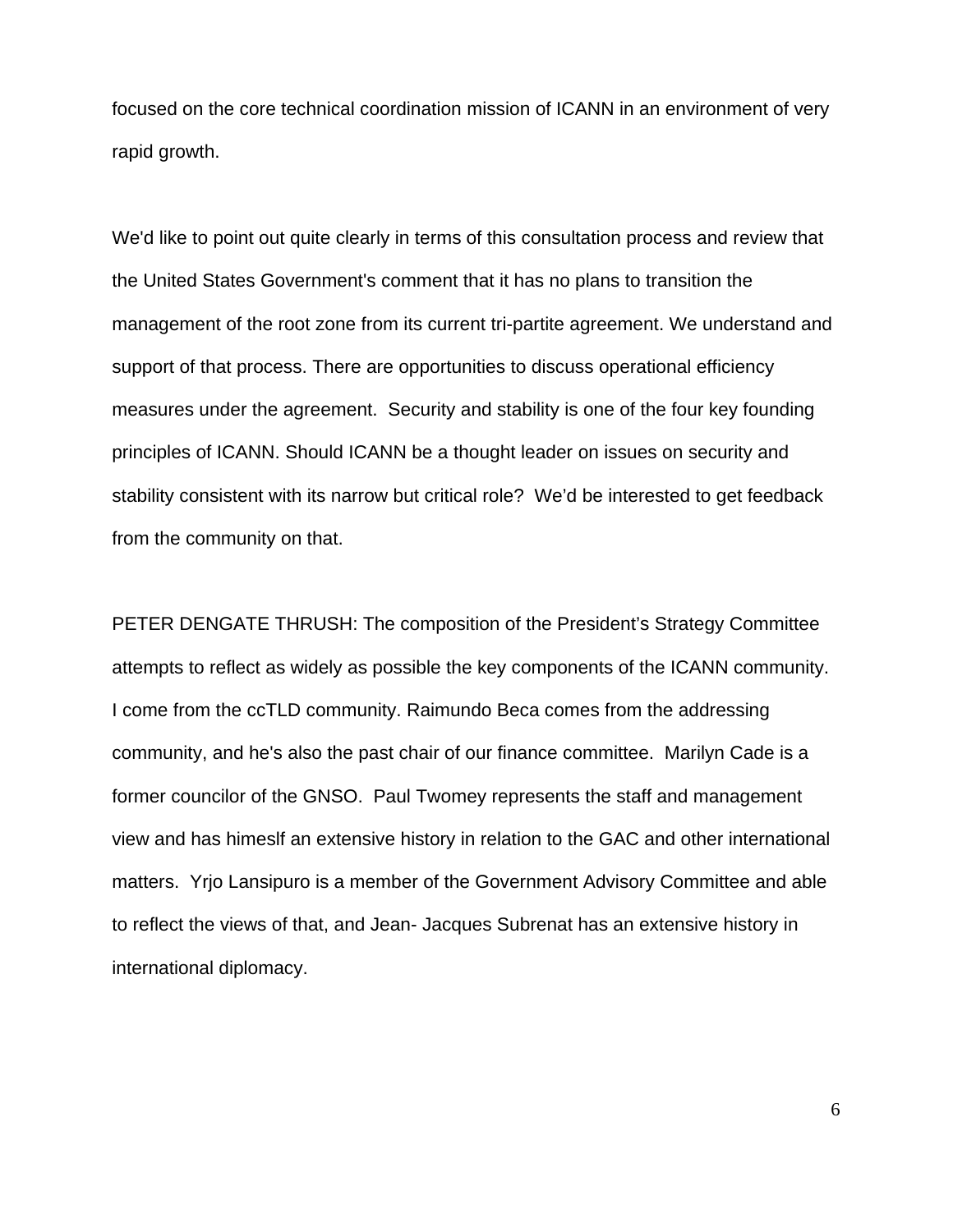Let me acknowledge a couple of other people in the room for their contribution, and apologize in advance if I leave someone out. It's appropriate to acknowledge Steve Crocker, one of the pioneers in the construction in the technical level of the Internet, who has been a liaison to the Board for many years as Chairman of the Security and Stability Advisory Committee, and has been recently appointed as a full voting member of the Board.

Wendy Seltzer is here. She's a liaison to the Board from the At Large Community, the community of Internet users. Mike Palage, a former board member is here. Becky Burr was the first US governmental representative on the Government Advisory Committee. Steve Metalitz is a former chair of ICANN's intellectual property constituency. Suzanne Sene is the current member of the US government on the Government Advisory Committee. We have in the room a number of people who've made contributions and continued to make contributions to ICANN, and a particular thank you and welcome to you.

That leads me down to open the microphone and ask a few questions. We are really here to listen. Hands up all those people, who have never been to an ICANN meeting. Thanks and hands up all those people, who have never filed comments or made submissions in any kind of ICANN process. Excellent, but what it does show [LAUGHS], some of the staff, acknowledging that they haven't actually done that, which is good, just so that you're quite clear about the transparency and the absence of staff capture in any of our processes.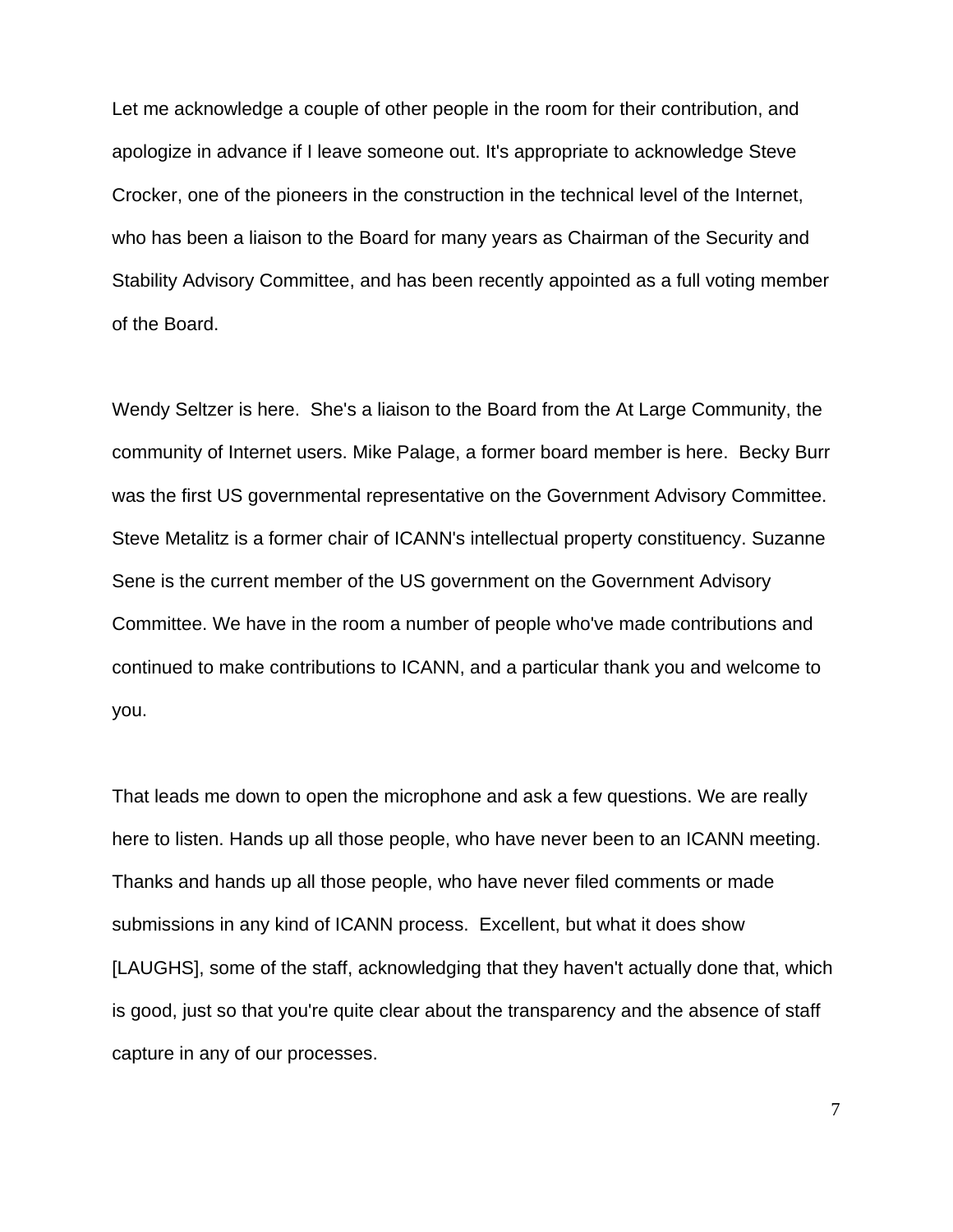I would like to ask the people who have not participated in our sessions if they would like to begin. It would help us to hear them. I don't want to put you on the spot and I realize that the reason you may not have ever come to an ICANN meeting is you're terrified of coming to the microphone and making submissions or asking questions, so what I'd like to do now is open the microphone for questions and to hear from you. Remember please to introduce yourself and your affiliation.

GARTH BRUEN, CEO OF KNUJON.COM: We represent consumers and small network users. They submit their junk mail to us and we process it for policy enforcement through an automated engine. My question is; it's been known for some time that there are serious issues with Whois accuracy. Several unrelated studies have shown this to be the case. In our research, we found direct links between elicit criminal traffic, malware distribution, unsolicited e-mail, and registration forgery. Organized criminals have exploited various policy loopholes and clever ways to subvert the system for their own gain. Considering this troublesome exploitation, would it not be time to not only clean up the existing record, but institute a new policy of registration verification at the point of application? In addition to all of the other activities that ICANN is involved in, supervising the accuracy of the Whois records is ICANN's critical function. If the record set is inaccurate or secret, how can transparency and accountability be truly achieved and how can the Internet user or consumer be effectively protected?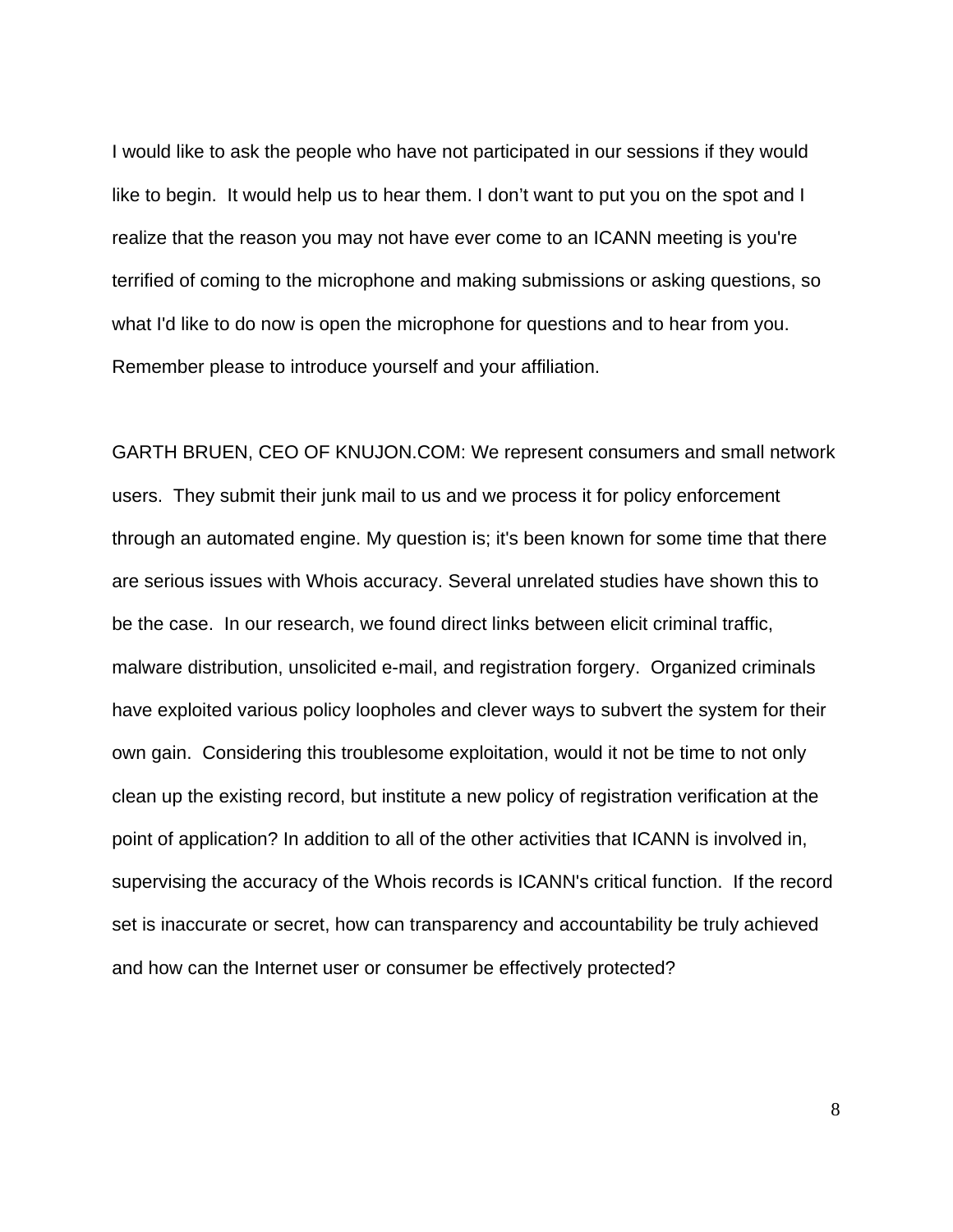PETER DENGATE THRUSH: Thank you very much. As an IP lawyer myself, I sympathize completely with the point and it's well understood and that since I've been Chair there has been a considerably enhanced focus on compliance. I think we might have Paul Twomey answer more specifically in relation to compliance exercises.

PAUL TWOMEY: Thank you for the question. It's not specifically related to the issues we've just gone through, but I'll make the following quick observations. We have two ways of issuing compliance on existing contracts. ICANN is an institution, which moves to coordinate the unique identifying system through contracts that can operate across borders. As a consequence, we have to implements the contracts that we have and then work in ways to keep evolving the contracts.

We look forward to people's participation in that process, the most recent one for instance is up is amendments to the Registrar Accreditation Agreement. We have audits undertaken of the registrars including on Whois. I can report that even yesterday we had moved to de-accredit two registrars, one in Europe and one in China, who have been, we think, in breach of their requirements, specific to the point you make about accuracy Whois data.

So it's a key point, we're very conscious of it, we're keen to get more information from people, so we both do audits but also people like yourself and others, who give us information, we're keen to receive that so we can actually investigate.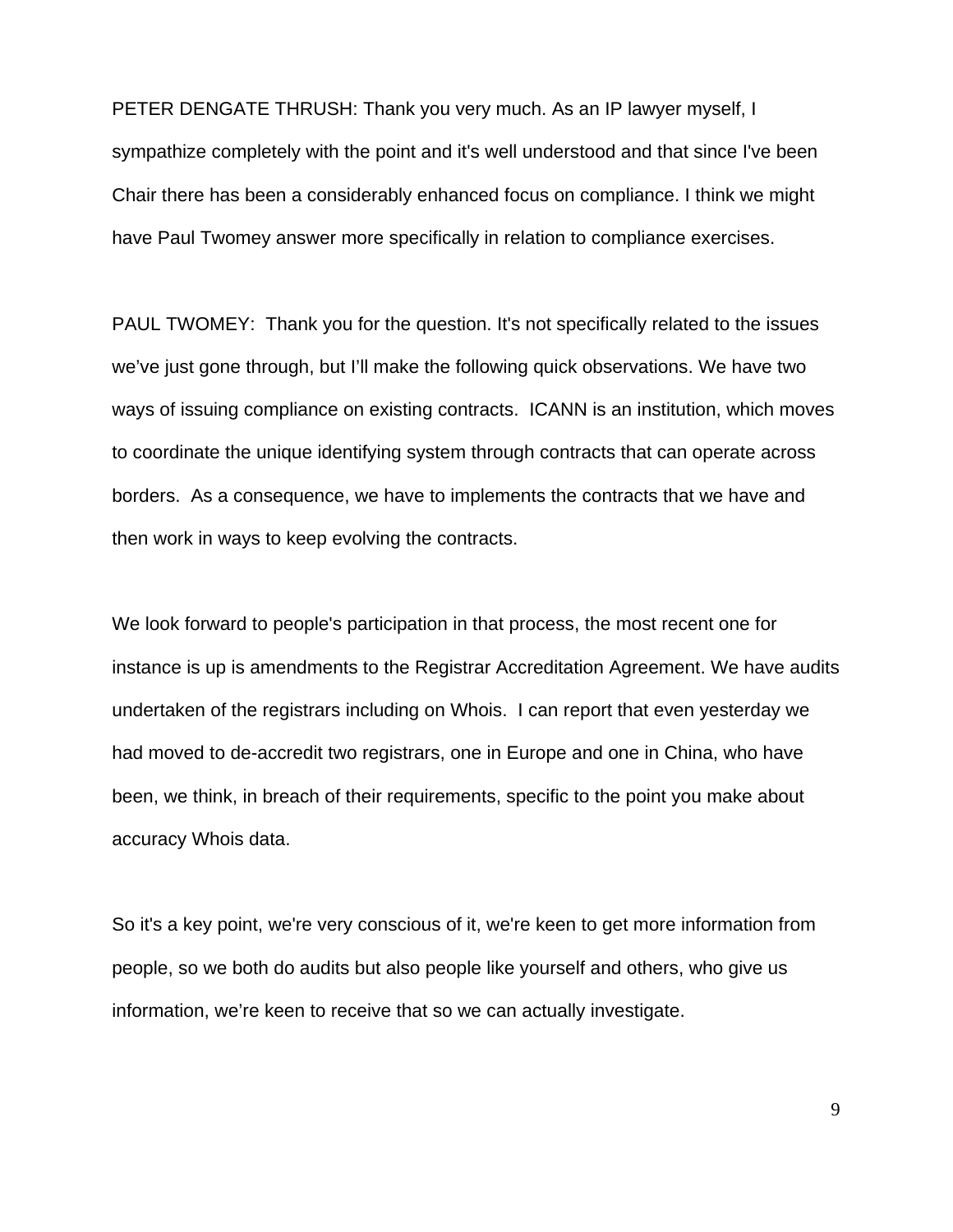PETER DENGATE THRUSH: Garth, what more on your view having heard that should we be doing?

GARTH BRUEN, CEO OF KNUJON.COM: I'm curious as a follow-up if the contracts that he's mentioned are being enforced. If he says breach notices have been issued against these two registrars, that's positive news. But the core concern is about the contracts being enforced.

PETER DENGATE THRUSH: Paul, do you want to mention the additional resourcing that's going into contract compliance enforcement?

PAUL TWOMEY: We tripled contract compliance enforcement this year, and we're in a process of continuing to triple that. A key part of that, as you pointed out, Peter, is participation by the community about how our operational budgeting process works. The strategic planning and operational budgeting is driven by a bottom-up process. Participation is key, because that's how funding gets shifted; by voices that call for additional compliance or reporting or participate. That's how the budgeting process works. It's not completely a top-down process.

On the specific question you've raised about registrar investigation and deaccreditation, we had a process of doing that somewhat quietly in a previous regime, and we de-accredited some ten or twelve registrars in that period. We've moved much more to be more public and explicit in the process; to 'kill the chicken to frighten the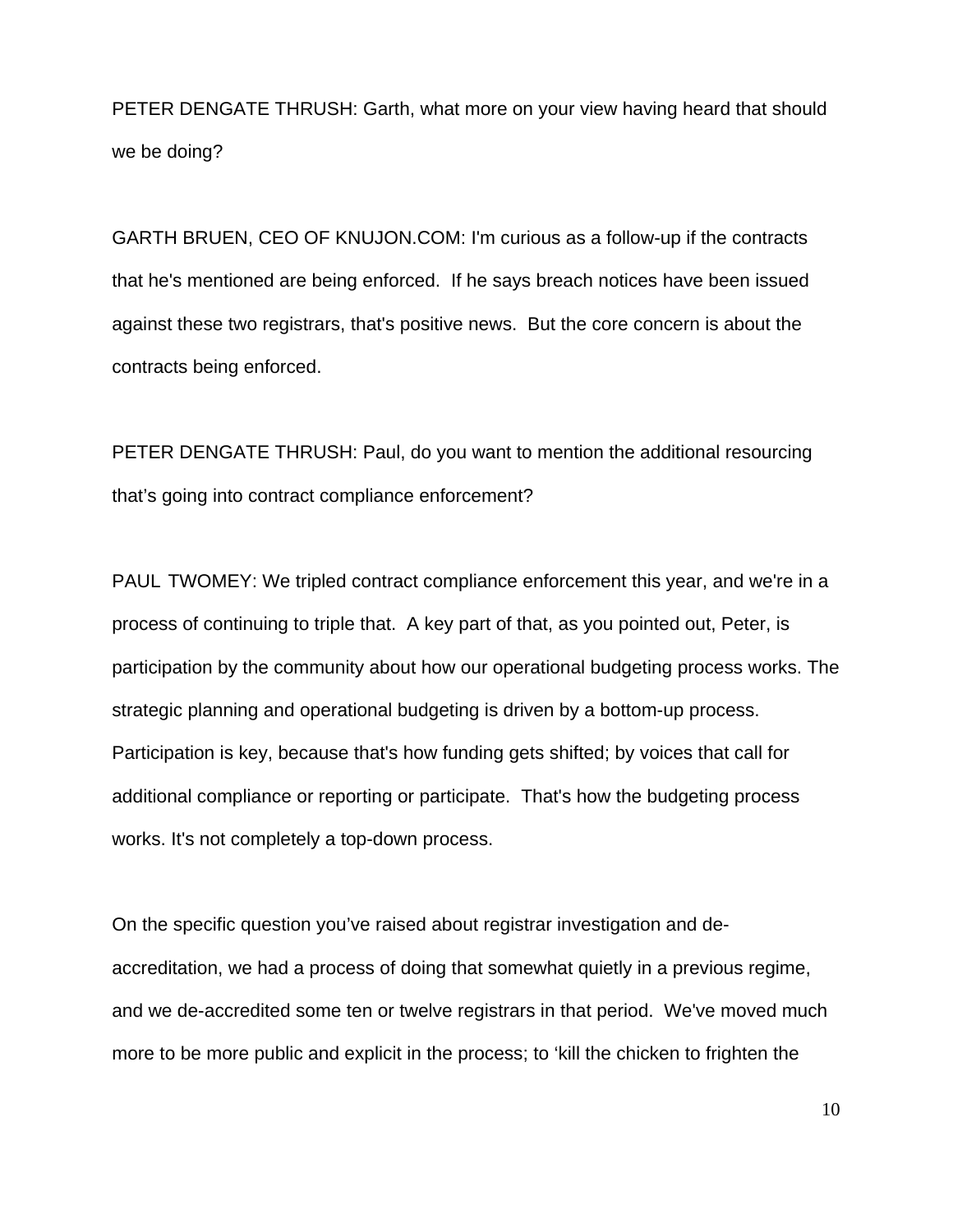monkeys'. We're also very focused on registrar failure and working with operators on the resiliency of top level domains and having mechanisms and testing in place for security of transition if there is failure. This is specifically directed to looking after the registrants if there are failures or investigations of particular players.

PETER DENGATE THRUSH:Is there a follow-up on the same topic or is there a different question? I'm happy to take either, Sir.

TIM RUIZ, GODADDY.COM: On the same topic. I'm Tim Ruiz with GoDaddy.com and a member of the registrar constituency. Regarding contract enforcement with registries and registrars, as ICANN explores the possibility of presences in other legal jurisdictions. I haven't heard much or seen much as to what thoughts have been given to how that might affect future agreements between ICANN and registries and registrars, and how compliance might be approached, or how it might be affected by national laws in those different jurisdictions. You can even extend that a little bit further as the Department of Commerce has made clear they intend to maintain control of the root. What interaction or possible conflicts could that create between those local jurisdictions and interactions with IANA and the Department of Commerce in updating the root?

PAUL TWOMEY: They're an excellent set of questions and they go from the specific of operations to the sort of things we are putting forward in this consultation. We have copies outside of our semiannual on compliance, so if you actually want to get a copy of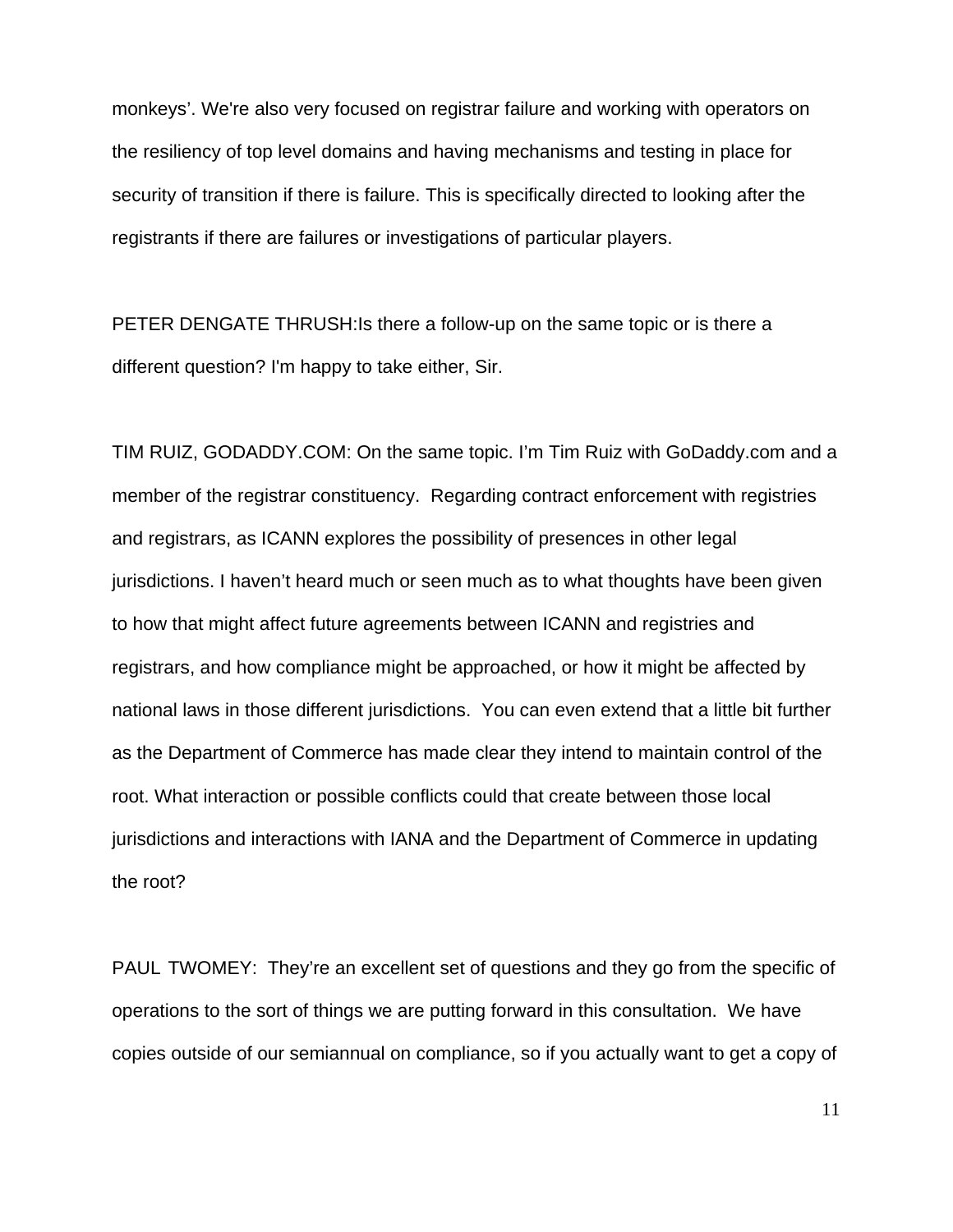the report on what we've been doing on some of the compliance issues, it's available outside.

We should share quite clearly that the dominant reason there's any consideration of another legalized presence is driven by quite specific administrative difficulties presently faced as we globalize from our base and our commitment to being headquartered here in the United States, particularly in California. We've done a lot of analysis and had others look at this issue. The process of for-profit companies globalizing is actually reasonably well aligned because virtually every jurisdiction has a shareholder, everybody has tax, and so on.

You'd be surprised to know that not-for-profit law and not-for-profit structures are not aligned around the world. They're actually very, very different jurisdiction by jurisdiction and as a consequence, it's very difficult for a not-for-profit then to set up a subsidiary not-for-profit somewhere else. It's incredibly difficult, especially for an organization like ICANN, which has been structured specifically around anti-trust tests and as a consequence it's not a membership organization, it's a very open organization. A Anybody can participate.

To give you an example, in France, if you're not-for-profit, you have to be a foundation with specific foundation members, they have to be named etcetera. It's even surprised me how un-coordinated that is around the world. So we have actually been saying, if we had to establish global presence potentially, at least there's one presence, one place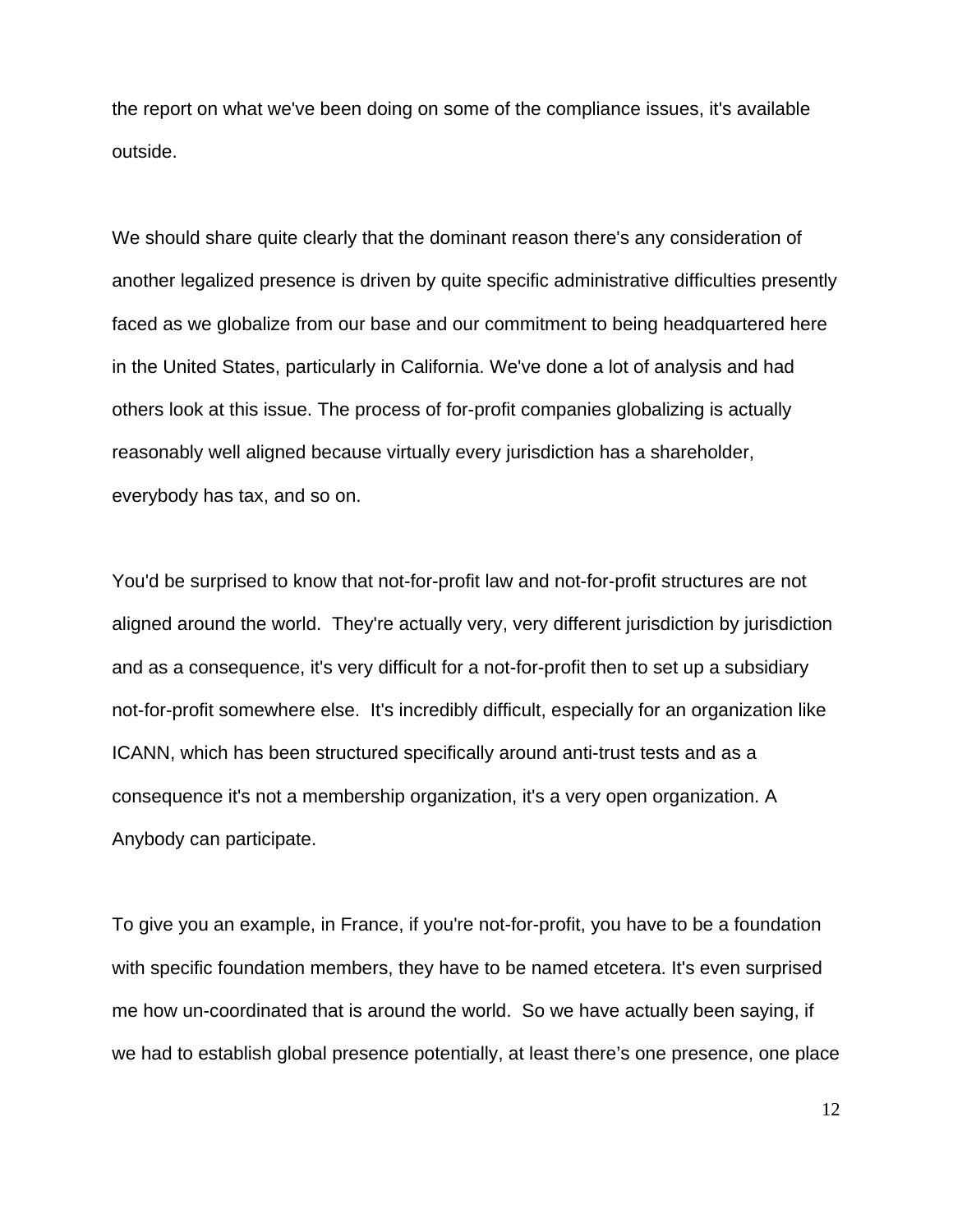that might give us some advantage in terms of being a legal entity. The second point comes to why would we do that.

We don't think there's any big rationale for shifting the contracts out of the United States. We don't want to shift the contracts out of where they presently are, but there are one or two small instances we have seen, particularly for intergovernmental organizations who have applied for TLDs, where it's very difficult for them, for their sets of rules to be able to enter into a contract in the United states.

Also, importantly for registrar support, there are some very narrow examples we've come across in the contracts, where another jurisdiction might be able to benefit. We have contracts as they presently are in American law, arbitrated by the International Chamber of Commerce out of Paris, and we'd maintain that as the basic approach.

PETER DENGATE THRUSH : Tim, the last point is the most direct response to your question that there are some advantages for international bodies to have contracts with something other than a US California corporation. The issue that I think you raised is how to make sure those contracts remain coordinated and one of the aspects is to make sure as much as possible that they use the same law and that they use the same arbitration system. But that is work to be done. We recognize and thank you for drawing to our attention the requirement that we retain as much as possible some harmony in the contracts enforcement and compliance.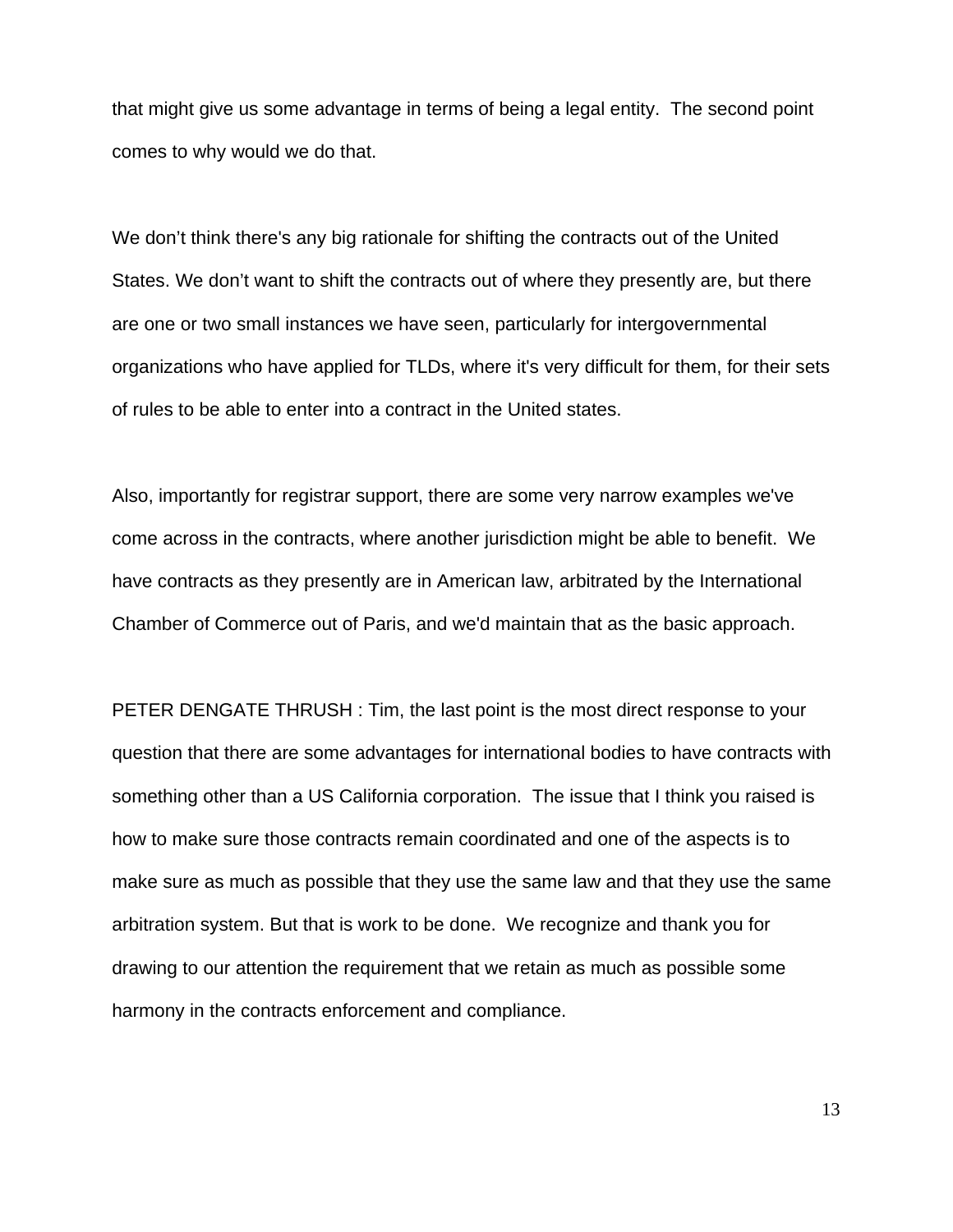TIM RUIZ, GODADDY.COM: The key is harmony. One of ICANN's principles is to encourage competition and to not end up with this un-level playing field.

PETER DENGATE THRUSH: Sure.

TIM RUIZ, GODADDY.COM: Between one jurisdiction in registrars or registries and another I think would be a key factor.

PETER DENGATE THRUSH: Thanks for that alert.

MIKE PALAGE: Mike Palage, speaking in an individual capacity. This goes to Tim's comment about multiple legal jurisdictions and ties back to the original comment of Yrjo, about ICANN not seeking immunity. My question is Paul Twomey, in June of 2007, ICANN entered into an MOU with the United Nations Economic and Social Commission for Western Africa. Paragraph five of that agreement is titled 'privileges, immunities and facilities of ICANN' and reads as follows: "Nothing in this MOU may be interpreted or construed as a waiver expressed or implied or a modification of the privileges, immunities and facilities, which ICANN enjoys by virtue of the international agreements and national laws applicable to it". It's not about immunity, but ICANN's incorporating specific provisions addressing immunity in its agreements and I was wondering if anyone could perhaps reconcile that apparent.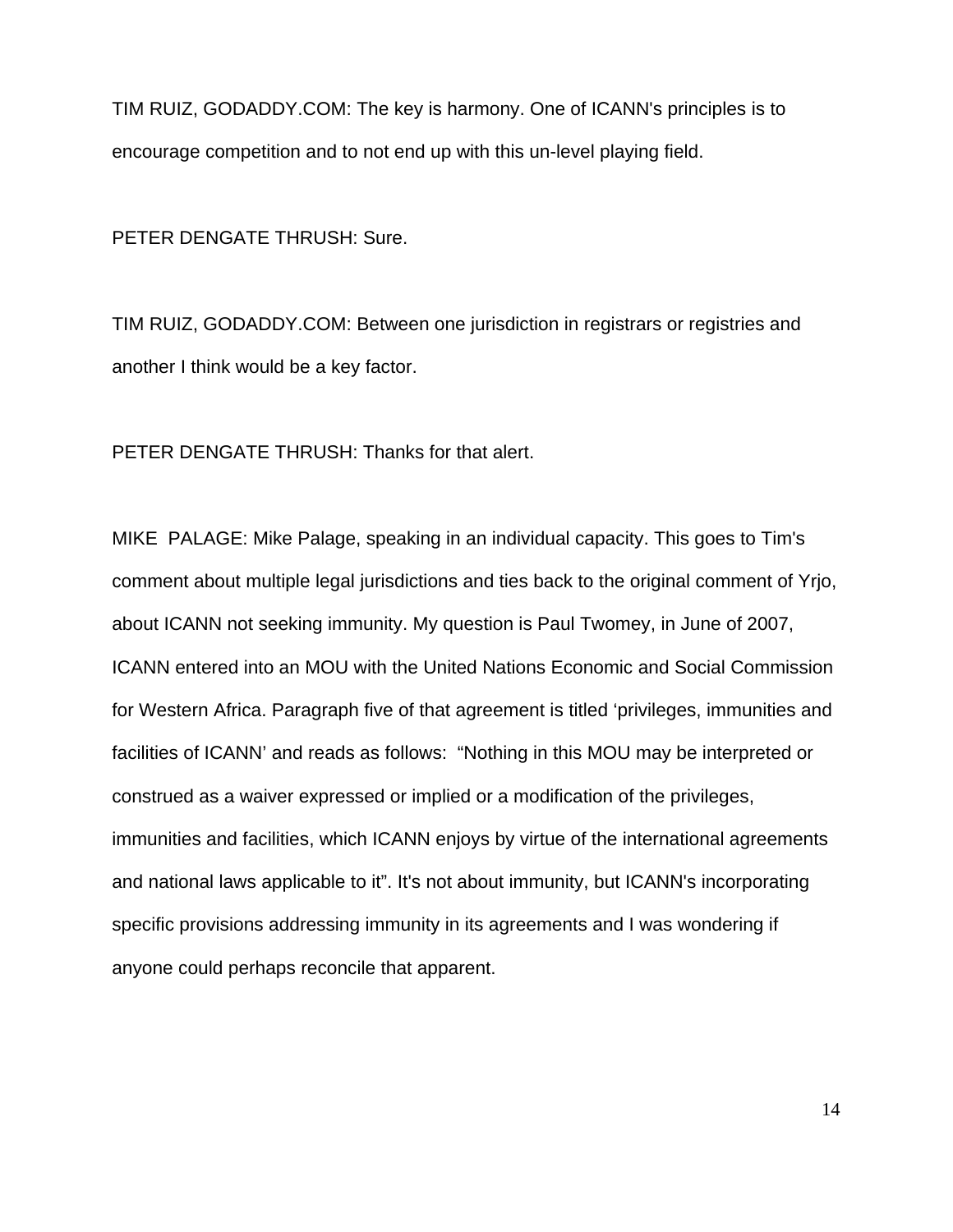PAUL TWOMEY: Very simply, that's a memorandum of understanding on standard boilerplate documentation from the UN council for Western Africa, so every one of their agreements has that clause in it. We have no immunities under law, so the effect of that language is nothing. There's actually a reciprocal clause there for the United Nations Economic and Social Commission for Western Africa and it's a clause that relates to their own immunities. It's a boilerplate they have for all sorts of MOUs they do with all sort of parties, some of whom are intergovernmental organizations. They do have immunities, so the fact that the wording is there is a reflection of their sort of boilerplate MOU language that we adopted. But in practice we have no immunities and this is an accurate description of that term.

MIKE PALAGE: I guess my follow up is having done work with IGOs, I appreciate boilerplate provisions, but boilerplate provisions can be modified. In fact, that's some of the work that ICANN is currently going right now it negotiates the dot post, so I think for the benefit of preventing confusion, if a boilerplate provision doesn't apply, it would be probably best to remove it to prevent any type of ambiguities or confusion among the stakeholders. This is about improving confidence and when you include provisions that aren't applicable, that's not constructive.

PETER DENGATE THRUSH: Mike, thank you for the diligence in combing through, our around 1100 or 1200 contracts to find that one. I think you're right. Good lawyering may well have addressed that point that you raised somewhat earlier, thanks. Let me just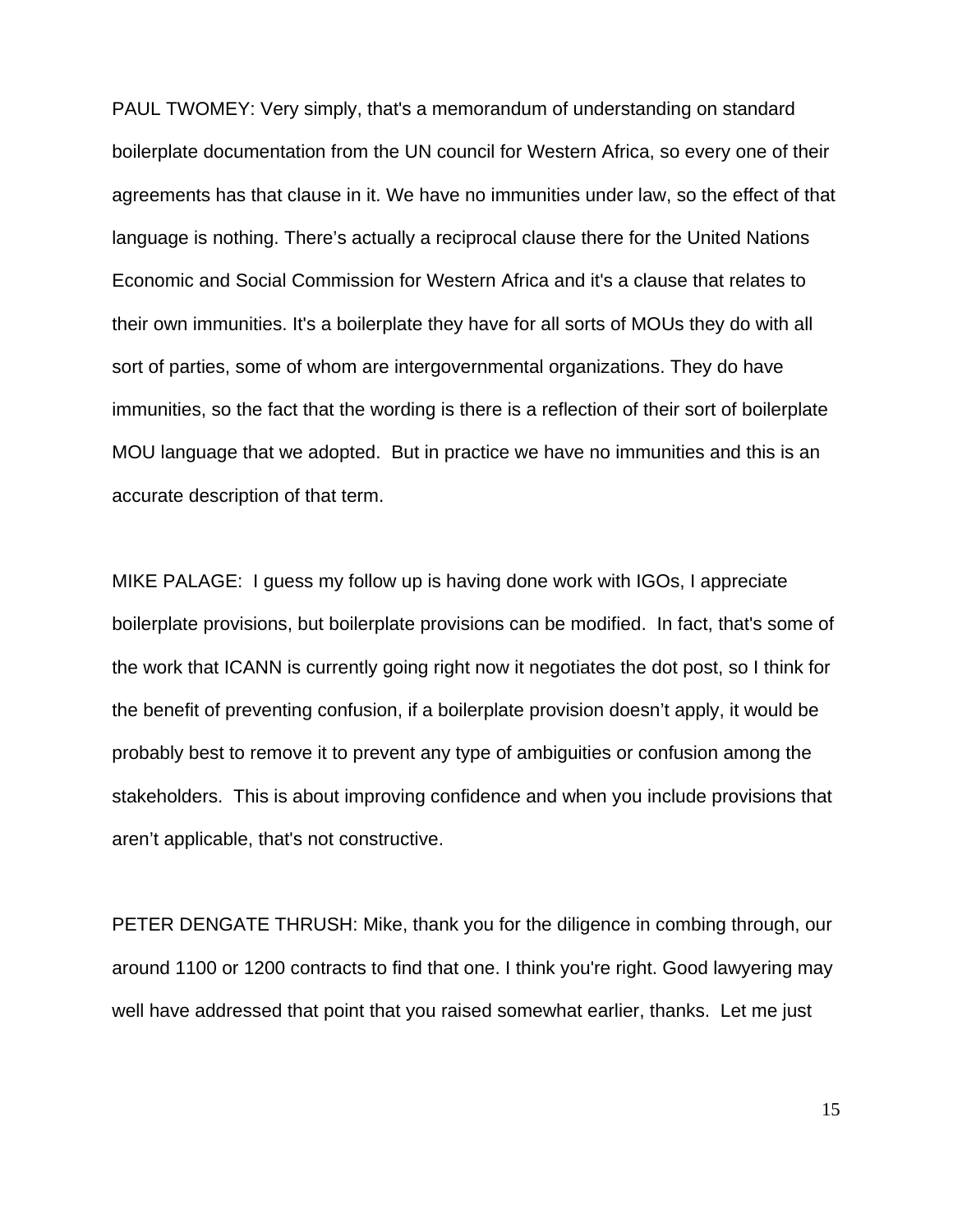repeat the plea to have some priority to be given to people who haven't had the opportunity to make an ICANN submission.

HENRY JUDY, AMERICAN BAR ASSOCIATION: I'm Henry Judy with the American Bar Association. I'd like to follow up on the issue of immunities. There is a distinction between immunities of the organization and immunities of the personnel. Without some kind of immunities, it might be difficult for the personnel not to be subject to visa restrictions or their personal assets being charged and as ICANN becomes more and more international, and it becomes more and more necessary for people to travel and the like. I wonder if you could have any discussion on the distinction between the two, are you thinking about perhaps needing some forms of immunities by agreement with respect to the personnel versus the organization or is this too technical a lawyer point, and if it is, please feel free to ignore the question.

PETER DENGATE THRUSH: It is technical and we have got General Counsel who's been responsible for collating work on this. I had only recently received last night the start of an analysis of all of those different issues, some of which Paul has mentioned in previous consultation sessions.

Paul Twomey or John Jeffrey (ICANN's General Counsel), can you have a quick answer to that or is it something that's going to have to be teased out as part of the implementation phase?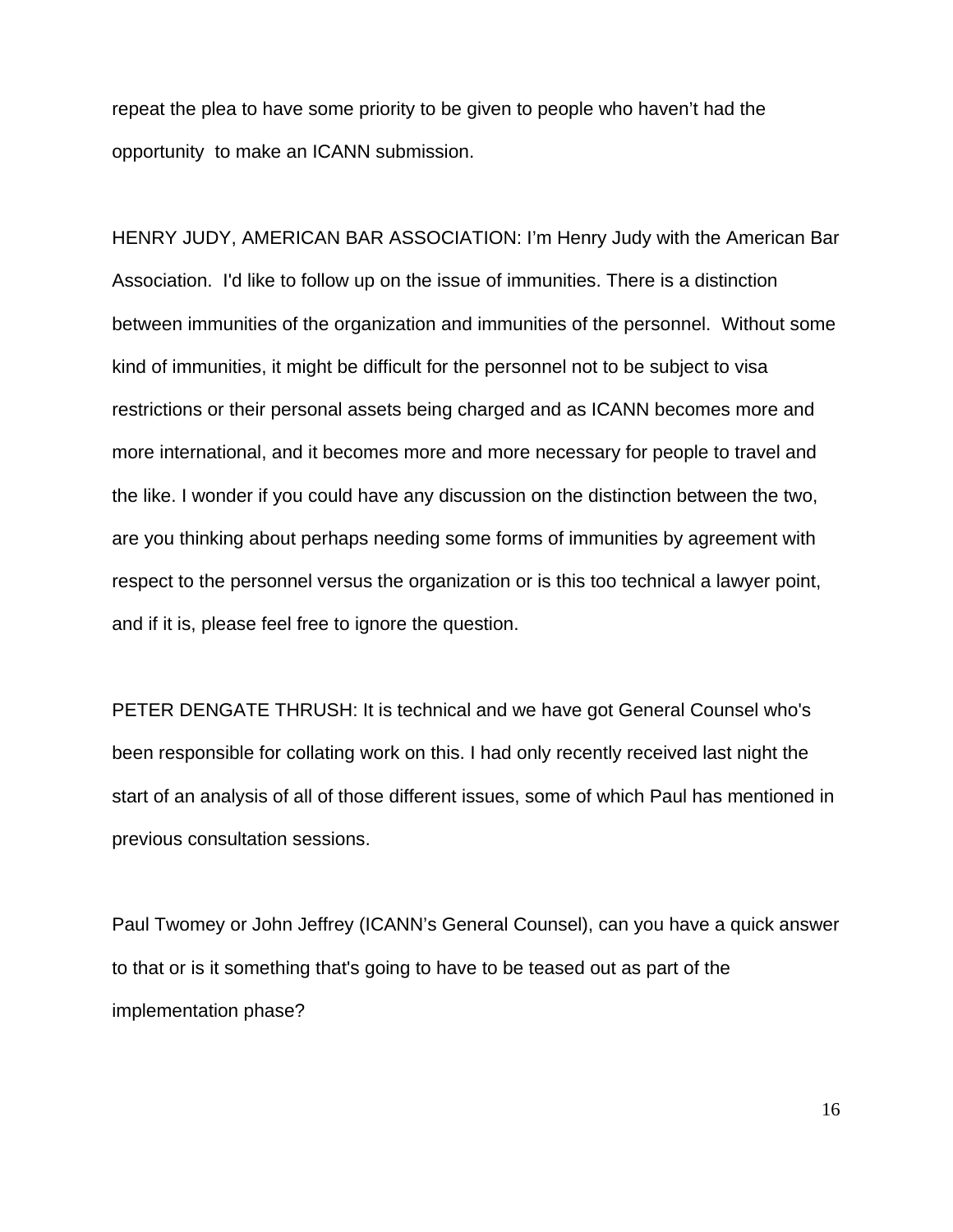PAUL TWOMEY: I think probably the better answer to the question is that the administrative issues have presented in the ten-year history of ICANN have been things like as you pointed out such as work visas. If I can just share an anecdote there, we found ourselves in a very difficult situation a couple of years ago when one of our key employee's home country changed its rules vis a vis the US, she went from having a multiple entry visa to having a two-entry only situation and she was already out of the country with two entries. She spent six weeks in Paris desperately trying to get a visa to come back to the United States and her child was here without parental oversight. That's the sort of practical things that emerge where we quickly had to simply say we can't have this person in the United States, we just got to find some other way, and then we got confronted with how do we pay this person. A whole sort of vicious circle opened.

So, it's these sort of administrative issues that we have confronted, and we've got quite a long list of them. That's the sort of thing we're trying to address. What are the U.S. specifics about immunities of individuals? I just couldn't answer, but we're trying to find another way of giving us some flexibility to ensure that we can employ the sort of people we need to employ, they can talk to this sort of people they need to talk to, and what's the optimal way of doing that?

PETER DENGATE THRUSH: The way you expressed that in the beginning is quite an indication of the sophistication of this. There's a lot of issues behind immunities, there's the immunity of the corporation, and that's the point that Yrjo was making; we're not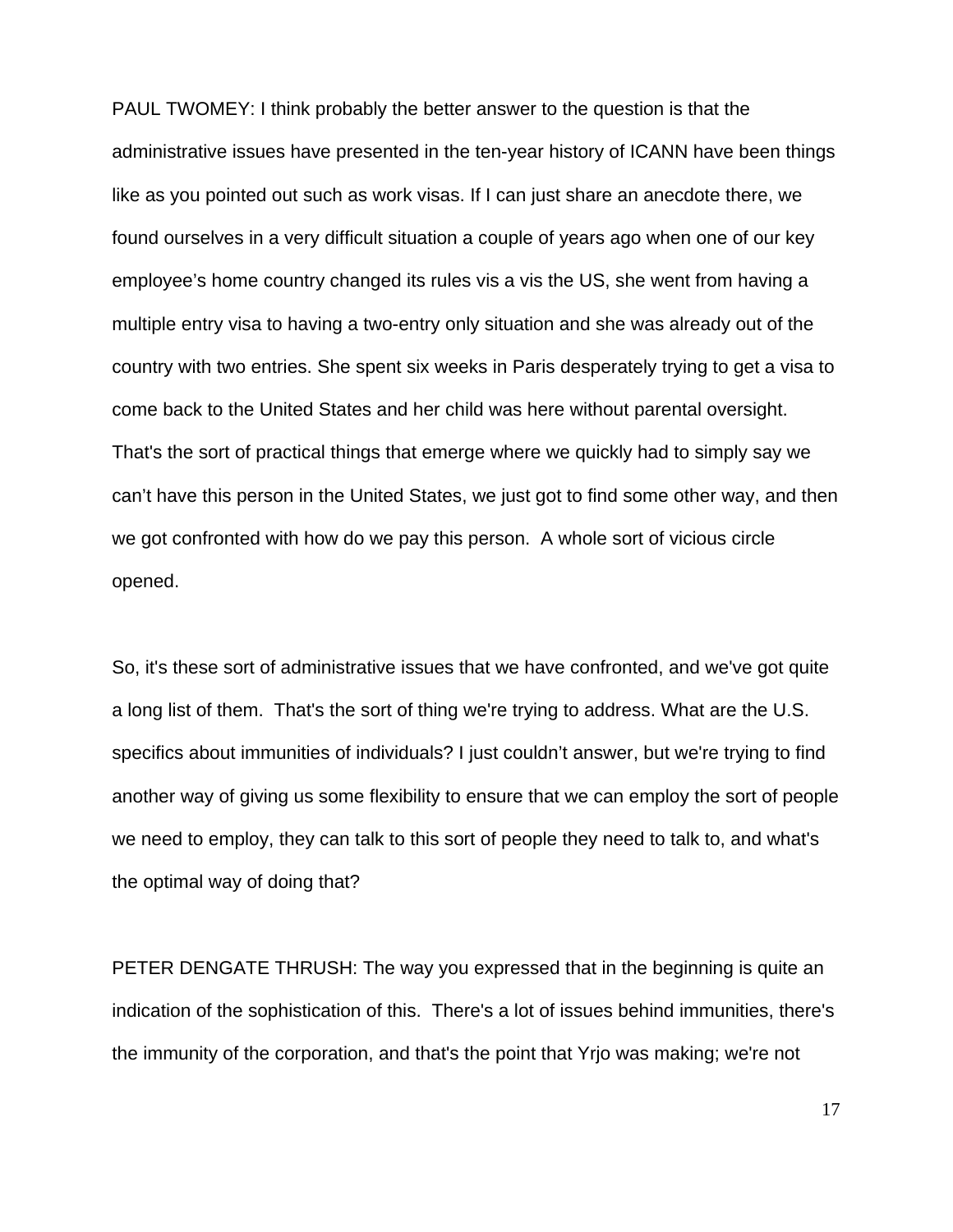seeking immunity for the corporation. But there may well be immunity issues in relation to staffing matters and various other things, so thank you for the sophistication that the question exhibits and yes, that is now part of our implementation discussion.

BRIAN KREBS, WASHINGTONPOST.COM: I'm, Brian Krebs with the Washingtonpost.com. In the past, some registrars have been allowed to sponsor ICANN meetings and pay for the travel of people attending ICANN meetings, and I'm curious, but it would seem to present sort of a complex debentures for ICANN given its oversight role of the registrars. I'm wondering whether ICANN sees a conflict of interest here does ICANN have a policy about accepting sponsorship or travel from registrars themselves.

PETER DENGATE THRUSH: Paul, I'm sorry, they all seem to be coming to you. We do have policies on conflicts of interest, but I'm not sure whether they extend to that particular issue, maybe they should.

PAUL TWOMEY: We've got a clear conflict of interest policy. The board itself moved quite specifically on a further code of conduct in last night's Board meeting. We're looking for ICANN's supporting organizations to also develop further codes of conduct, and we have a code of behavior for all people who are participating.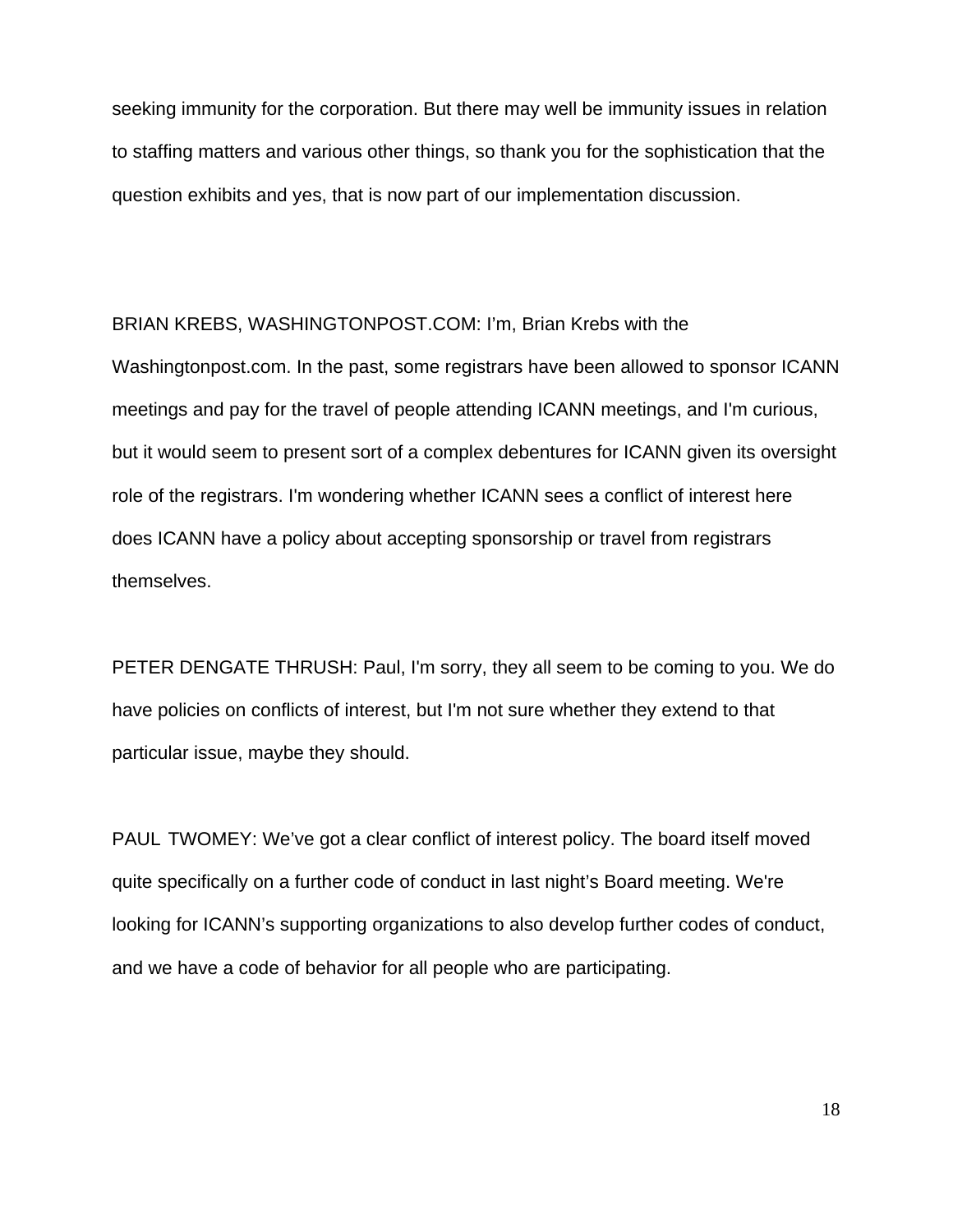The specific issue you've raised has not been raised in that context. There's a lot of very careful care concerning registrars or registries, or anybody else for that matter, in terms of contributions to either staff or Board members. But for general attendance, our meetings are completely open. There's no limitation on who can attend. I'm not certain this issue has been raised before, but we certainly have the mechanisms for that to be reviewed, either through supporting organizations or a conflict of interest committee. If a particular issue needs to be raised, it can be examined.

MARILYN CADE: I would see the issues of public sponsorship of a public meeting being clearly acknowledged, and the part of the meeting being open to all, as one question. The second question, in the early days of ICANN, I experienced personally the opportunity to count the number of people who were sponsored by a particular entity, who failed to disclose that they were sponsored by that entity. So I would raise a question that if you are sponsored by someone to come to a meeting, then I think that too needs to be disclosed, particularly when you speak about a policy issue or an issue on the budget or issues that are before ICANN.

I'm a big believer in both transparency and accountability and I think we can build that in, but, we are asking the question, and I hope all of you will think hard about it, what else do we need to do? We maybe need guidelines. If you are filing a comment before certain regulatory agencies, there's a, period of time in which you cannot talk to the staff about it, or the principals who are going to make the decision about the filing you've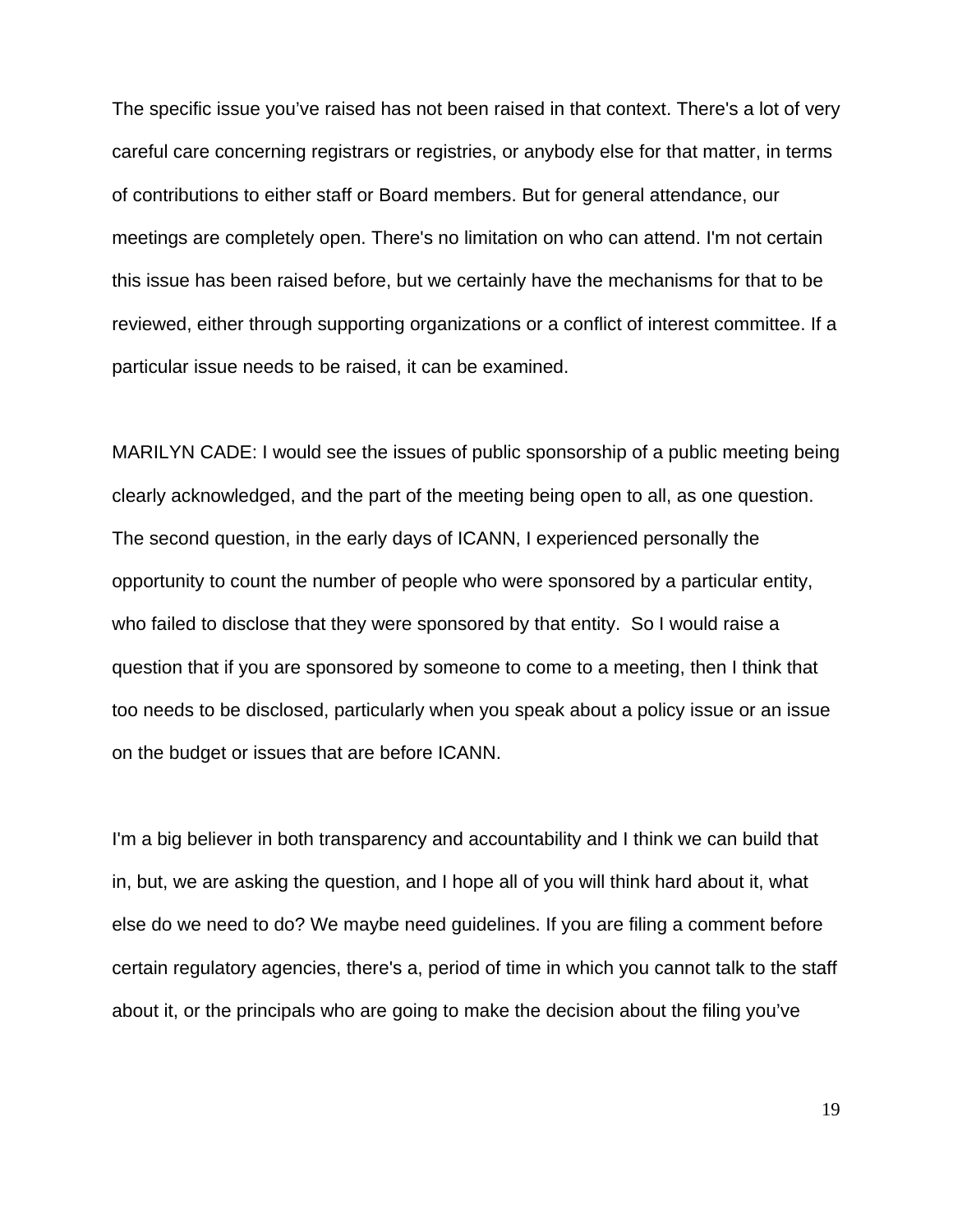made. Maybe we need to be thinking about certain guidelines or rules that give the rest of the community a sense of trust that there are safeguards.

PETER DENGATE THRUSH: I'll just close on that by saying there is a Board Conflicts on Committee. It's currently charged with reviewing its own charter and doing another couple of other jobs, and this is the kind of place that that can go on, but I just stress how important that is as we internationalize. As these issues need to be understood by different cultures and in different places where different practices prevail, there's an opportunity to make sure that we get that right.

STEVE DELBIANCO, EXECUTIVE DIRECTOR OF NET CHOICE: I'm Steve

DelBianco, a member of the business constituency at ICANN, and also executive director of Net Choice, a coalition of e-commerce companies. At the risk of taking things to a somewhat higher level, I wanted to point out that number one of the criteria in today's documents is safeguarding against capture. The way the documents are presented, it's as if ICANN wants to sort of check that box with a series of bureaucratic measures that are primarily designed to prevent capture by internal parts of the ICANN community. I understand that, but I think it ignores the real threat of capture, which I believe is from external threats. With a 60 million dollar budget and management of something as important as the Internet, ICANN becomes a magnet for the United Nations and other governments who would covet that role. They would say that anything that important has to be managed by governments. It demonstrates the adage that money and power don't buy you friends, but they do get you a better class of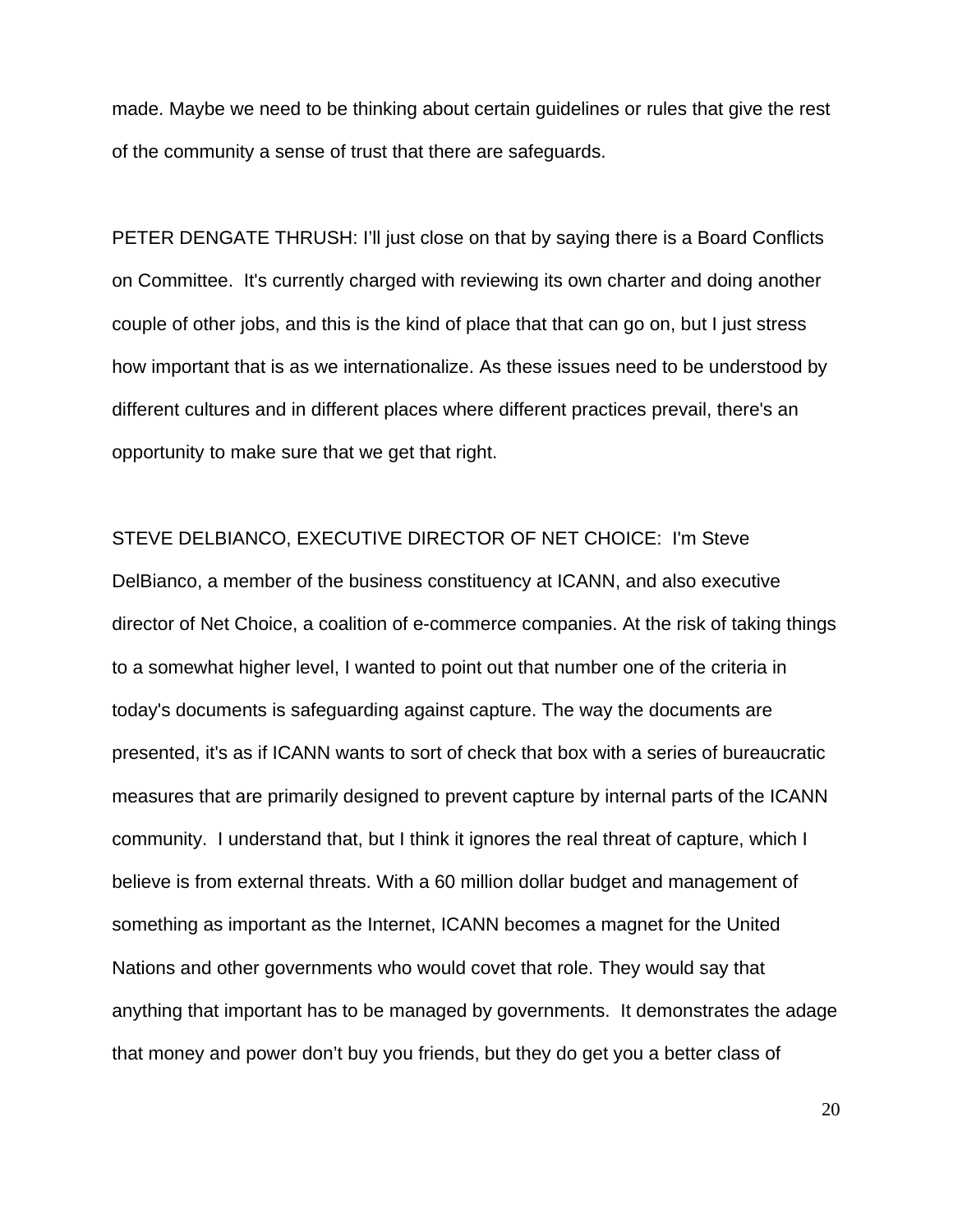enemies. I heard, at the Internet Governance Forum in Rio last fall, the Russian government calling for the United Nations to assert control over critical Internet resources. And then just last month, September 16, Russia reiterated that complaint.

So here's my point, many of us really believe the legacy role of US government oversight is the key to preventing other governments in the United Nations from taking over the private sector leadership role at ICANN and it's a legitimate concern. And yet if ICANN walks away from the JPA this time next year, I would ask you to think hard about what are the other mechanisms we'll put in place, not for internal bureaucratic capture, but to prevent external capture by the United Nations and other governments.

PETER DENGATE THRUSH: I look forward to a better class of enemies, my current crop are all pretty lower end. Steve, I don't want to trivialize one of the most significant issues of this consultation and I wonder if the people to deal with that are some of the people who had actually been fighting that fight on behalf of ICANN, and I'm looking at Yrjo, who's been part of the WSIS. There are other people in the room who have fought that battle and perhaps, Yrjo, there are people who won't know what WSIS is. You might want to introduce the topic at a high level and then come to the point, thanks.

YRJO LANSIPURO: How many hours do you have? [LAUGHS] Basically, WSIS is the World Summit on Information Society. That was a summit meeting convened by the United Nations in two parts, 2003 in Geneva and 2005 in Tunis. One of the big issues was the issue of Internet governance. There were governments who were clearly of the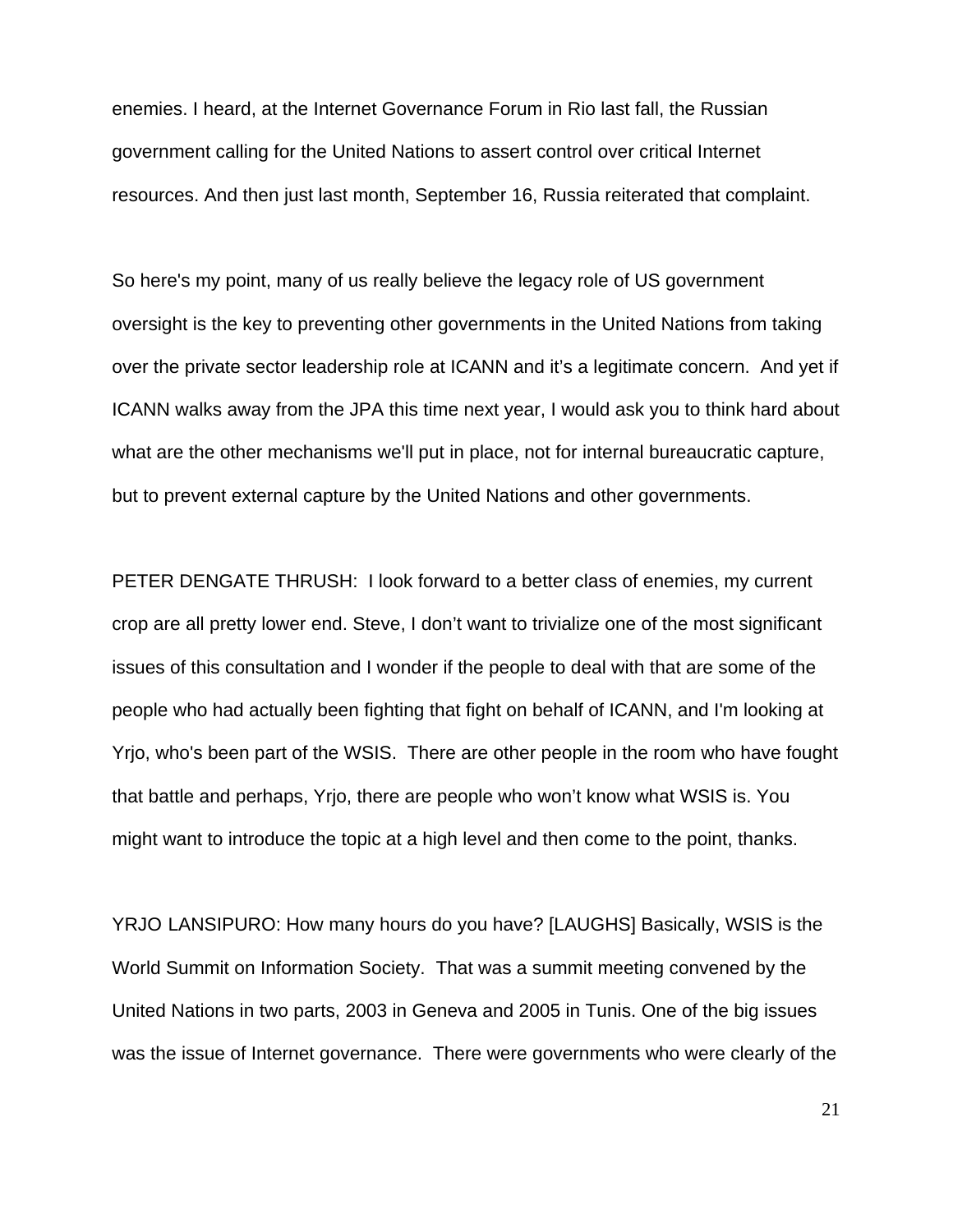opinion that the Internet governance should somehow be managed by the ITU or some other United Nations agency. Comparing the present situation to what we had in 2003 and 2005, things have been quieted down a bit. Russia periodically raises these questions, but for instance, in Rio, there was not support for that and it remained just a remark by one delegation. As for the United Nations itself, the previous Secretary General said very clearly that United Nations doesn't want it, doesn't want to touch it. The last point about how to safeguard against capture by governments; in the Government Advisory Committee, governments are watching each other. It's inconceivable that one government will be able to do that when all the others are watching.

MARILYN CADE: I might slightly disagree with my esteemed colleague by saying that this is a very current, pressing and ongoing question. The challenge to all of us to carefully distinguish between what ICANN does and where perhaps the social policy concerns about access to information and access to content and behavior that is related to that is dealt with. Those are really different areas, but it is very easy to let me use a technical term, 'smush them together' in our own lines. If we don't clearly talk about this broadly to civil society, business, governments, intergovernmental agencies, what I observe in the room is a lack of understanding. And when people do not understand, they sometimes make uninformed decisions. Those uninformed decisions can have serious consequences for ICANN and for all of us. Those debates are going on right now and our opportunity is to continue to improve ICANN, but to also continue to participate in those organizations adjacent for it.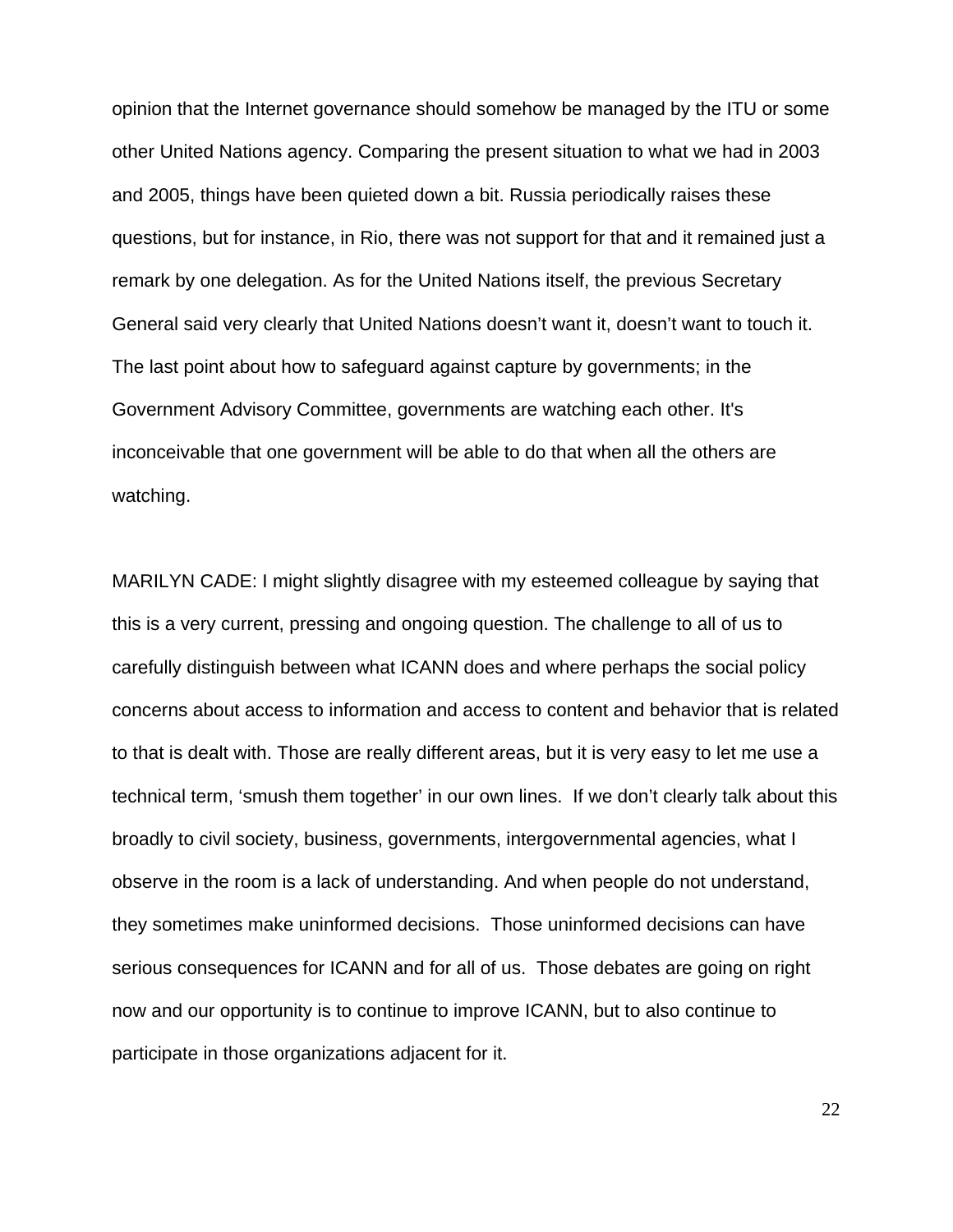JEAN-JACQUES SUBRENAT: I want to thank Steve. He brought up an extremely important point behind capture, actually the whole big question is governance in all its forms. Frankly, what we're looking at and have been working on in the PSC is to devise ways and means on several points - accountability, transparency, reliability, etcetera in order to make capture impossible or at least extremely difficult. What I find interesting in the setup we're looking at is the multiplicity of actors or stakeholders, which in itself is a guarantee against capture. The existence of GAC is a safeguard against capture because I can't see that within GAC, that all the delegations except one would suddenly fall asleep and let capture happen. I don't think that's likely or possible.

PAUL TWOMEY: Steve raises an essential question. I've been involved in this topic for thirteen- fifteen years, with various hats on. I'm reminded of being the head of an Internet government agency that actually wrote to the Clinton administration after the green paper and said, 'for heaven's sakes you've got to be more international than your first paper, there's an Internet beyond the borders of the United States'.

A theme that's coming out of all the answers is that, it was my judgment then and it's still my judgment now, that the vast majority of governments around the world are relatively supportive or happy to live with or actively supportive of an international multistake holder approach for managing these technical issues. What's important is that they see it works well.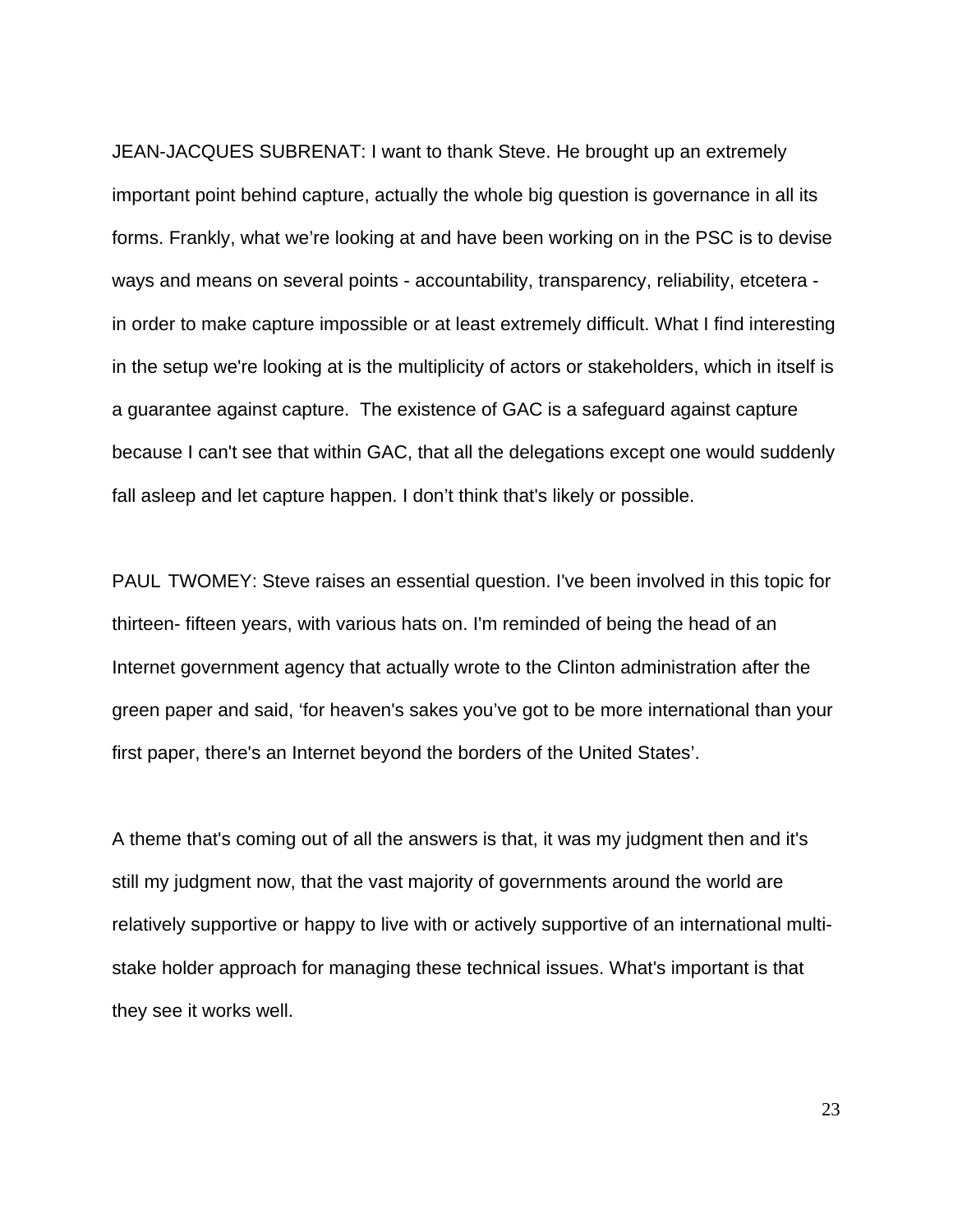As Jean Jacques and I think Yrjo said, one of the key things for the Improving Institutional Confidence work we're doing now, and the important role the MOU processes have, is we need to celebrate that we have actually built a well performing and operational institution. What we don't want to do is inadvertently send a signal, that it's not working well, and that's one of the careful balances we've got over the next six, nine, twelve months. If we inadvertently send any signal which looks like that, people will say, if it doesn't work, we will look for alternatives. So that's why it's such an important balance.

STEVE DELBIANCO: These are all excellent answers that get to the bureaucratic measures that we can't take. But we have to take a lesson maybe from of all places Wall Street, that if a private sector led self-regulatory regime screws up, it invites the government to come in, take things over and clean house. We've seen what happened there and most governments would be very concerned if they see inadequate attention to cyber crime or cyber terrorists attacks on Estonia and Georgia and, well, ICANN doesn't control all those levers. It has a role in the regulation of its contracted parties, especially registrars and registries that are allowing things to happen that generate problems for government.

In the midst of all that, we're about to launch an explosion of new top level domains. This creates even more opportunities for us to do a better job and avoid mistakes on cyber crime, cyber terrorism, and the denial service attacks that could really stimulate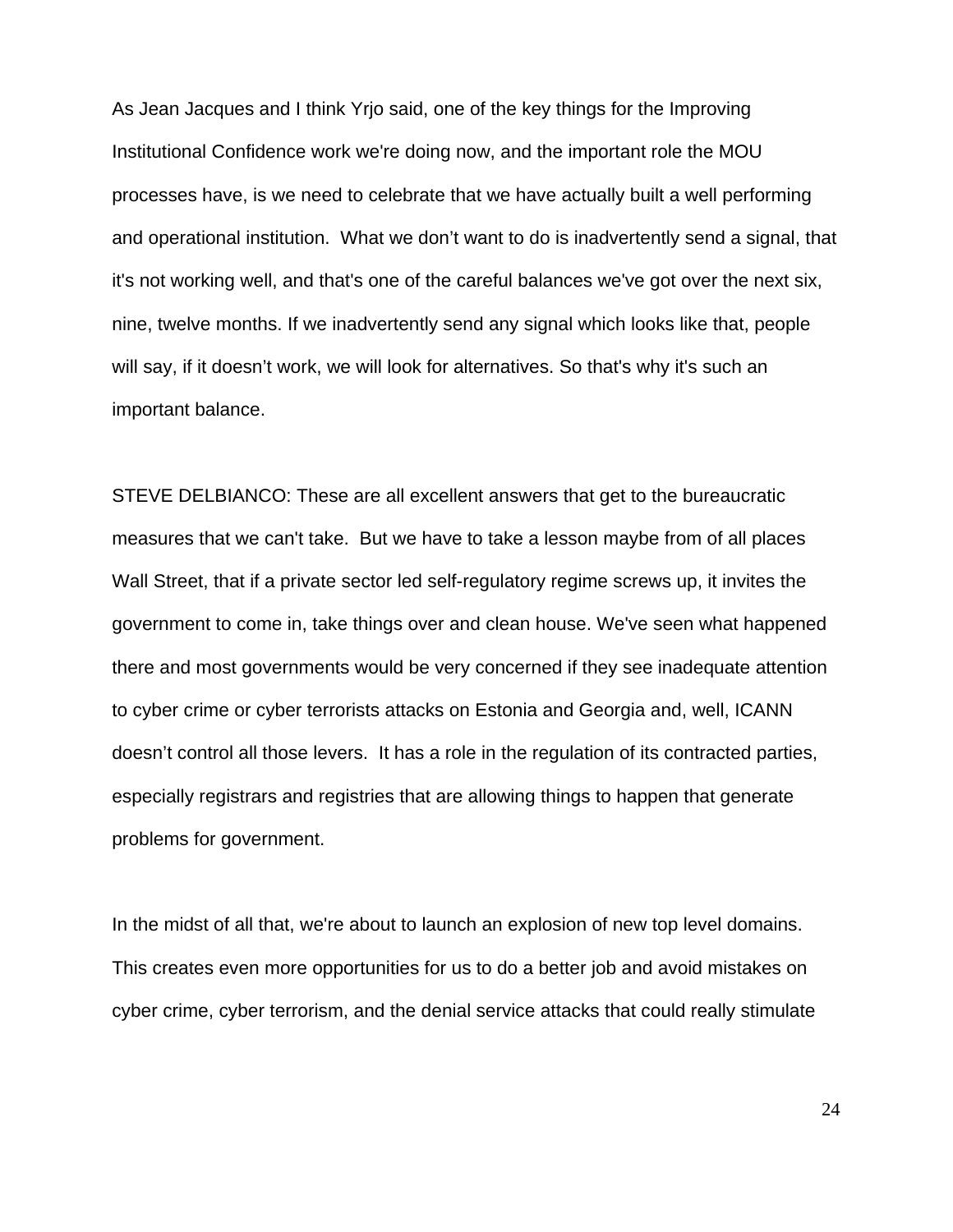governments to say, 'wait a minute, this private sector led self-regulation, it's not good enough and we need the UN to come in and take over'.

PETER DENGATE THRUSH: Steve, I think the high level response is that while a continued presence of the US government is important, first of all, it's not going to go away. There will be a considerable number of links to the United States remaining and the United States Government, so it's not a question of unshackling tethers. The US will continue to maintain a strong presence in the GAC. We're going to remain a Californian corporation with all the links to US system, and the contract is going to be in the United States. What's much more important though, it seems to me, the fundamental point is that agreement is coming to an end and the question is what do we do.

The real strength of ICANN, the real reason why ICANN will be immune from capture is if it has international support from all of the constituencies and if it's seen by all the people it serves that it's doing its job. Then, as Jean Jacques says, it's difficult to capture. If all the countries – there are 242 country code registries - and a majority of those, certainly all the large ones, are now participating in the ICANN process one way or another either through contracts or through participation in the ccNSO or both.

The Addressing Organization is participating. We've got the contracts with the gTLD registries and registrars. If you look at the complexity of the entire structure, if all of that is working and is supported, and if governments are attending the GAC to make sure that public policy issues are coming into the GAC and being fit into the policy, that in the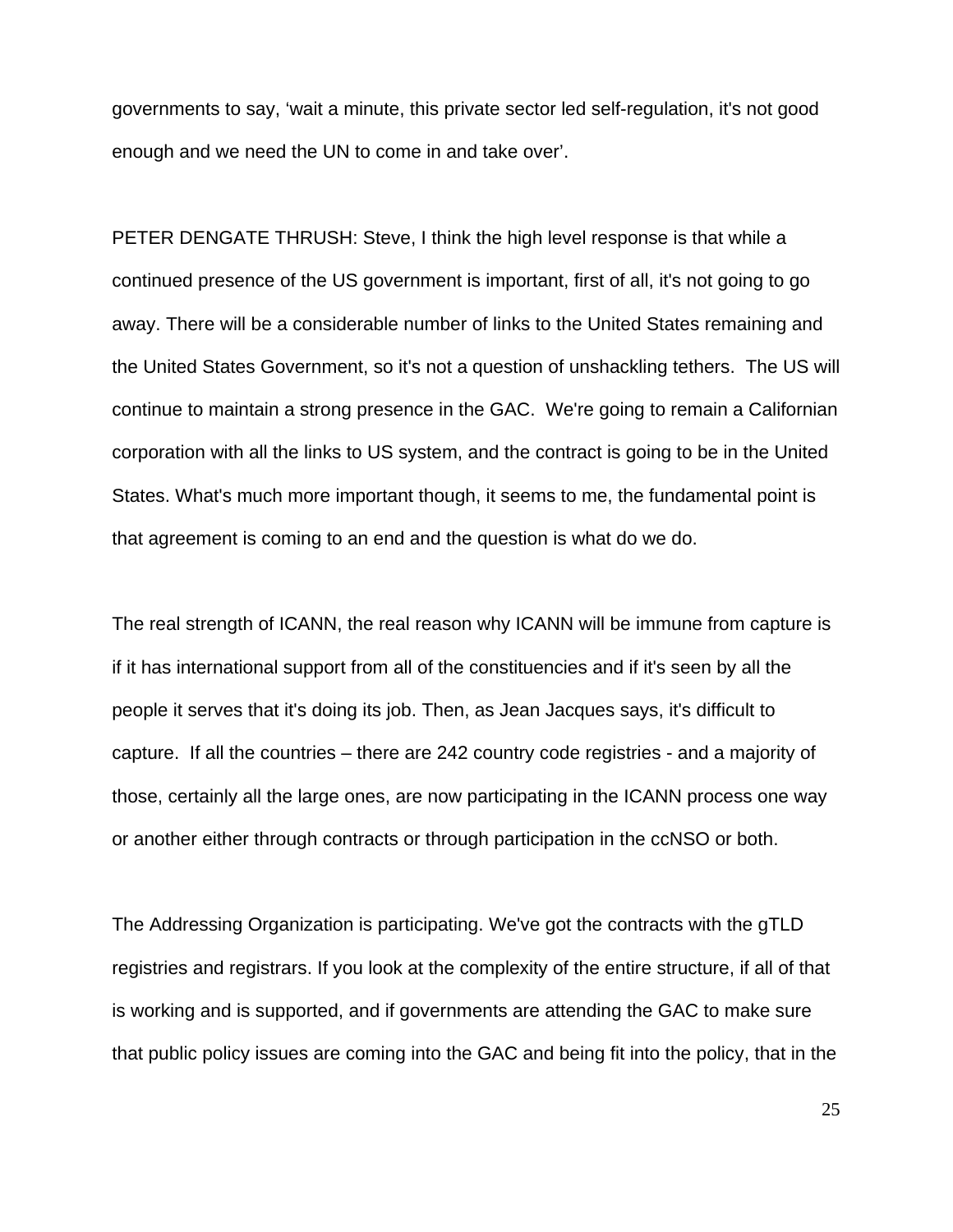end is the legitimate way. It is how ICANN derives its legitimacy and where it will derive its strength, not from the presence in one way or another of one government.

MARK MCFADDEN, BT AMERICAS: (British Telecom) I'm taking you back to section 3.5, which is the legal presences. A question and then a suggestion to you. As you've discussed it this morning, the idea of legal presences has a very limited technical and administrative reason behind it. Basically the legal presences are there as a mechanism by which you can have TLD operators in other countries where non-profits have relationships with ICANN. There are other administrative reasons for it, yet in 3.5, one of the sentences is that the President of Strategy Committee believes that it would assist in increasing the credibility of ICANN's claim to be an entity serving the global community, for ICANN to have representation in other countries additional to the United States.

My question is which is it? Is it a limited technical motivation for having legal presences or is it this much more grand 3.5 motivation which is trying to meet the needs of a very, very broad global constituency? If I could give the President of Strategy Committee some advice, there needs to be clarity about the motivation for these legal presences. What's missing from the document that we have before us is the reasoning and rationale for those legal presences. If I could give Peter one other piece of advice, it would be my advice to stick to a very limited motivation for those additional legal presences and not have the sort of broad outline or motivations that are in 3.5.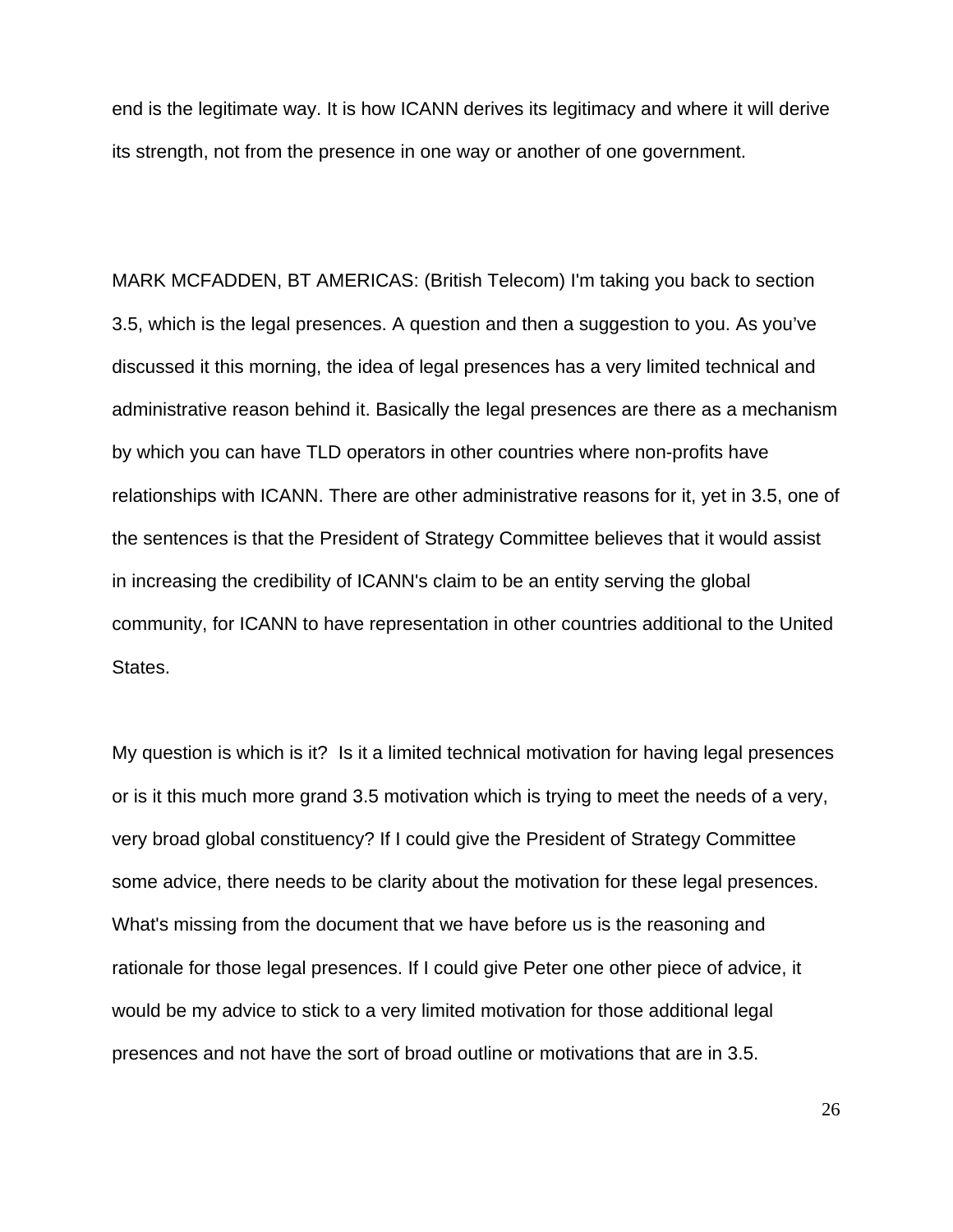PAUL TWOMEY: I'd agree with all you said including the rationale. I put my hands up, we've been late in getting that material out, so it's a good point. Personally, I agree with the motivation priority as you put them. The only observation, and I found this somewhat surprising, I come from a common law country with common law views of the world, I have found in Latin America, and in Central Europe in particular, people who tend to come from those countries is they look very, very specifically at your institutions of foundation in dialog. So, we will say we're an international profit organization who do the following, and you could be in parts of Latin America and they say, 'no, you're not, you're a Californian company' [LAUGHS] and you say no, we do that, and they still say 'no, your document says you're a Californian company'. And so that wording is a reflection of that response. But you're right, the way it's expressed, it has an overtone just too grandiose so we do need to address that.

PETER DENGATE THRUSH: We need to be clearer about the difference between legal presence and having offices in different places. We already have offices in different places and people working on the ground in lots of places, and we need to make sure we keep those things distinct.

### JONATHAN ZUCK, PRESIDENT OF THE ASSOCIATION FOR COMPETITIVE

TECHNOLOGY: My name is Jonathan Zuck and I'm the President of the Association for Competitive Technology. We represent small IT companies. In the larger part of my career in actually building software for various customers, there were a lot of contracts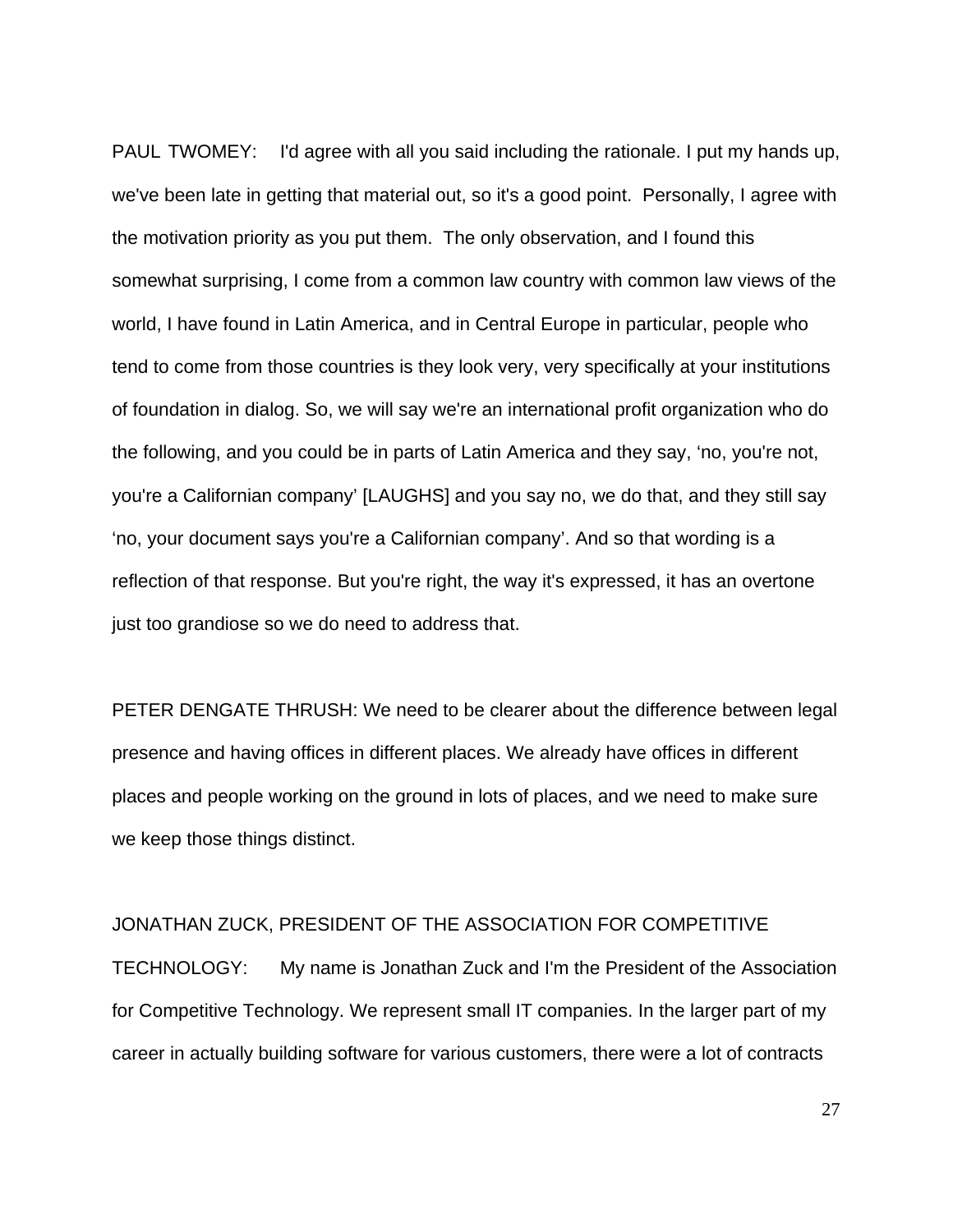involved in doing that with commercial clients like American Express, the Navy, the US Government, in other forms, etcetera. They all had a lot of specifications about things we were responsible for doing. One of the things that was auspiciously missing from most of those contracts was any requirement that the software we build actually work. It wasn't actually specified in the contract and in retrospect that might have been a mistake for some of those contracts, especially when we look at some of the things that have happened with US government software contracts.

But, there was a sort of implied requirement and there was also a built in accountability mechanism in that we didn't get paid if the system didn't work. So I'm trying to envision a meeting with the client in which they said the system is not working and we respond by saying well, we've hired ten more people to do error handling, you know, and debugging, so will you pay us now? Or, well we've instituted something at our offices, where you have this suggestion box outside the door or a can of lighter fluid where you can destroy our company. So we now have accountability mechanisms in place, and I keep hearing back from my client, but when I hit run the program doesn't work. So when looking at this issue of accountability and the questions you asked in your document, are these the initiatives that you address these very valid concerns.

I think the answer is we don't know, and so the idea of basing institutional confidence on a series of proposals for addressing problems, I think is in itself inherently flawed. So when asked the question 'what might make sense sort of going forward?' or 'what the next step might be', I would suggest it's a set of metrics somehow for success. In other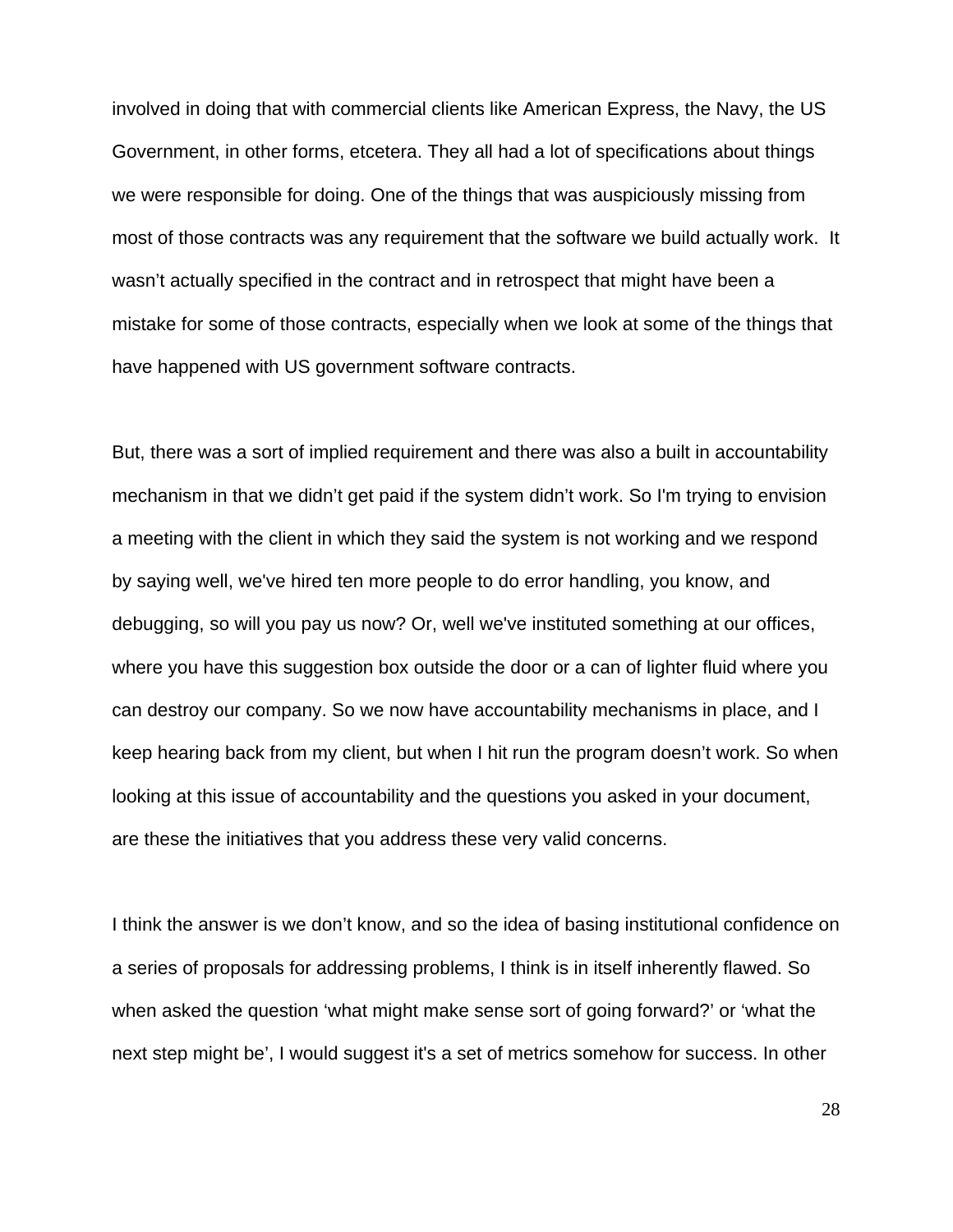words, there's a great new program at ICANN for contract compliance, but how about figuring out a metric for success in contract compliance or the level of contract compliance after which we should suggest that contracts are being complied with. Because at that point we'll actually know whether or not the initiatives being proposed are in fact the ones that should have been or that others need to be addressed.

That's my fundamental point. I know that at the end of this there will be a summary of the comments, so I'll help out with that. A lot of people are bringing up this accountability issue. Limiting accountability to requesting the Board to reconsider something or eliminating the board; one that feels strangely ineffective and kind of extreme. There are real concerns in this audience that I'm sure you have in other audiences around the world. The business community is very concerned about this issue of accountability. The best way to address that is through real metrics and finding ways to measure the success of these initiatives instead of making it based on the time of the expiration of a document. It's like saying I should get my license when I'm 16, not because I passed driver's ed.

PETER DENGATE THRUSH: Thanks very much for that. I personally agree completely with the idea of incorporating metrics in as many places as we can. One of my mantras is what gets measured gets done. Paul's just given me an indication that committees are working through that in relation to the number of other matters, so I think the quick response is that yes, we like it, yes, we're doing it, but I bet we can do more of it.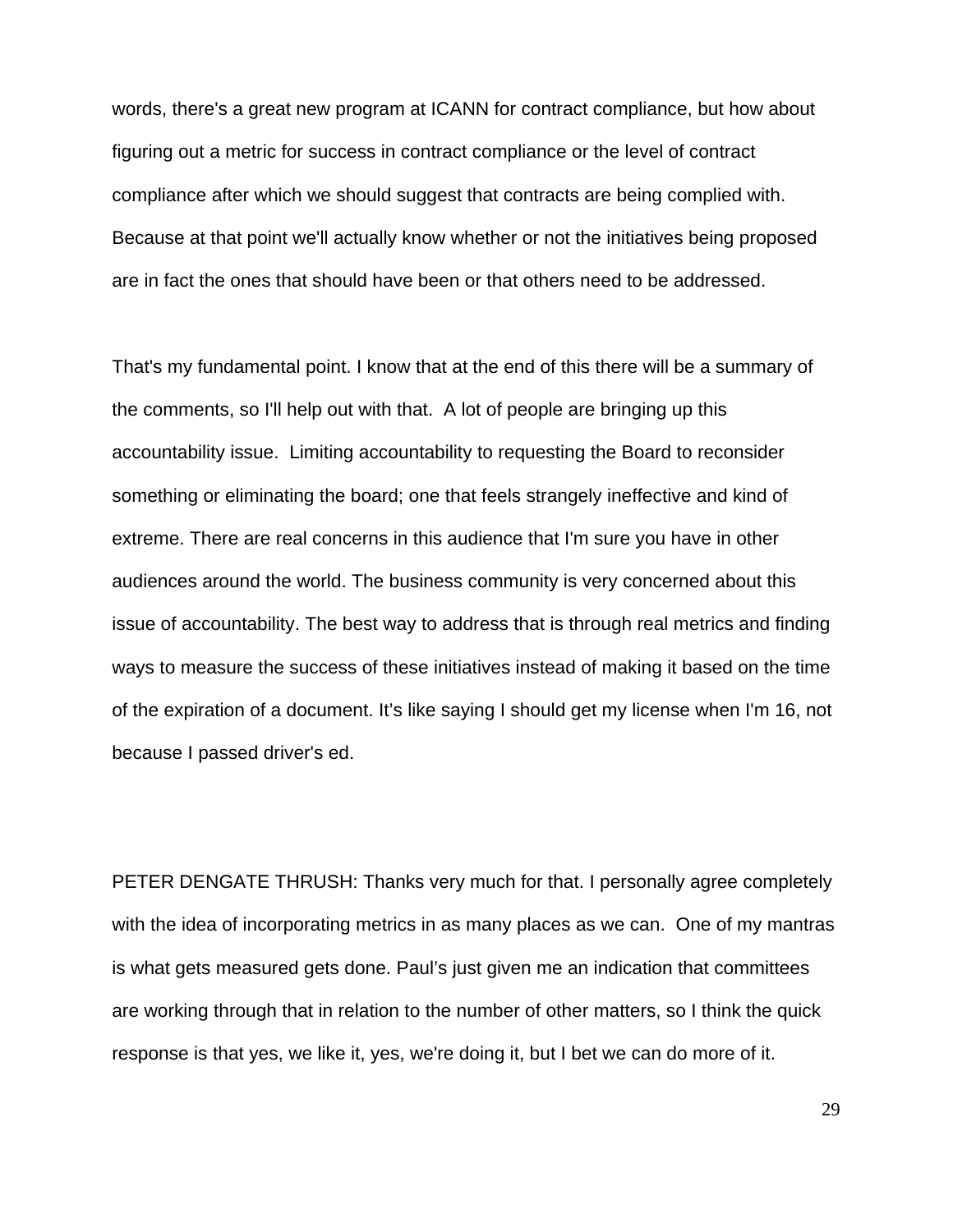BECKY BURR: Becky Burr, I'm also speaking on my own behalf here. I want to follow up on the accountability issue. Paul is probably going to roll his eyes because he's heard me say this a number of times before, but I'm going to say it again. The three accountability mechanisms that ICANN has - the ombudsman, the reconsideration and the independent review - have really not produced meaningful results. I think we have to agree that that's the case. The Board is free to ignore the ombudsman recommendations and does to my personal knowledge. It's extraordinary, this is the first time I'm every going to agree with Danny Younger on anything. The community has showed what it thinks of the reconsideration process; no reconsideration petition has been filed in over two years. I know because I filed the last one. So I was interested, to see what ICANN had to say about the independent review process in its recently posted response to ICM's petition.

I want to put my remarks in context here. Wilmer Hale is not representing, is not bringing this case, and my remarks here are being made as a longstanding person who has a big stake in the success of this organization, not as an advocate for ICM. Whatever your views are about triple X, I encourage each of you to find the document, which is a bit of a challenge, and then read it. It is relevant to the discussion we're having today, because it sheds important light on how ICANN views the independent review process, the one process accountability mechanism that hasn't been tested. Let me give you a few highlights.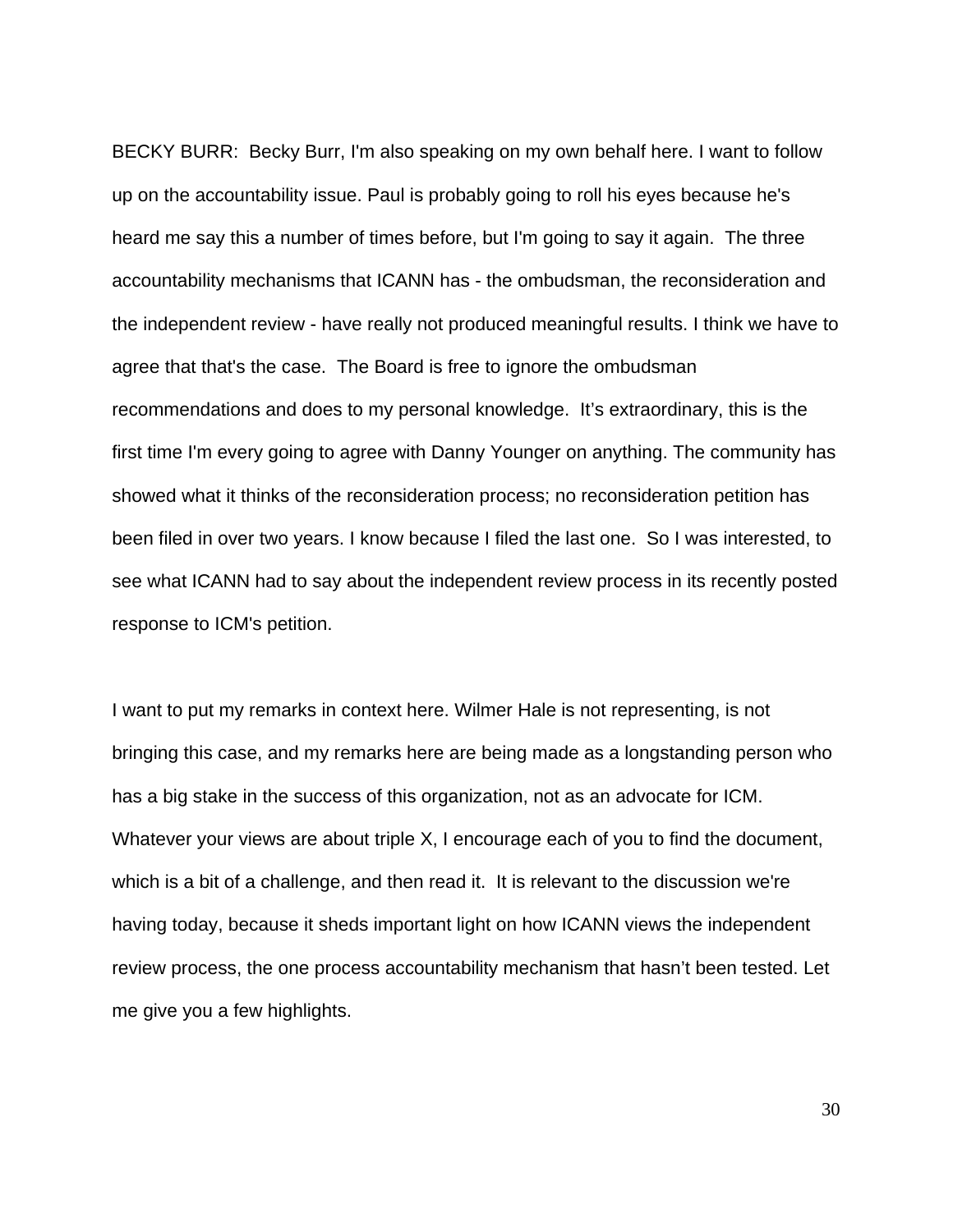Although the bylaws themselves state that the job of the independent review is to make a declaration about whether the actions of the Board are consistent with the bylaws, the response to the petitions says that this is advisory, that the independent review process seeks the advice of neutral panelists, and ICANN is free to ignore that advice. Moreover, ICANN asserts that in providing the advice, the independent review panel is supposed to employ a deferential standard of review. Now, since I wrote the framework document that went into the independent review provisions of the bylaws, I was sort of mystified by that, because I didn't know where they were. But, the document asserts that I am not overstating this, that essentially the IRP is powerless to find violation of the ICANN bylaws in the absence of bad faith.

In other words, the Board can't be wrong unless it's engaged in a conspiracy. That cannot be a reasonable standard. I'm really not exaggerating. According to ICANN, it is also free to pick and choose among its core values. Why? Because the bylaws permit the Board to determine if necessary an appropriate and defensible "balance among competing values". That's a quote. Because of this, the paper argues, ICANN has discretion to support one core value over another. In other words, ICANN need not apply policies neutrally and objectively, so long it's open and transparent and listens to input from governments. And finally ICANN asserts that this balancing test, which on its face applies only to core values, flatly overrides section three, which says unequivocally that ICANN cannot apply its standards, policies, and procedures or practices inequitably without substantial and reasonable cause. This is the equivalent of a Washington tradition of a bill-signing statement; I may be stuck with this, but I don't have to comply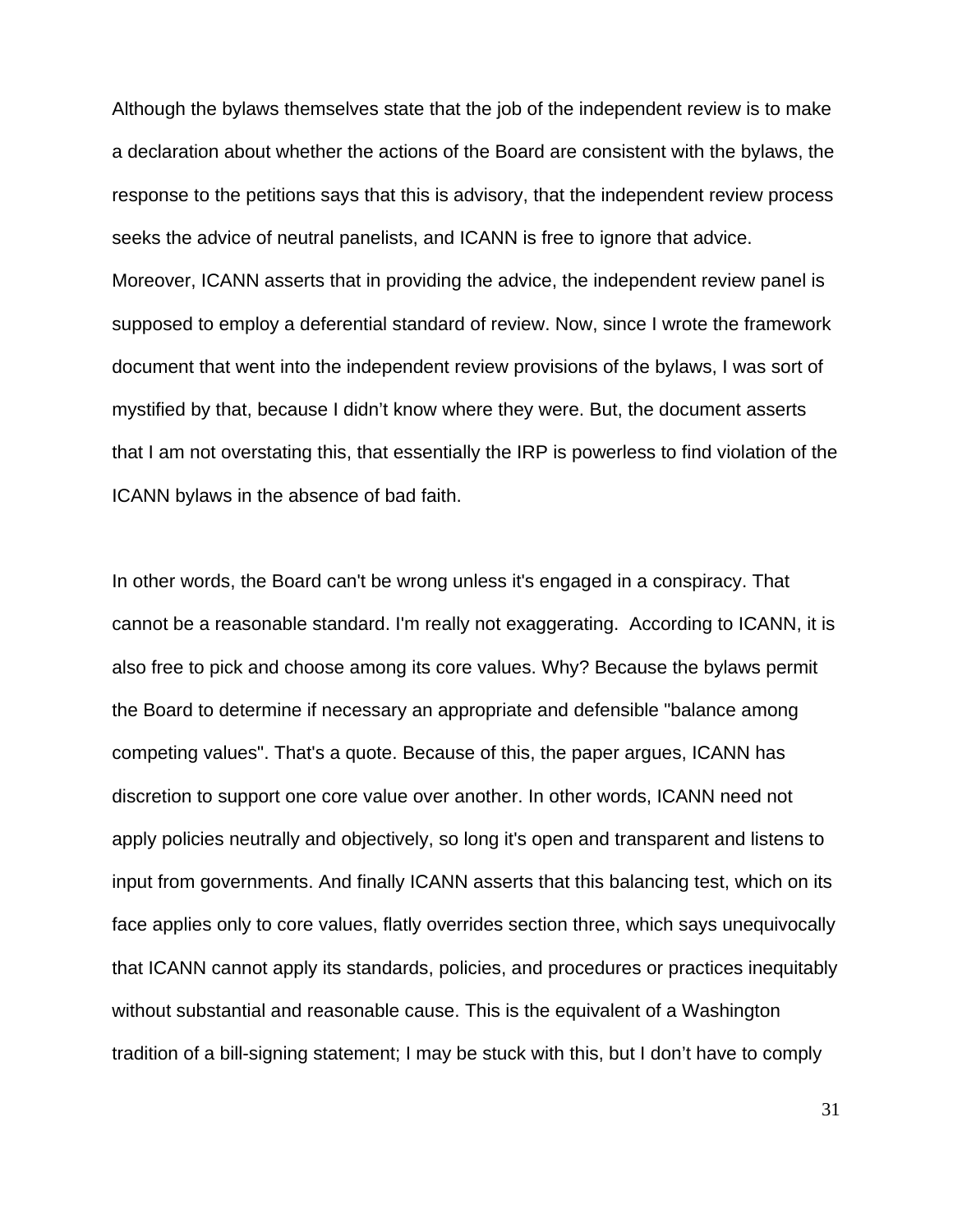with it. The current accountability mechanisms don't work, and in the very first test of the IRP, ICANN has asserted essentially that the protections for the community built into the mission statement core values and anti-discrimination provisions of the bylaws are essentially advisory.

So, do I think that the ability to recall the entire board meaningfully enhances ICANN's accountability? It's not even close. It's a nuclear option of no possible value unless a Board action imposes meaningful cause across the entire community as opposed to a subset of the community. To me, this says, once again, ICANN doesn't get what accountability is. Accountability requires that ICANN acknowledge that its behavior can be measured against a real standard by an independent third party, that's not being reflected, and it is a critical problem.

PETER DENGATE THRUSH: Becky, thanks for that. I think the first response is yes, we do get what accountability is and I agree that the three current mechanisms are inadequate. I agree with you that they are very defensive and that they are inappropriate. What we have done about that is the Board has agreed, although it's not required to, that it is going to treat all of those three mechanisms to the complete review that the other parts of the organization are subject to. So we're going to treat those three mechanisms in the same way that we've treated the GNSO and review them the same way that we are treating the Board. So that is coming, and what we probably haven't done is explained that that is part of the process. What we hope to have at the end, is a is the full panoply of five measures, including the ones you've mentioned;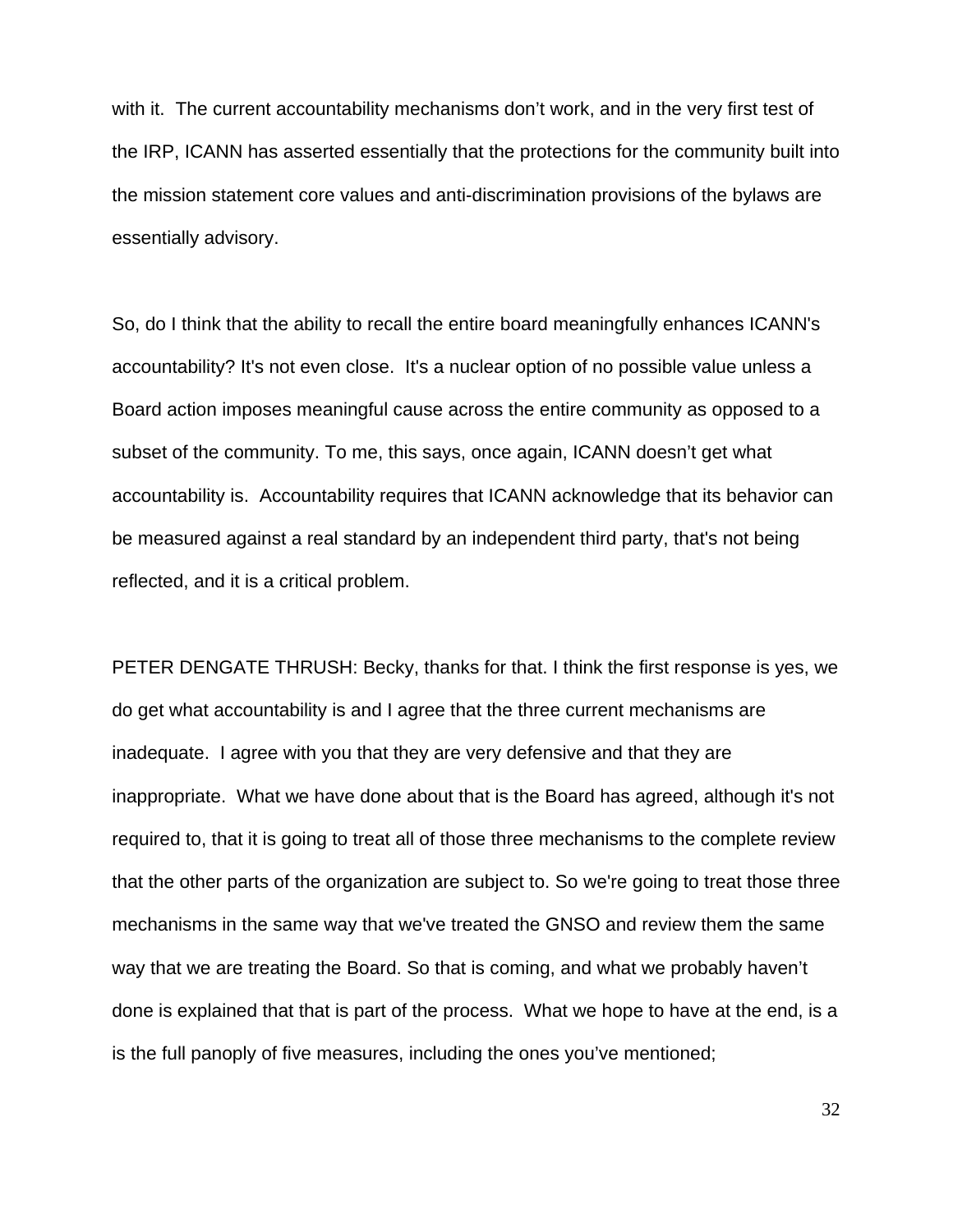reconsideration on a very narrow ground, ombudsman appeal in relation to other ombudsman type matters, independent review. The idea is that these two are going to be the additional mechanisms once those three are reviewed, okay.

BECKY BURR: You're still missing the fixed standard and a meaningful third party to enforce it, that's what ICANN has not accepted. You don't have it in the two additional ones, we don't have it in the three that exist. ICANN is saying essentially it's advisory and if you want to hold ICANN accountable, you can go to court, if you happen to have a contract with them. A lot of people who are directly affected by the actions of ICANN everyday, businesses and organizations around the world, big and small, are not in contractual privity with ICANN. Honestly, you need a judiciary. It's not proposed, it's not talked about, but it has to be there if you want to be accountable unless you want to rely on external, very expensive and very limited court battles.

### PETER DENGATE THRUSH: Thanks for that.

JEFF NEUMAN, NEUSTAR: I have a comment getting back to the topic of capture. Specifically the proposal in the revised paper makes the proposal that should there be a bylaw amendment requiring a specific prohibition against voting by the same individual or organization in more than one of the related advisory or supporting organizations. My answer to that is absolutely not. I think that it sounds great from a political policy standpoint to make that kind of broad statement, but that fails to recognize the different roles that a lot of organizations have within ICANN. VeriSign operates a top level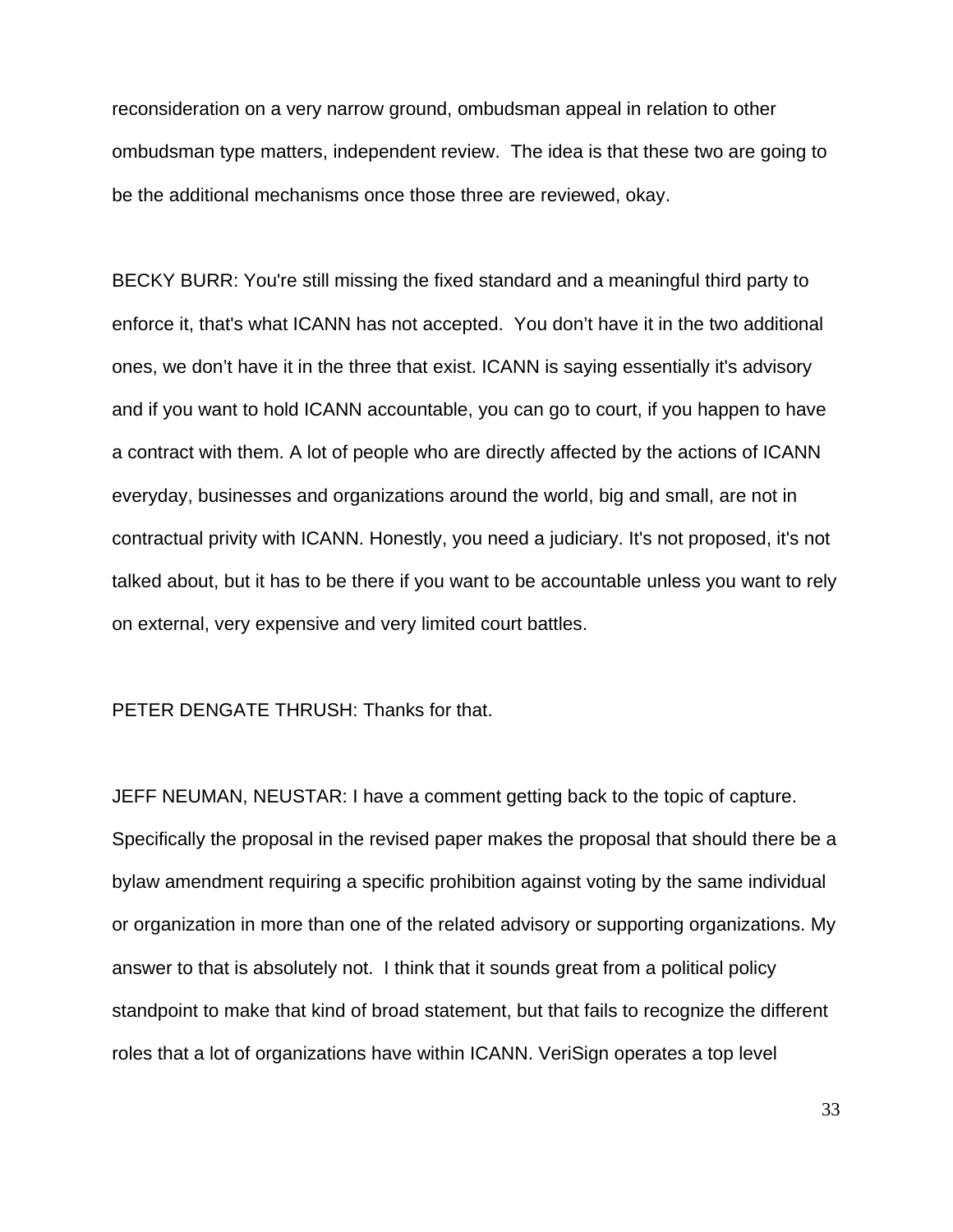domain, but also operates root servers. A registrar, for example Mark Monitor that does IP services as well as being a registrar. If it's NeuStar, which operates a gTLD, but also a ccTLD, which is accountable to two completely different communities, or if it's a company that participates in a business organization, but then decides that it wants to run its own TLD. The proposal of having an organization only be allowed to participate in one of their supporting organizations fails to take into consideration any of the multiple roles that organizations have.

PETER DENGATE THRUSH: Jeff, are you clear that we're not preventing participation in all of those places. The suggestion is that you have to choose which one of them you're going to vote in and surely your voice is the important part here.

JEFF NEUMAN, NEUSTAR: A voice would be important, but unfortunately until ICANN gets away from voting mechanisms, a vote is the way you make your voice heard. You can state as much as you want that you're a bottom-up process, but in the end everything comes down to a vote. I hope that changes in the future, but that's the way it is.

PETER DENGATE THRUSH: Now, we're working on that with the GNSO. Marilyn is going to reply now. We'll give priority to people who haven't spoken, so if I don't recognize your name, you'll get picked first.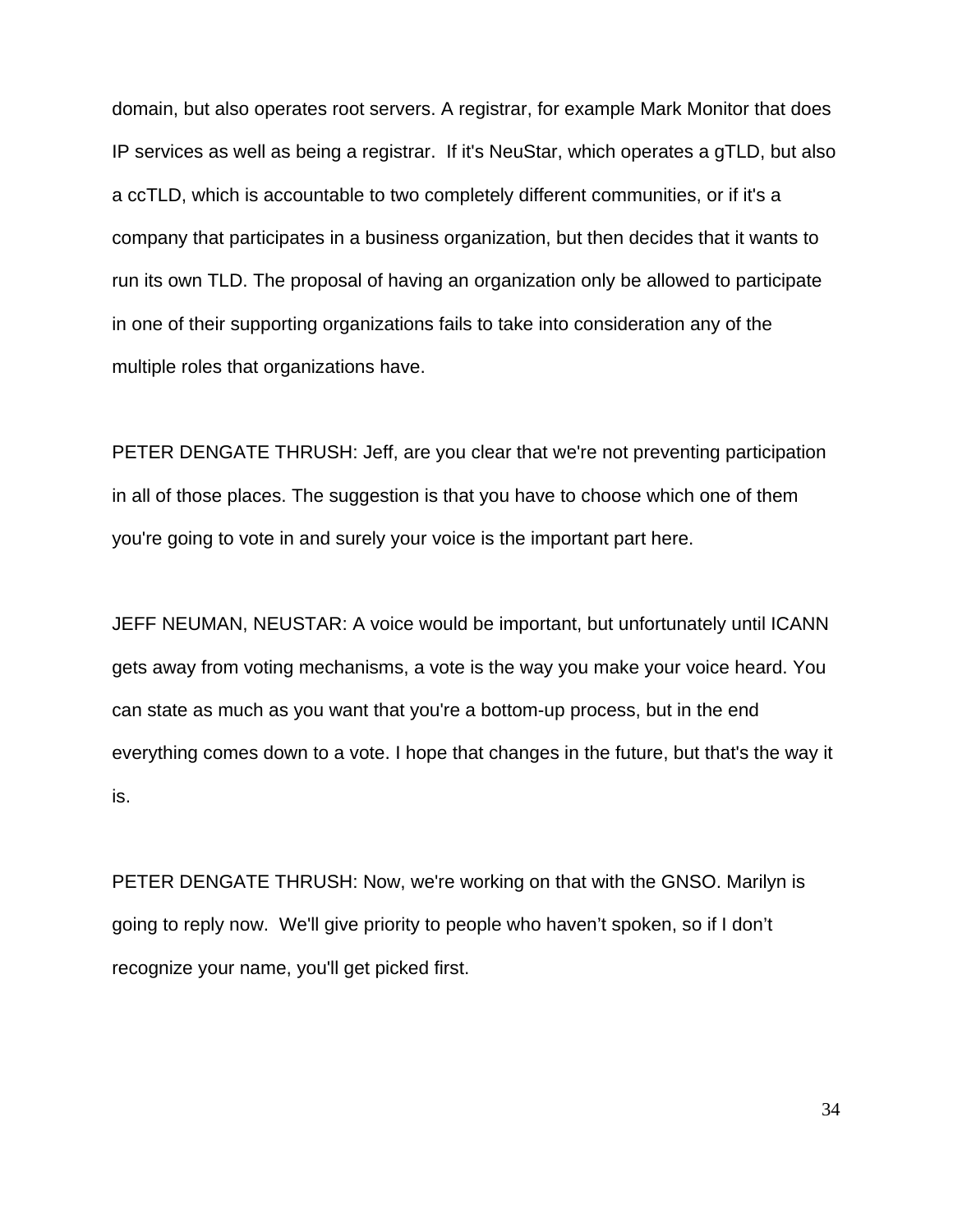MARILYN CADE: (to JEFF NEUMAN) Please do submit written comments on this point. Historically, there was a huge concern when we set ICANN up about capture. There was a big concern that certain parties would hire people and those people would infiltrate the different parts of the organization. The concern about over-dependency on a limited number of people to participate is another concern that we all have to think about. I'm not going to express an opinion about what the outcome of this should be. But I am going to say that, we have an obligation to look hard at how to increase participation, deepen opportunities to participate and we have to be careful about transparency. If the same entity is voting in advisory councils and in the policy councils, there could be concern by governments or others that there's a capture issue.

PETER DENGATE THRUSH: Just a very quick reply, Jeff, because I think the indication was to file written comments.

JEFF NEUMAN, NEUSTAR: We will be filing written comments, but just to make the point about NeuStar's position, we're a gTLD registry, but we're also a ccTLD registry. To tell us that we could vote on one council, but not necessarily on another just makes no sense. I do agree with you completely, we should absolutely increase participation, and 100% agree that anyone who votes should make their interest known ahead in advance of any kind of vote.

KHALID FATTAL, MINC: My name is Khalid Fattal, I'm Chairman, and CEO of Live Multilingual Translator, I'm also chairman CEO of MINC, the Multilingual Internet Names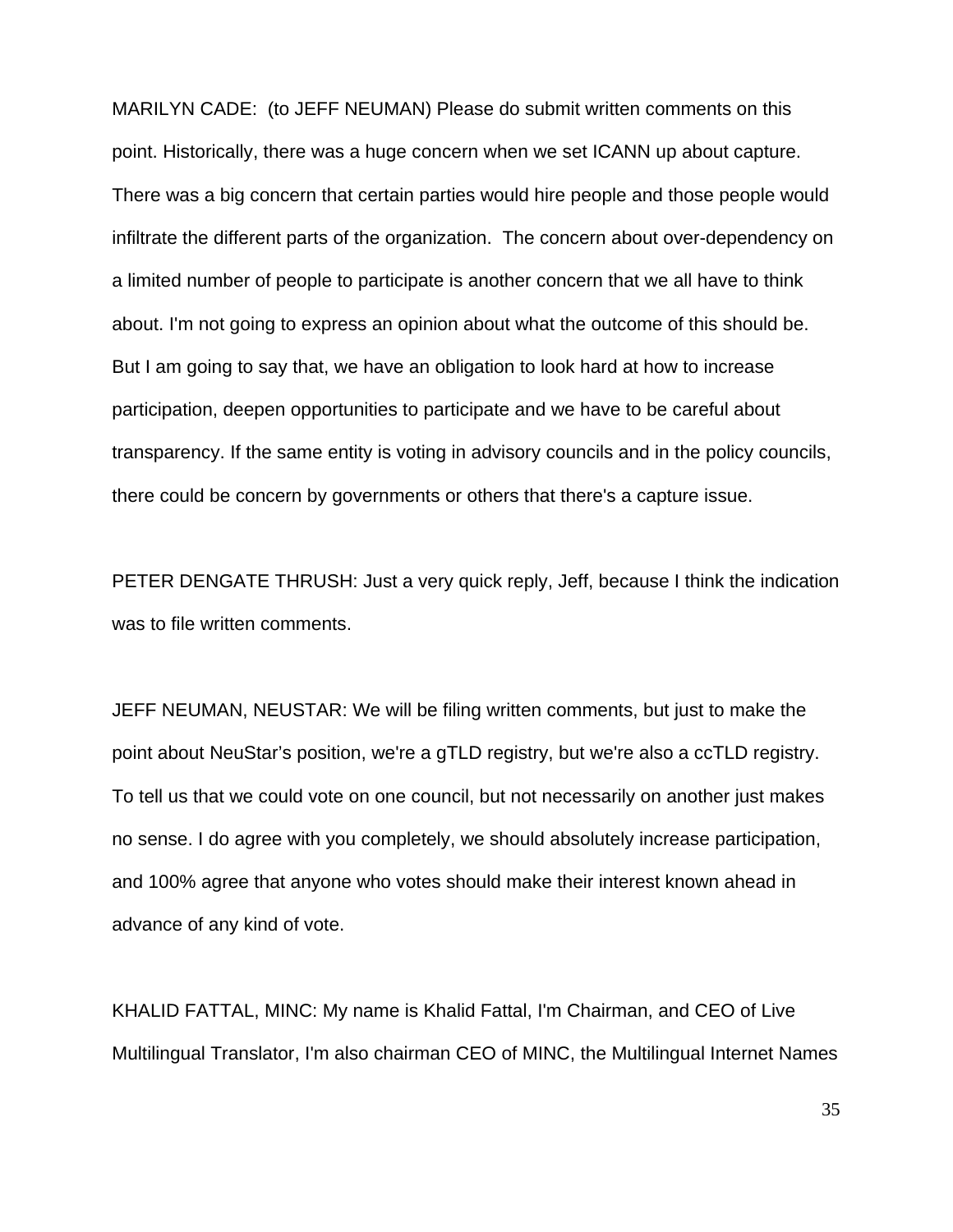Consortium. I'd like to start by congratulating all members of the President's Strategy Committee for exceptional work and their diligence on the issues. I know that this is all volunteering, while they all have full time jobs. I'm pleased on a lot of levels, but I've got some concerns as well. I'm pleased at the fact we're meeting here in Washington DC, the political capital of the United States. And in the folder of materials, we have IDNs and it's a long journey that we've covered in the last ten years, first talking about ideas and their relevance and now this has been put into its real perspective, I'd like to take us one step back and really focus on the strategic issues.

A lot of the points raised are valid, but I see them as quite relevant in operational matters. Strategically speaking, when we're talking about ICANN internationalizing itself or becoming a global organization. When we talk about capture, we talk about accountability. We need to ask ourselves, are we serving the current Internet users that we have or are we truly serving, or aim to serve, global Internet, users and communities.

If the answer is the latter, then we need to start thinking in a totally different framework of where to go next. For example some of the issues to do with accountability, some of the issues to do with jurisdiction and the US oversight. Now, I'm not a proponent of getting the UN involved in any matters of Internet governance. But I still do not believe that one of the fundamental issues that we believe in at ICANN, competition, has not been truly thought out so that not only the functions below ICANN are at competitive level, but perhaps how to make ICANN itself in its role a competitive role. We know that the US oversight will remain, that's already recognized. We talk about different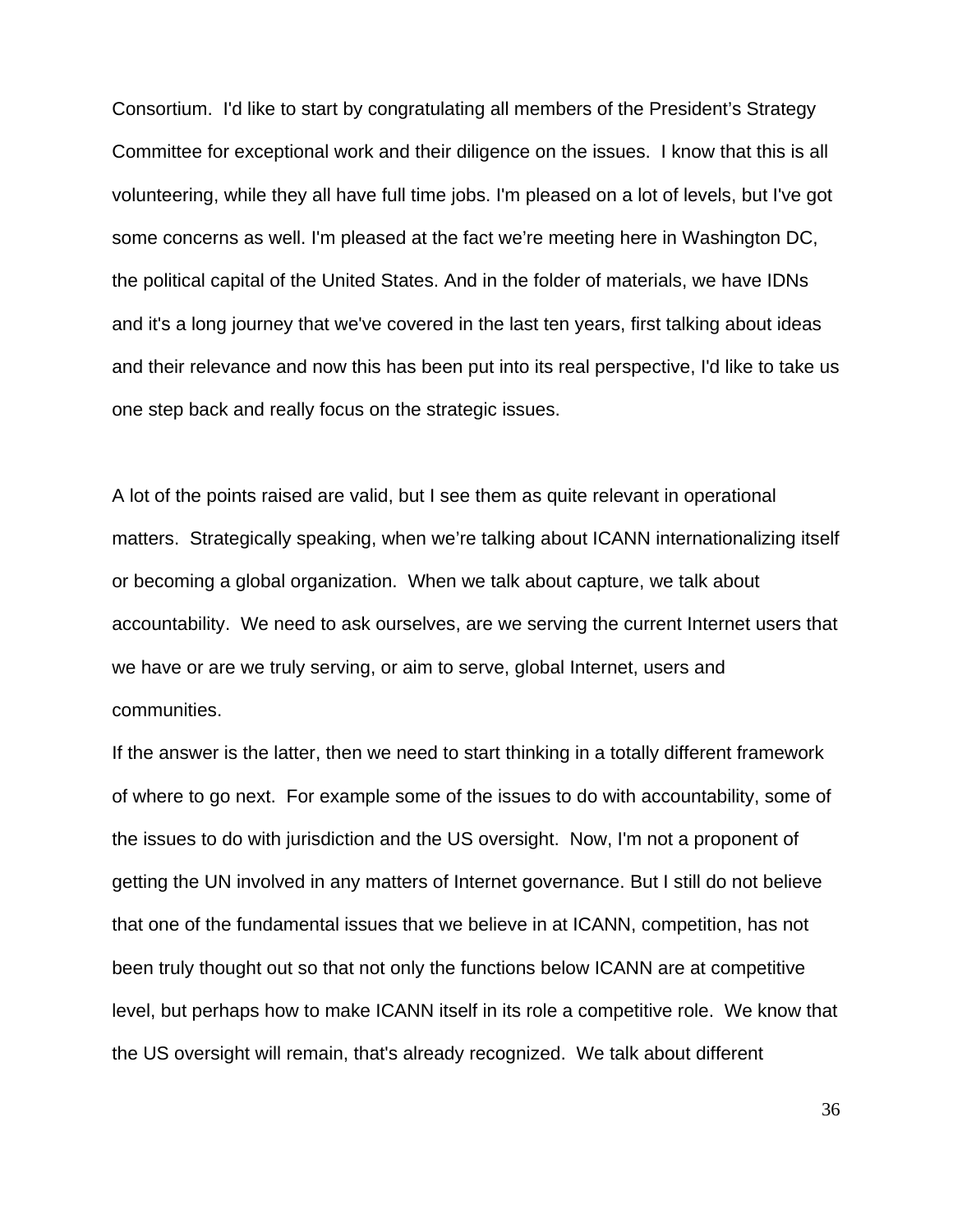jurisdictions, but I don't think we're really addressing the needs and the concerns from the perspective of the global community.

We all know about some of the negative or perhaps misleading components in the way people have been discussing Internet governance, but the reality here is that we are aiming to serve the global community and some of the points that Michael raised in that MOU with the UN. We are aware of this but it appears as if ICANN from an international perspective it looks as if we are hiding behind US oversight, that's not the message we want to give, so if we want to give institutional confidence for people to believe in the ICANN process, we need to instill that confidence on an international scale, not just from a US or a Western hemisphere point of view.

YRJO LANSIPURO: Thank you for this point, I don't know if I have any answers to them, but it's good to raise them because basically when you talk about accountability, it's good to remember that we should be accountable to 1.4 billion Internet users plus those who are not yet using the Internet. It's good to keep in mind how that accountability can be implemented. I have no idea, but we need to keep that in mind and try to suggest an objective.

PETER DENGATE THRUSH: I've just been given the list of those who want to speak, ah, so I'm going to start imposing the time limits. Steve Crocker, I've got you next and then I've got Mr. Corwin over here.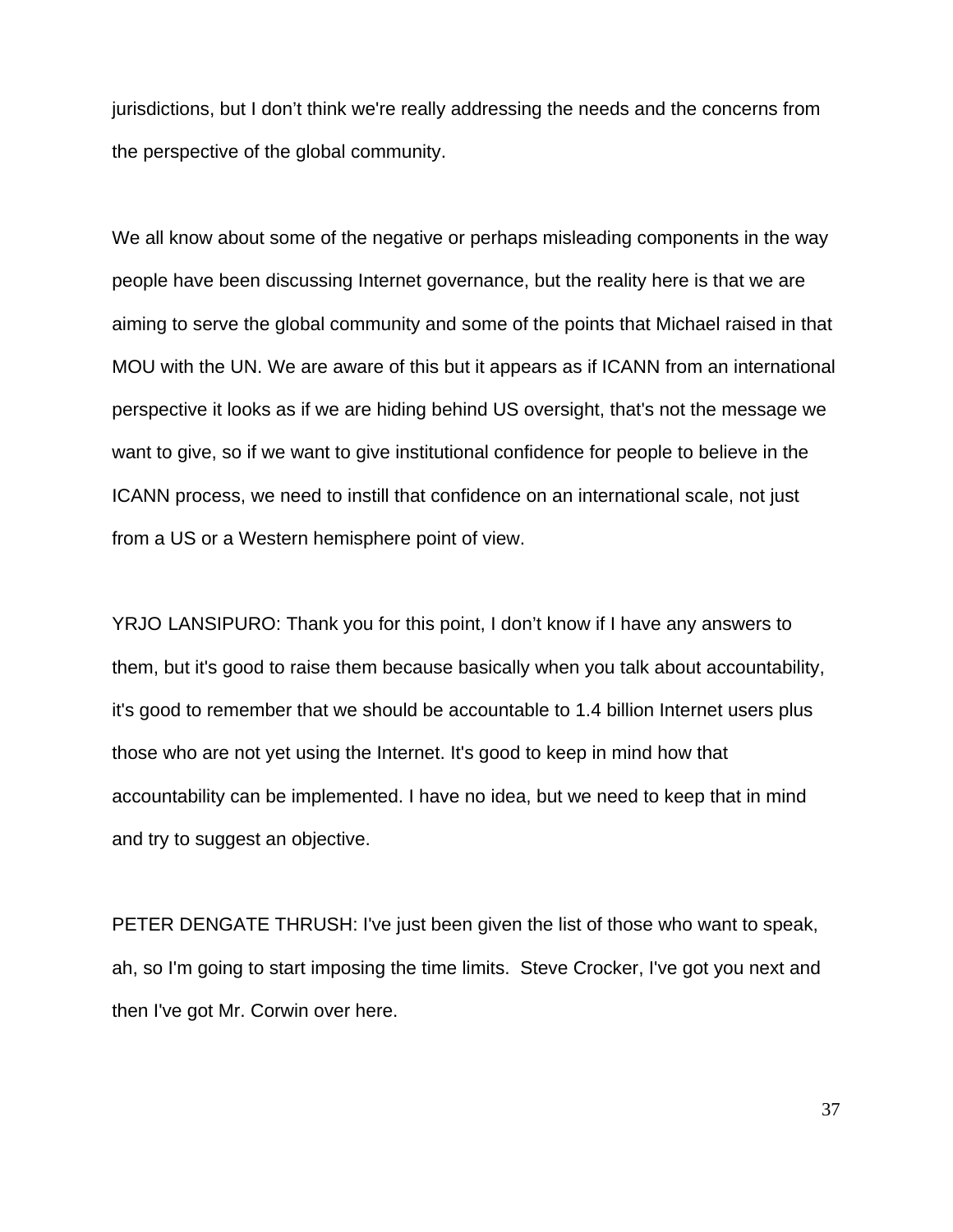PHILIP CORWIN, INTERNET COMMERCE ASSOCIATION: I'm Philip Corwin, Council of the Internet Commerce Association and representing domain name investors and developers, and an active member of the business constituency. I'll be as brief as possible. Our major concern as ICANN goes forward is that as domain names remain very valuable assets, with some of them fetching prices on the open market of hundreds of thousand or millions of dollars, that the investment be protected against specious action. The first thing we're concerned about, and this is all outlined in the comment letter we filed for the midterm review, is what we perceive as a growing lack of uniformity and predictability in the uniform dispute resolution process. We believe ICANN needs to review that and establish a regime that provides more uniformity and predictability.

The second situation is something we just recently became aware of that one of your registry operators, the operator of dot mobi, is asserting trademark rights in dot mobi. It has applied for trademarks in dot mobi, in related names with the trademark office, which had been quite correctly rejected. They are now appealing that. Our board has just authorized staff to voice their opposition to that with the trademark office and bring it to ICANN's attention. This relates very strongly to the upcoming bids for new top level domains where hundreds of applications may be received. We believe the contracts for those names have to contain severe sanctions for those who just get generic names, not where a preexisting trademark is applied for, as the top level domain, but for example, if someone applies for and is awarded dot sports. They should not then be permitted to assert trademark rights in the word sports and bring UDRP or other legal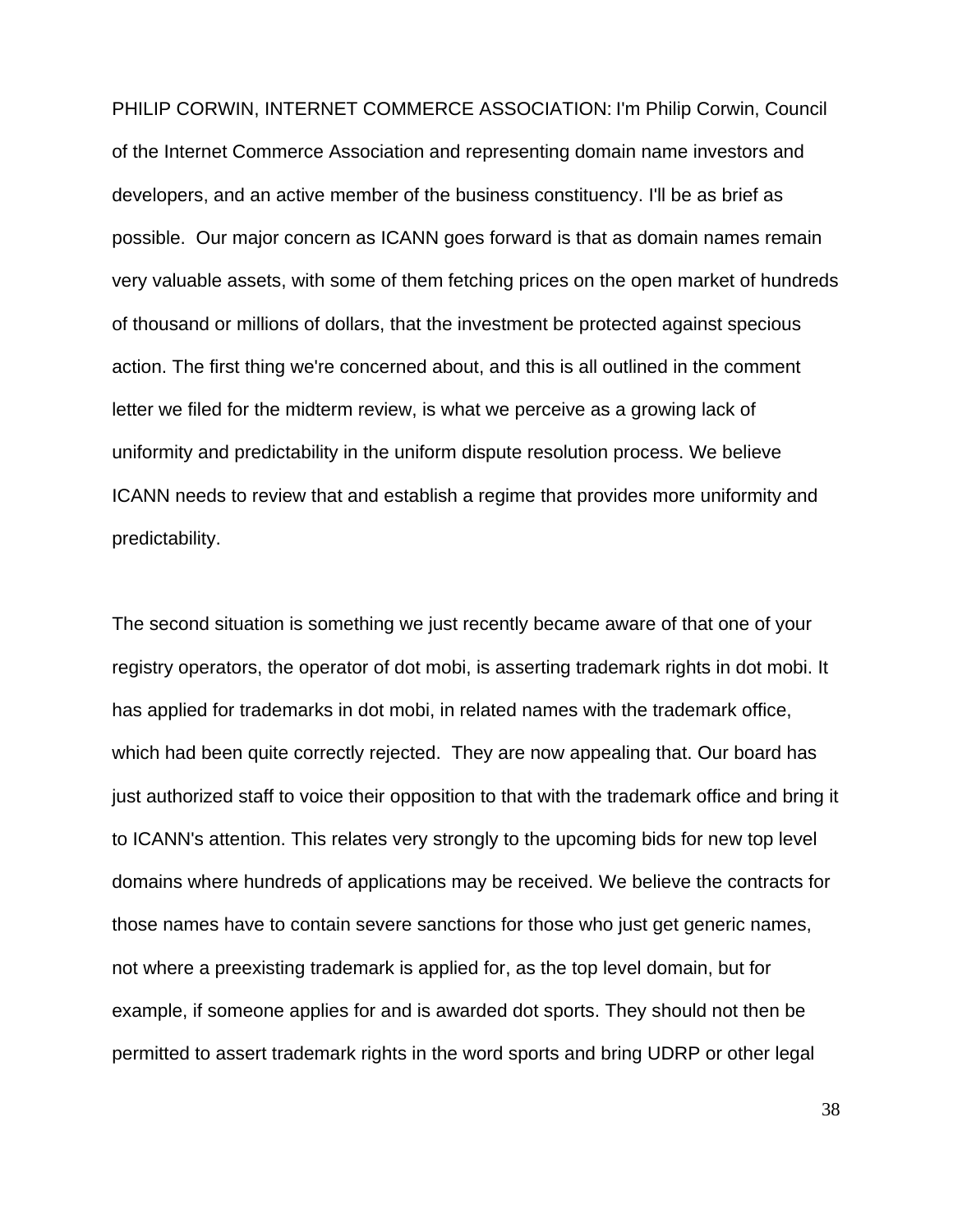actions against sports related names at totally different top level domains. So we'd like you to look at that and the new contracts and then, this situation is almost too bizarre, but last week the governor of Kentucky took legal action through a plaintiff's firm in Chicago for civil enforcement of Kentucky anti-gambling statutes. A Kentucky judge issued a bench warrant to seize 140 gambling-related domain names and while most of the registrars simply froze those names, some of them have actually turned over control of those domain names to the state of Kentucky. Kentucky is claiming domain names are gambling devices akin to slot machines or roulette wheels, we're going to intervene.

PETER DENGATE THRUSH: I just have to interrupt you, it's really interesting, but can you bring these Issues of law back to a strategic objective?

PHILIP CORWIN, INTERNET COMMERCE ASSOCIATION: ICANN needs to review the actions of the registrar in this situation.

PETER DENGATE THRUSH: So, this is registrar compliance?

PHILIP CORWIN, INTERNET COMMERCE ASSOCIATION: Exactly. We cannot have domain names turned over. Simply due to bench warrants issued in Kentucky or in China or Cuba or anywhere else.

PETER DENGATE THRUSH: Good, thank you. Got it. Can we again have shorter interjections? The point was a good one, but I don't think we need three examples of it/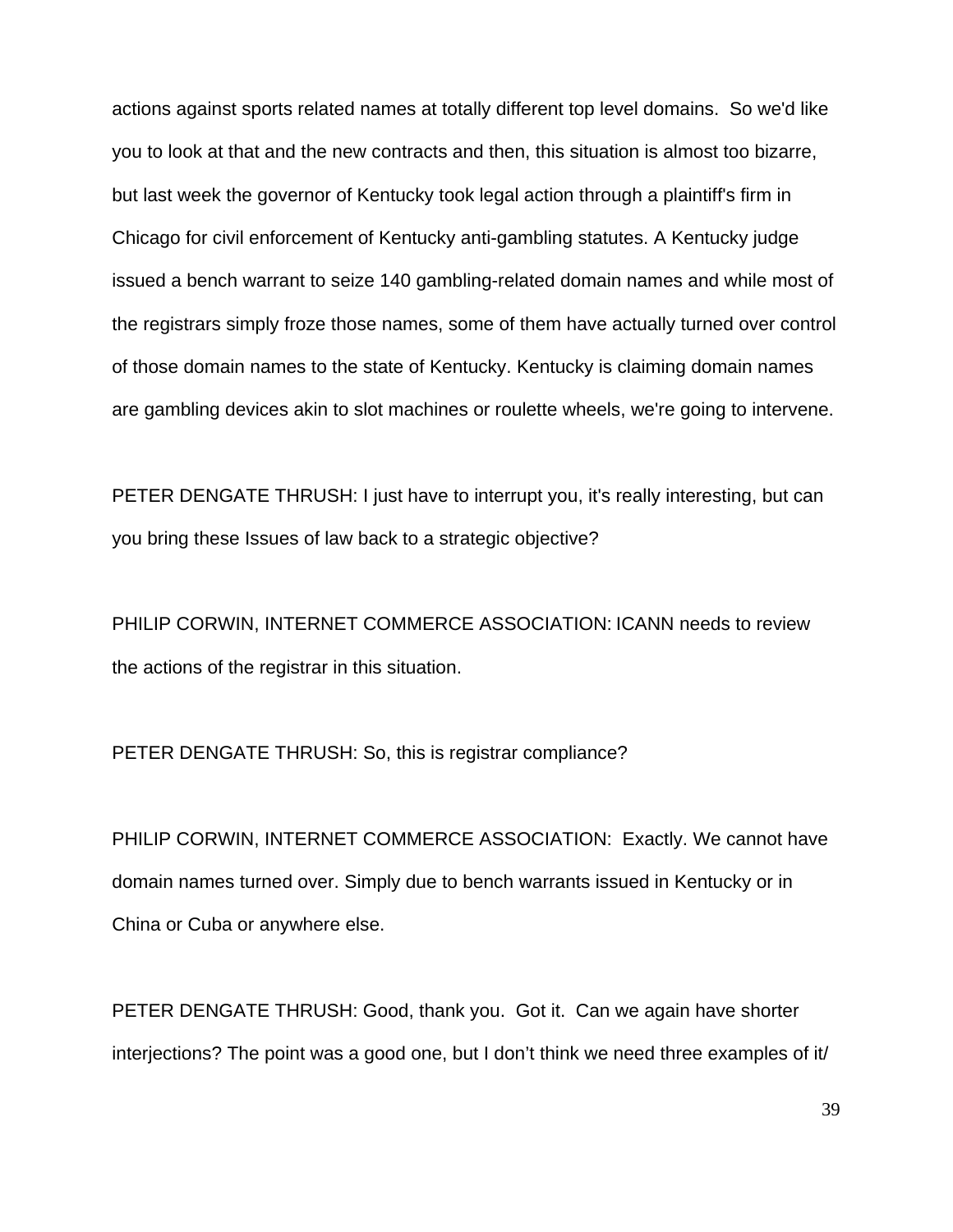Can I just be clear about that if there is a problem with registrar compliance, let's raise it as an issue, let's link it to our documents. Otherwise, not everyone is going to get a turn. Next, is Wendy Seltzer, who's as I mentioned earlier the At Large liaison to the Board.

WENDY SELTZER: Speaking here in my personal and individual capacity, wanting to echo the concerns raised most considerably by Becky Burr. I also hear them in several of the other complaints raised on accountability and particularly accountability to those who don't have contractual relationships with ICANN, but are affected as users of the Internet by the non-enforcement of contractual conditions, or by the enforcement of contractual conditions that harm them. We hear on the one side concerns about Whois inaccuracy. I've often spoken about the interests of domain registrants and users in privacy. But specifically this concern about accountability is amplified as ICANN seeks to distance itself from the US, because at least for those of us who are US lawyers as I am, the US courts are accountability of last resort and to try to move further from that without adding greater protections for those third party beneficiaries for the public, I think would be a mistake.

PETER DENGATE THRUSH: Thank you Wendy, I hope we can draw on your expertise as we go through those reviews of those accountability mechanisms to take advantage of those thoughts, Paul did you want to add something to that?

PAUL TWOMEY: I just want to thank Wendy, and really enforce a key message that this committee has reviewed very carefully over long periods of time the whole issue of the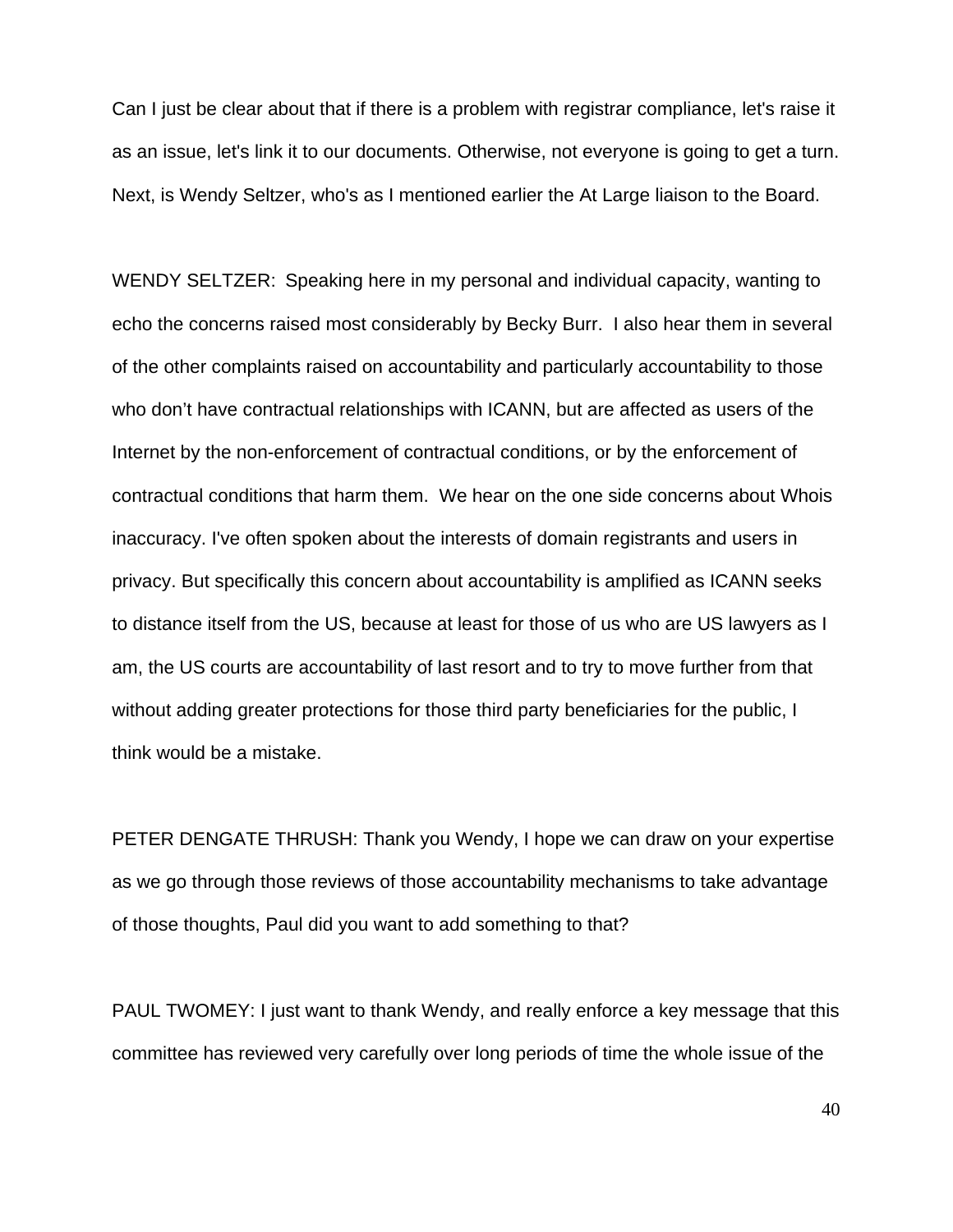benefits, to deliver security and stability and the other charters that we have about where we are in the United States. We have actively gone out and said we do not want to move the headquarters out of the United States. It is incredibly important that ICANN stays here. I make this clear for international audiences, this is not because we've been pressured or bullied by the US Department of Commerce. It's not because the US government has said 'don't you dare leave'. It is because we've done a careful evaluation and said it is incredibly important for our global accountabilities that we be based, have the headquarters, in a jurisdiction, which offers a lot of great advantages. And one of those advantages, Wendy, I want to make it very clear is that we are actively grasping is the US court. The US legal framework, we're not trying to reject it, so I don't get people in the sense that we're trying to 'get independent and leave'. There's this sort of language developing here, which I find a bit unfortunate. In this document we say very clearly that a key part of our accountability framework is to be based in the United States with US contracts and US law, and people have the right to utilize the US courts. I would just also say I think Becky's interjection was a very powerful and useful one.

PETER DENGATE THRUSH: Thank you.

STEVE METALITZ: I want to make one comment and ask two questions. The comment goes to the title of this event "Improving Institutional Confidence". I simply want to report and I think you've heard some of this, I think the overall confidence that people of the intellectual property community, which I represent as the President of the intellectual property constituency, have in ICANN is probably lower today, than it was a couple of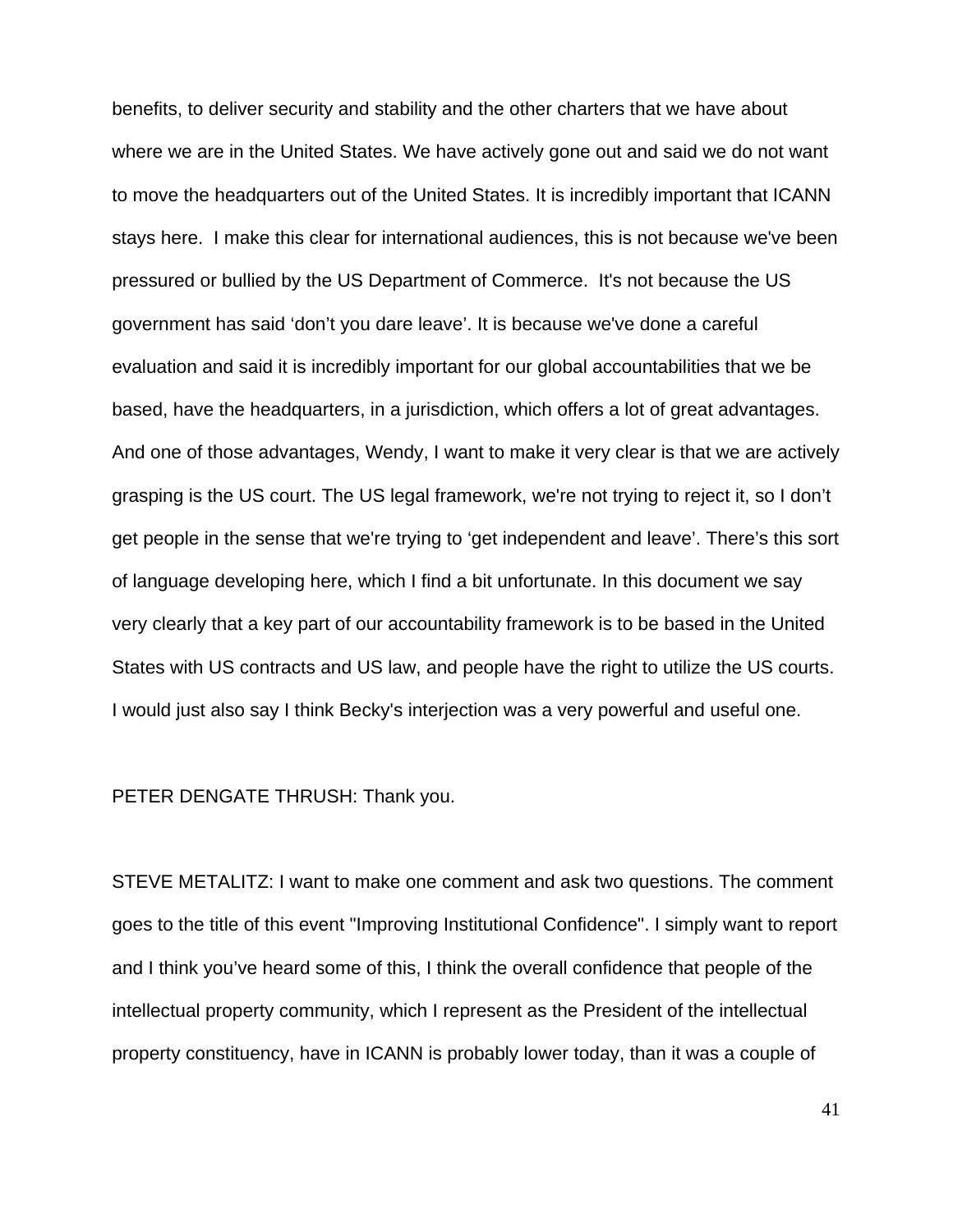years ago. There are a couple of reasons for this; the restructuring of the GNSO council, which was widely perceived as an effort to marginalize the role of intellectual property interests. That's been mitigated somewhat in changes that have been made, but that's still a concern. The new TLD process that we've heard a lot about and which is expected to open applications within the next six months. Between now and then, many uncertainties will have to be resolved, uncertainties that are deeply concerning to a lot of intellectual property owners and the prospect that they may have to expend enormous sums of money to defend their intellectual property rights in this process.

The last indication of this decreased confidence is that there is the continual feeling that the views of the intellectual property interests are not heard in the ICANN process. ICANN has become very adept at public relations and its spin machine is much more efficient than it has been in the past. There's a lot of concern that when we express our views they're really not taken into account. I can give several examples, but I want to keep this short. I'm just trying to be a reporter here and not a critic, I'm reporting what I am hearing from many in the intellectual property community.

My two questions are these. First, the President's Strategy Committee stated in its original report that it would try to convene an expert group to get some outside views from people that may have particular skills and perspectives in how to improve institutional confidence and how to address some of these issues. So I wanted to know what was the status of that expert group. Second, Peter's correct that the Joint Project Agreement that exists now is a very lightweight document between ICANN and the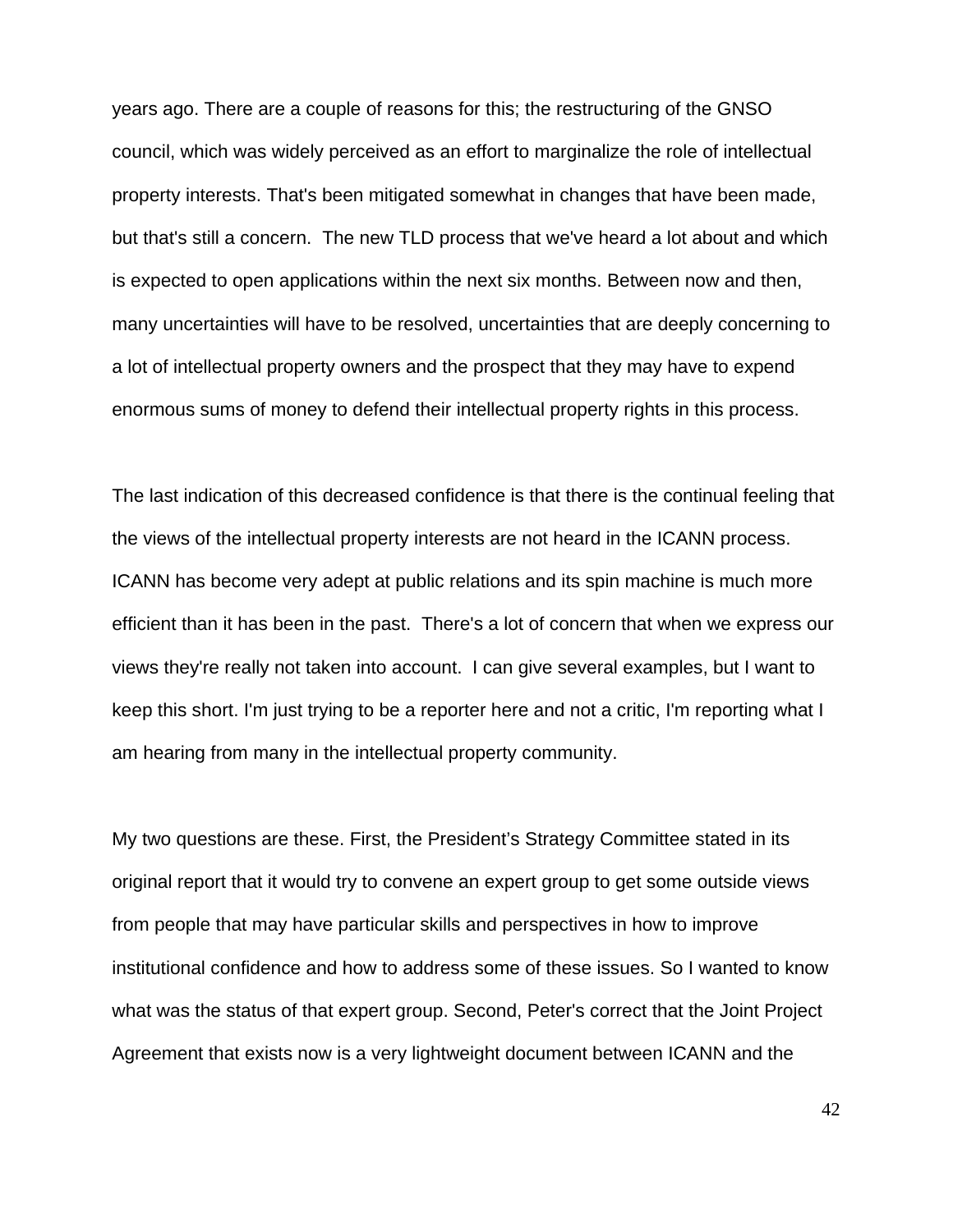Department Of Commerce. But next to it is an important document called the Affirmation of Responsibilities, where ICANN's Board made certain commitments of what it was going to do. I just wanted to get a sense of what would be the status of the affirmation of responsibilities if the JPA expires and if there is no successor agreement between ICANN and the US government.

PETER DENGATE THRUSH: Thanks Steve, I just want to make a quick response, I don't want to reopen the struggles of the GNSO restructuring, but the community needs to understand that it started under a bylaw requirement to review the GNSO. It was done by involving outside consultants and it was then brought into an internal process and the community itself was largely responsible for that, so if the eventual conclusion of that is that's widely perceived by the intellectual property community as marginalization. To a large extent, that's the result of being industry laid and selfregulating, it's the GNSO and the rest of the organization that did that to you, in creating a new balancing of the structure. We just have to be fair about that, it's not that somebody sat down and said let's take the IP constituency down, it's as a result of a normal review process. Our review was conducted and this was the proposal, you fought your corner and really if you want to live in an industry self regulating body, then you've got to live with the consequences of it. Marilyn, do you want to respond on this discussion that we've been having in the PSC about the possible uses of an advisory group?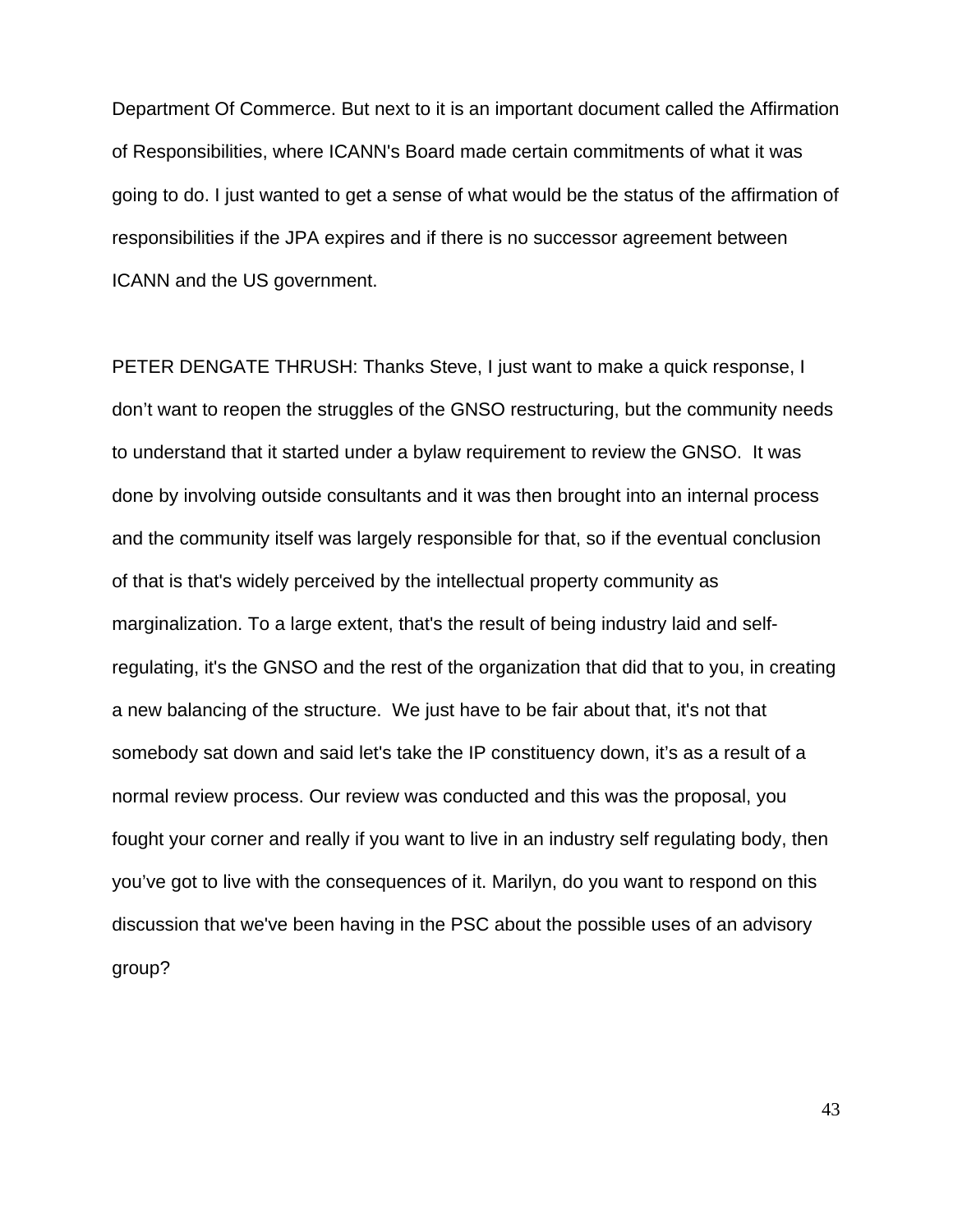MARILYN CADE: Let me call the group a group of expert advisors rather than an advisory group, because inside ICANN we have certain terms and they take on great meaning. I don't think it was ever intended that we were going to have an advisory group. We have been talking about this and in our most recent discussion, I believe the PSC members agreed that we need to hear more from you about how we might use such individuals, who would be highly respected and have confidence from particular sectors, who might be able to better inform the PSC. We need to hear more from you about how we would use them and particularly given the fact that we are trying to close down the first part of the phase of how might we use them throughout the next year as well.

PETER DENGATE THRUSH: The other question was the status of the board's affirmations and I think Paul, you can probably deal with that.

PAUL TWOMEY: Just to be clear, and Peter's been on record saying before that the affirmation responsibilities of Board resolution is a key part, I think you put your finger on it very well, Steve. It's a key part of the points about maturity and about where does accountability sit. It sits with the Board and the community that elects that Board directly or indirectly and being accountable to that community and those principles are passed by the Board, they are standing of the board. We expect the board to continue to stand by those principles, there's no call for change of those resolutions and we reaffirm them. But they are a stated position, a board resolution. So, that's a continued expression, where the accountability should sit. They should sit with the Board, which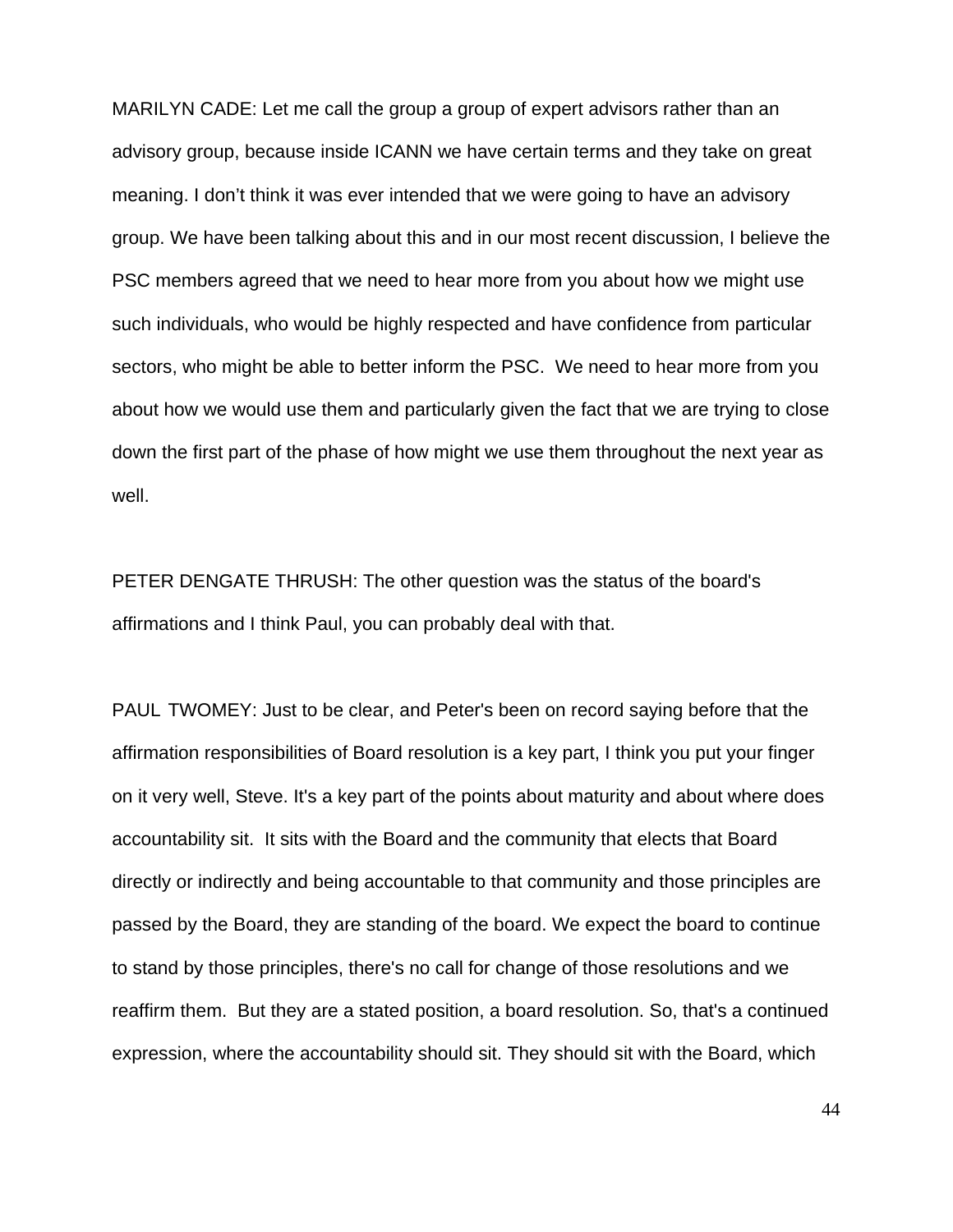represents this community, making clear commitments to the community and the community saying we're happy those commitments have been made. That's the sort of model of accountability we want to see more of, at least just part of the model we want to see reinforced.

PETER DENGATE THRUSH: Okay, we've got half an hour left. We have the ability to stay on longer in this room, but I appreciate that many of you won't how many people are going to have to leave at 11 o'clock and for whom an extension is really of no use.

On that basis, that there's a number of you waiting to speak, I think what we will do is we will stop responding unless we have time at the end. We'll just listen as we say we wanted to do. It's tempting for us and we'll just have to bite our tongues. When there's a specific question that's helpful, we'll try and deal with it at the end.

JON PRAED, INTERNET LAW GROUP: My name is Jon Praed, I'm an attorney with Internet Law Group, based here in Washington DC. I'm in the business of catching cyber criminals for corporate victims and I appreciate the time that you're making yourselves available to listen to comments from the public. At a strategic level, one of the commenters earlier (Khaled Fattal) said that a lot of the comments here today are really tactical. I want to speak to a strategic level. The efficiencies of the Internet are obvious to everyone, one of the efficiencies is that it enables a tremendous amount of fraud and abuse. You have to consider yourselves different from every other business you've created. When email spam is at 90% of the volume and email still thrives, I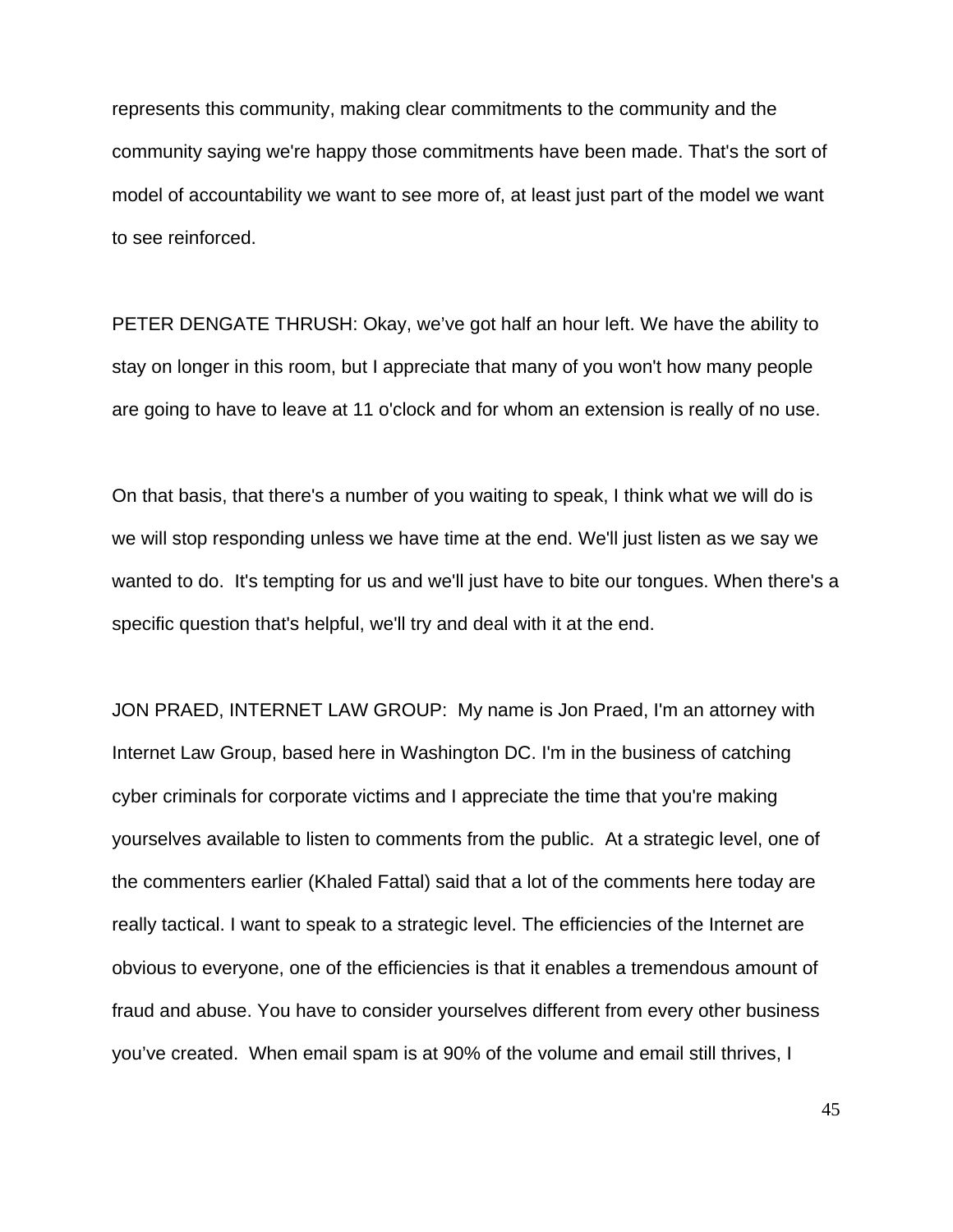challenge you to find any other business that can survive in 90% cheat rate. If we had to pay the gas bill for the nine people ahead of us every time we pulled up to the pump, we wouldn't be driving cars today. That efficiency is a fantastic thing, but it threatens to drive this down if we don't manage it correctly. The single most important thing you need to do is get your hands around strategically how to handle fraud and abuse. At a fundamental level, you have inherently resisted that because of the tension between your mission and surviving within what was envisioned as a stateless environment. It's clear that you cannot survive-- the Internet cannot survive in a stateless environment. There are states, jurisdictions, nation states that exist for very good reasons and will always exist and have to assert their authority. I challenge you to think about ways that parts of your responsibilities can be pushed into a stateless environment, but look at other ways in which the things you're doing cannot be and look for ways to create markets just as you're deciding for market reasons to headquarter yourselves in California. Others are making the same decisions. You have to create mechanisms for legal enforcement, then encourage people who value law and security to gravitate to those jurisdictions. The main problem right now that I see in trying to promote security is our inability to protect people who make a decision to bring their web pages or their E-mail service or what have you into a lawful jurisdiction. They can't protect themselves from people who decide, for also market reasons to put their mail servers in places that we can't get to, to put their bodies in places we can't get to and their money. The bad guys we're chasing today are extremely intelligent and are doing everything that they can to make money. They don't care whether they destroy the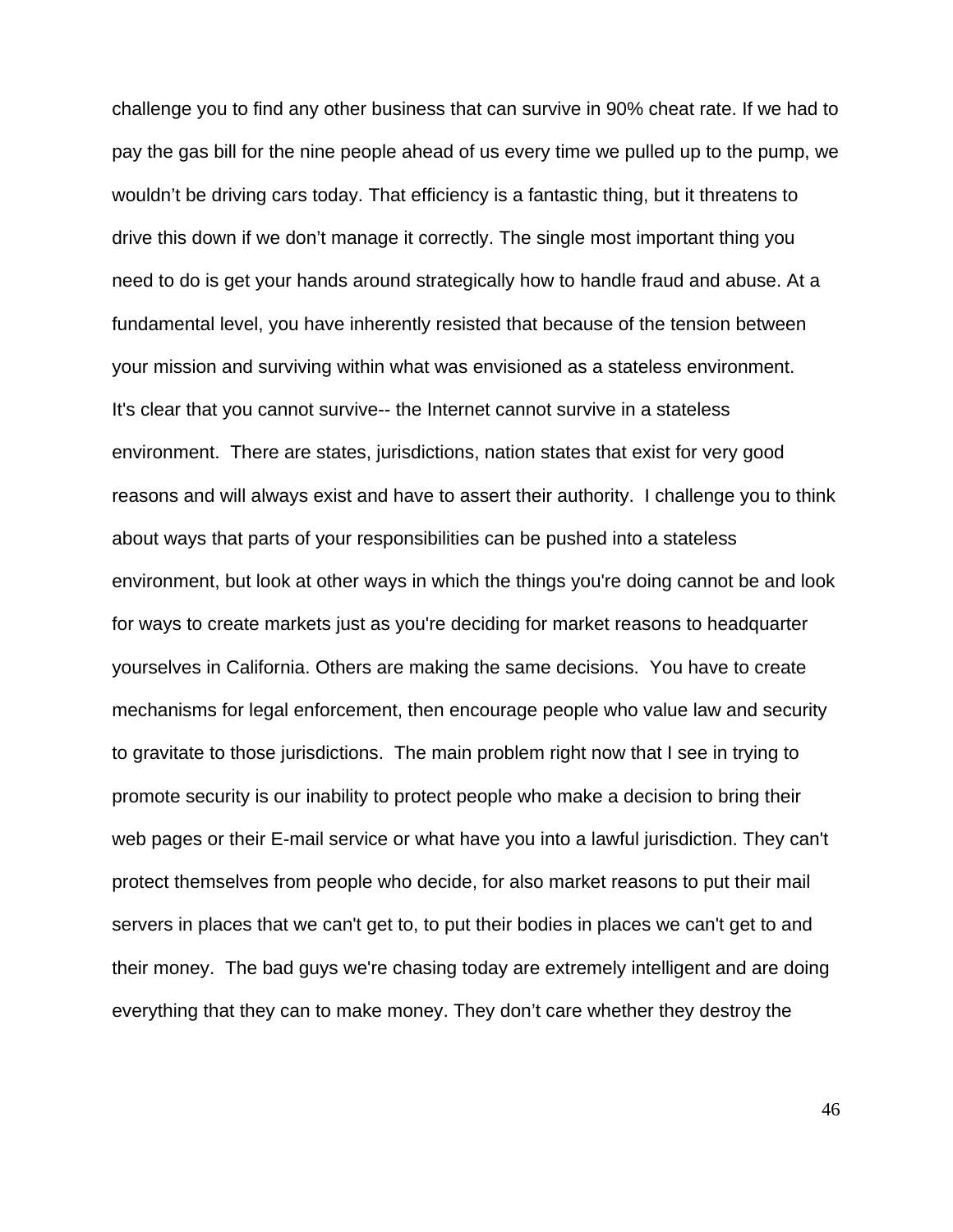system or not. They're a parasite that will suck us dry and we're slowly, collectively killing ourselves because of all this. Drug companies aren't recouping profits right. I understand that our time is limited, but I challenge you to think about ways to create borders and encourage market competition. For example, a discrete suggestion, you need remove your third party beneficiary restriction in your contracts with registrars, so that registrars can sue other registrars directly when registrars are criminally involved in conspiracies to enable fraud and abuse. Ways to leverage your work and create those borders and market opportunities for competition.

PETER DENGATE THRUSH: Thank you very much for that, John.

DANNY YOUNGER: I'll make a brief comment regarding meeting the needs of the global Internet community of the future. I'd like to begin by taking you back to March of 2007 where ICANN actually did a superlative job of recognizing a particular need. At that point in time, ICANN's CEO Paul Twomey made it clear that in the wake of RegisterFly, what was called for was a comprehensive review of the registrar accreditation processes and a review of the content of the registrar accreditation agreement. Now, when we talk about meeting of the needs of the community, obviously recognition of the need is the first step, and follow through is the second step. While we have had good work done on the part of ICANN staff with respect to the RAA, and proposed amendments, we have not yet seen a comprehensive review of the registrar accreditation processes themselves. It's now 18 months down the road and going forward we need to look at how do we address occasional inaction on the part of staff.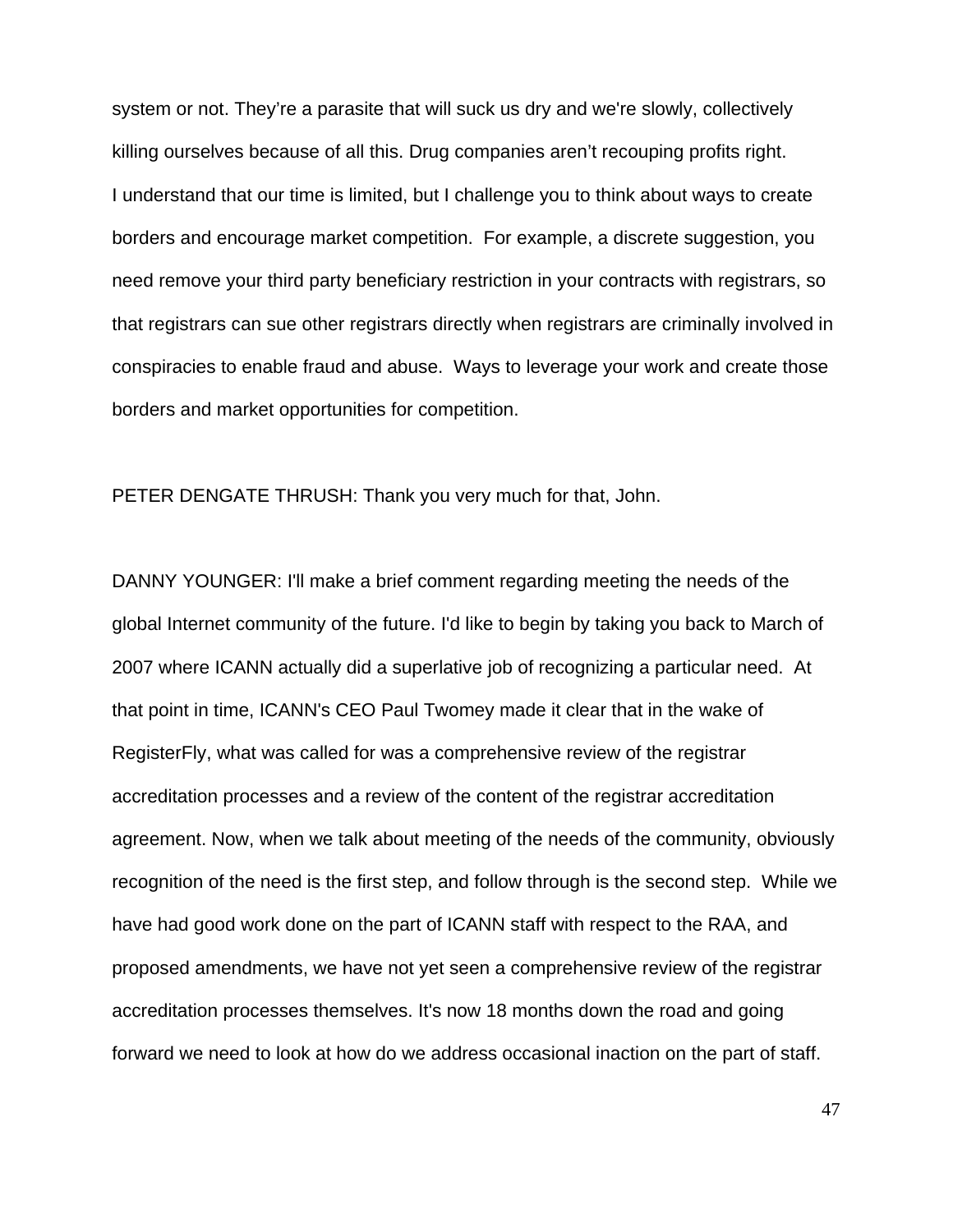Should there be in fact an easier mechanism for us to make these situations aware to you where perhaps you've been accidentally remiss? Thank you.

PETER DENGATE THRUSH: Thank you very much for that. Alerting systems and mechanisms are always very helpful because these things do go into those kind of places.

MARGIE MILAM, MARKMONITOR: I'm Margie Milam, the General Counsel of MarkMonitor. We're an ICANN-accredited registrar and a brand protection company and we represent over fifty of the world's largest companies. We have registered five of the top ten largest websites in the world. So in our relationship, we hear from our customers how ICANN policy affects them and their ability to protect against abuse, some of the abuses that Steve and others have talked about. I'd like to comment specifically on how to improve confidence as ICANN becomes more independent. Much of the criticism that ICANN has from the corporate community arises from the perception that the processes are unduly swayed by the influences of parties who can attend the ICANN meetings and so that typically is the contracting parties, the registrars and registries and other people. But from the corporate standpoint, that are unable to send representatives oftentimes to the ICANN meetings, what ends up resulting is that these policies end up become spearheaded by the contracting parties with little attention to the business community needs. ICANN needs to recognize that the corporate community is frustrated by the rampant abuse of the domain system over the last few years under ICANN's watch. It looks like ICANN's slow to respond and very rarely holds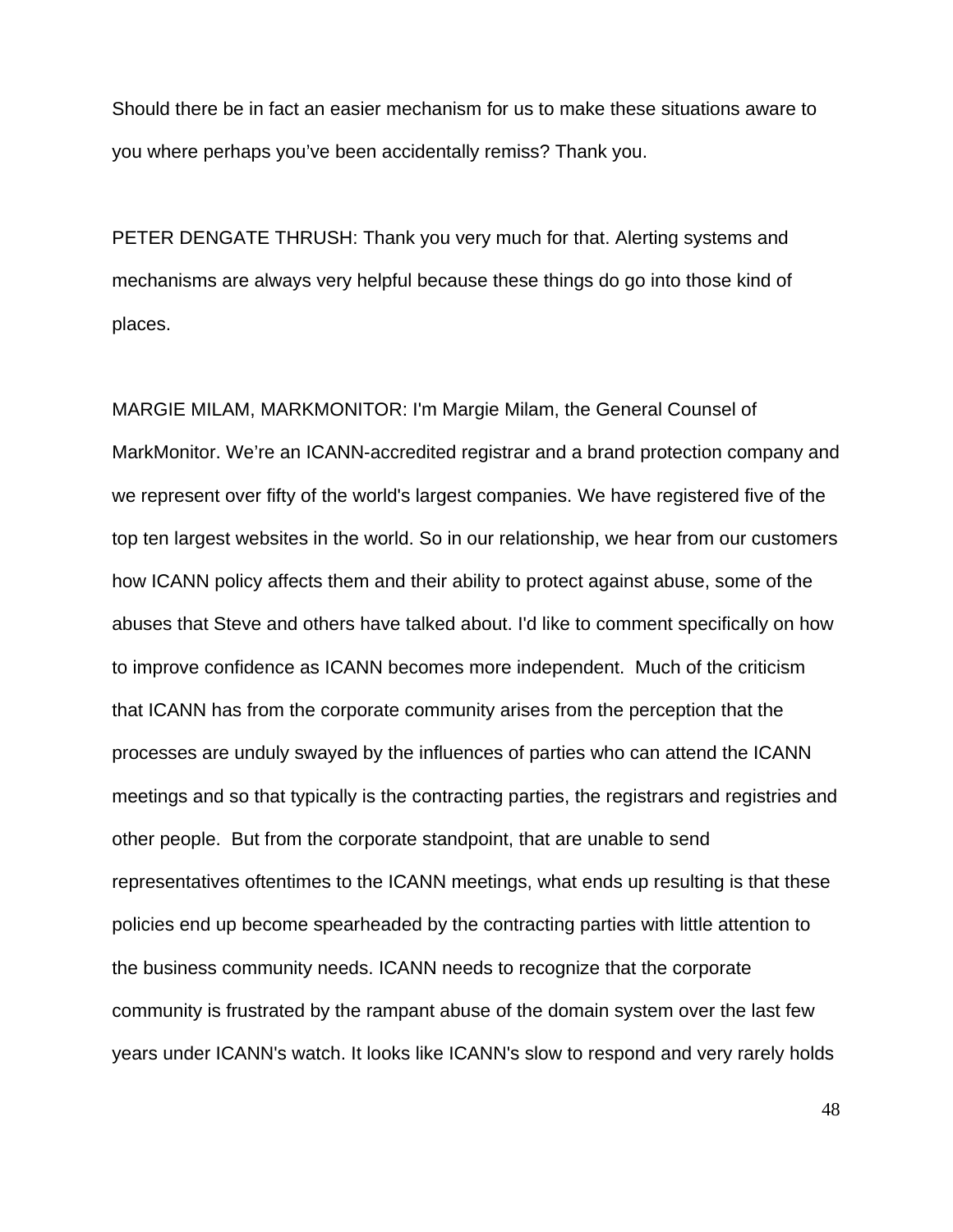noncompliant parties accountable. The sudden rise of domain tasting, phishing and Whois abuse that's been talked about a lot today are just a few examples of how ICANN is seen as sitting back and taking a reactive approach as opposed to a proactive approach. The perception from our customers is that this problem is going to get worse with the introduction of the new gTLDs. This topic is extremely aggravating for our customers. We had a webinar just recently where we had over 500 participants register for this event to hear about the ICANN new gTLD process. We actually took polls of our customers to see how they felt about the new gTLD process.

Approximately 72% of them indicated that they were fearful or uncertain about the process. Only 28% of them actually saw that the introduction of the new gTLDs would be a good opportunity for them. Of the companies that thought they might participate in the process, 28% of them, most of them, intended to do so for defensive reasons and not for brand enhancement reasons. When we look at the statistics, this really should be a point for ICANN to take a look at and see whether they can reevaluate the new gTLD process to make it more amenable to the corporate interests, particularly so that they're not applying for the new TLDs simply for brand abuse purposes. If it turns out that in this new process, ICANN receives a lot of applications from corporations purely because they think that they have to protect from brand abuse and infringement, I think ICANN will look badly and it will look like it hasn't given enough thought to the protection of intellectual property interests.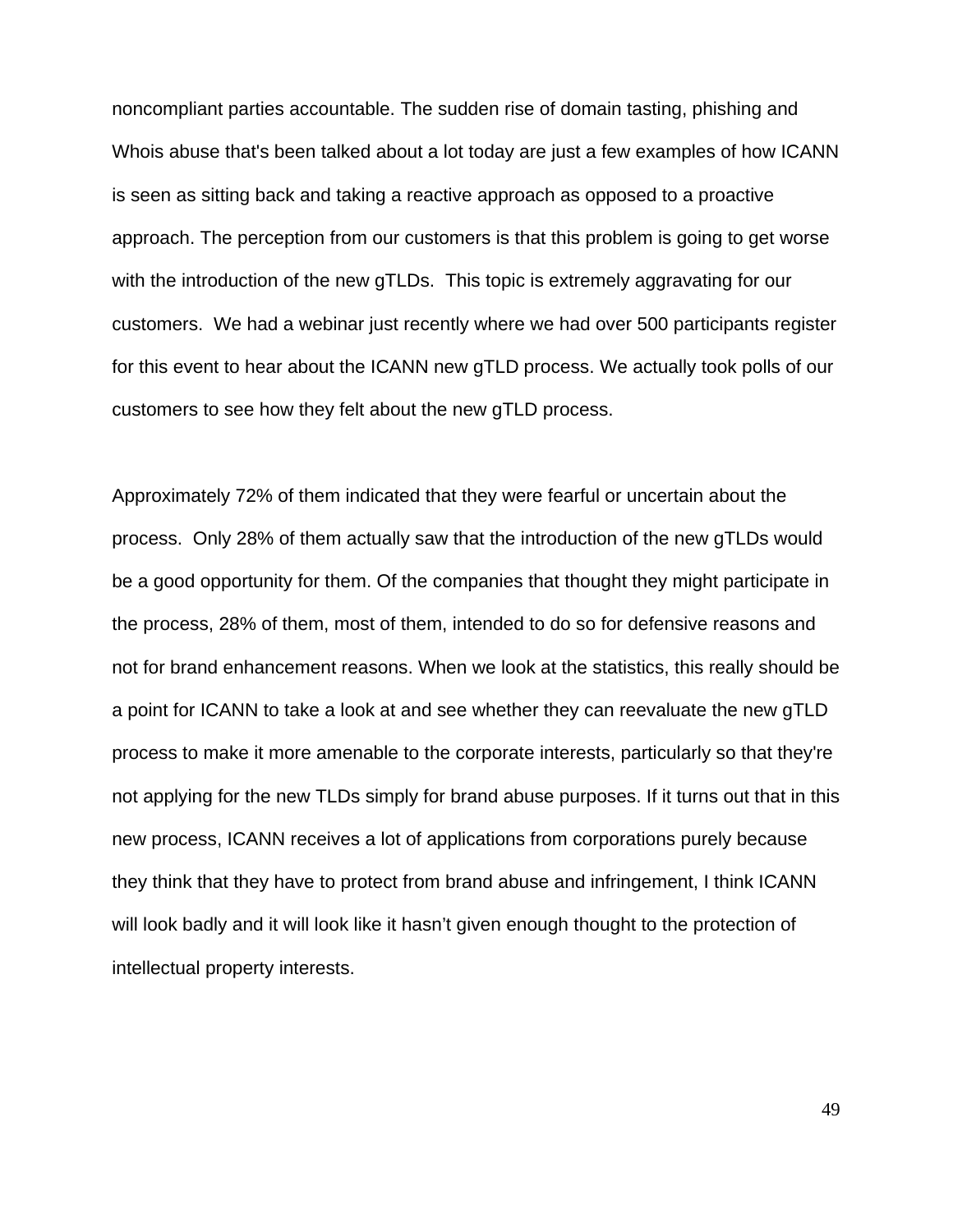On the other hand, if you take this opportunity to reevaluate your processes and how you look at the RFP process and you get applications from the corporate community from those, who really want to take advantage of this new way to expand the Internet, then ICANN will look as if they've actually taken account of the business interests. My recommendation for ICANN is to find a way to enhance the business participation in the ICANN process so that you can get input from people who are unable to otherwise participate through the traditional GNSO process.

EVERTON LUCERO, REPRESENTATIVE OF BRAZIL TO THE GAC VICE CHAIRMAN OF THE GAC: I am Everton Lucero, I am representative of Brazil to the GAC and I'm also Vice Chairman of the GAC. I would like to congratulate you for this initiative of consulting different regions and different countries. I understand that you're also doing that in other occasions and opportunities and this adds to improving confidence in ICANN and to transparency and accountability. Being from the government constituency, I would like to refer to the role of governments. First I would like to make a comment to the gentleman that referred to the IGF. As I am from Brazil, I was deeply involved in the preparations of the IGF in Rio, and I recall from the preparation process that the issue of critical Internet resources that there was a resistance to deal with it at the IGF in Rio which proved to be not real. Because the issue was dealt with and it was an excellent discussion with many views there including, ICANN was there and, think it's the reason that we might have such a discussions at the IGF is that it provides for a wider participation as normally at the IGF, we will have much more people and constituencies from all over the world including from the developing countries. I don't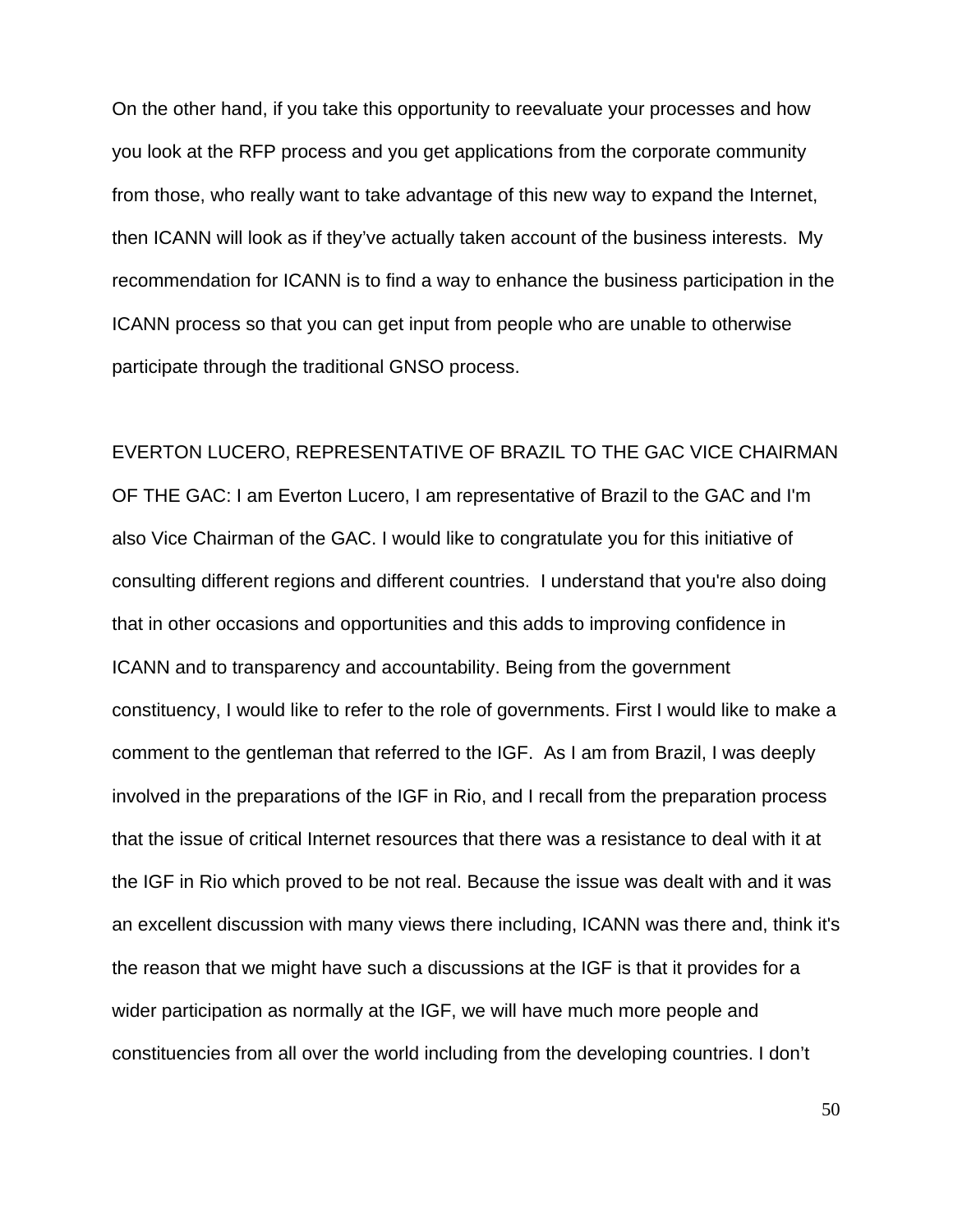think that we are in a situation in which we may fear the capture by governments or by any particular government or even by the United Nations. In fact one of the main results of the World Summit on Information Society was the crystallization of this principle of multi-stake holders. And this is not being questioned, so whatever we do related to Internet governance, it will be on a multi-stake holder environment. I think that the question now is a question of balance, that is how to reach the appropriate balance between the different constituencies so that each of them may add, be it from the civil society, the private initiative and governments and the technical community and international organizations and so on. And as for governments, I also recall that the Joint Project Agreement one of the benchmarks of the Joint Project Agreement is precisely on the role of governments and well I cannot speak on behalf of the Government Advisory Committee, but I can sense according to the discussions that we are having and that we maybe able to present some contribution during the Cairo meeting.

There is a feeling that the Board and GAC interaction should be reviewed in order to improve implementation mechanisms of any given GAC advice and as for what you've presented to us, I noticed that there's only one reference to this particular issue, which is GAC should keep its advisory status. While I do not have anything against that, I would like to say that perhaps that is not enough, perhaps we should go a little bit deeper in terms of refining how this interaction between GAC and the Board will work to the benefit of allowing the governments to have their participation at the ICANN processes so that we will have the ability to contribute to that work that we will support.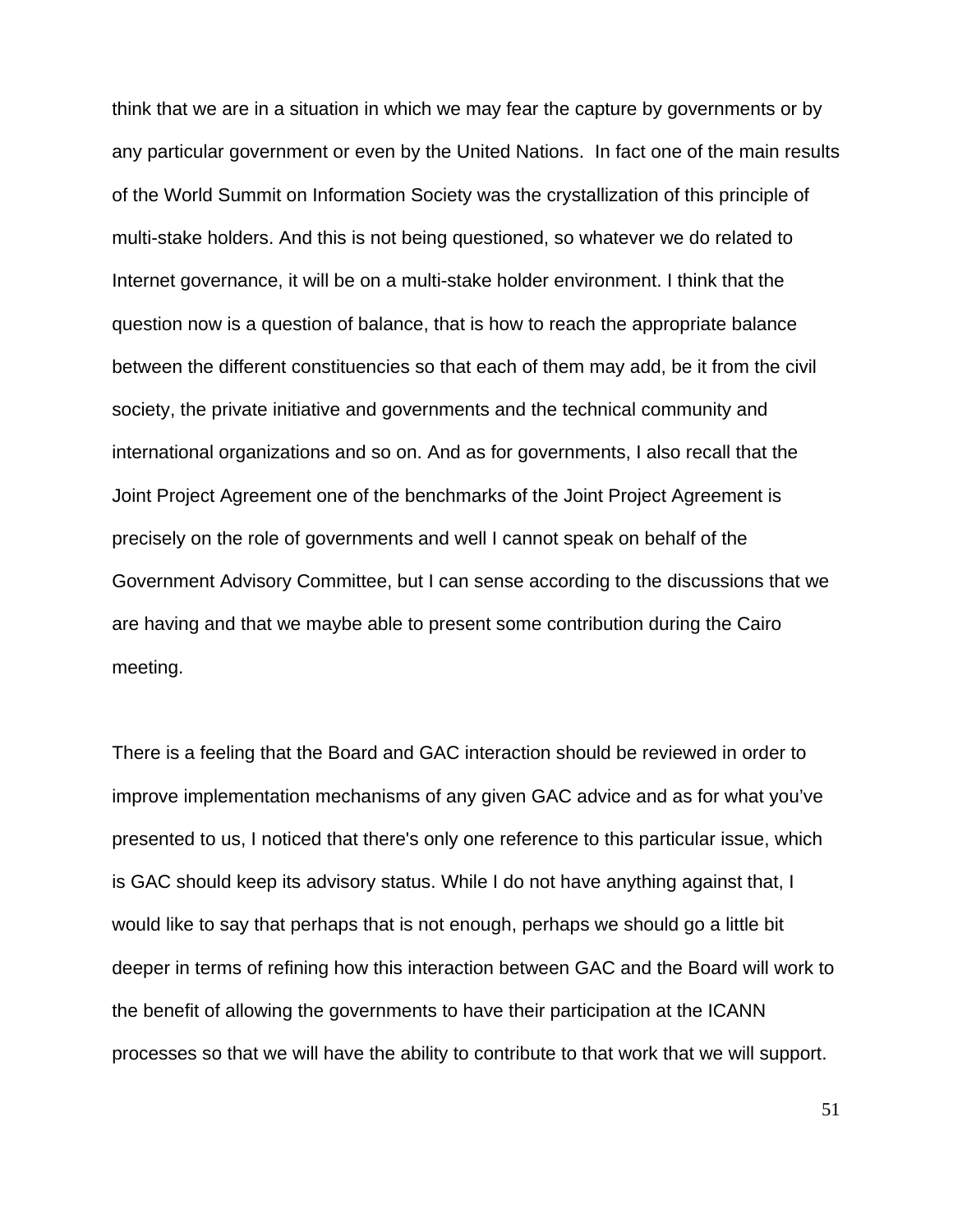PETER DENGATE THRUSH: Everton, thank you very much, I do want to acknowledge the presence of the Vice Chairman of the Government Advisory Committee and thank you for coming. I personally agree, I think I said it earlier that the legitimacy of ICANN comes from the support of the entire community and one of the most crucial components of that is governments. The role of the GAC needs to be clarified, and if we can have some input from the GAC as to some further refinements to those statements I for one would welcome those.

CLAUDIO DIGANGA, INTERNATIONAL TRADEMARK ASSOCIATION: I wanted to comment on an issue that I think goes to the heart of the ICANN multi-stake holder model, and that is participation. There is a pretty widespread sentiment in the community that the public comment period needs to be more robust and comments submitted taken to account. This is one of the main ways that the community can participate in ICANN affairs. This issue needs to be addressed by the PSC. The other point was that the PSC seems to acknowledge that a greater role is needed from the business community. However, as we've heard already, the role within the GNSO for business constituencies has been reduced. So I wanted to ask what mechanisms the PSC is considering to foster greater input from the community.

BILL WOODCOCK, PACKET CLEARING HOUSE: The security and integrity and uniqueness of the data in the domain name system is ICANN's primary objective, primary driving principle. The Kaminsky attacks highlight the class of data integrity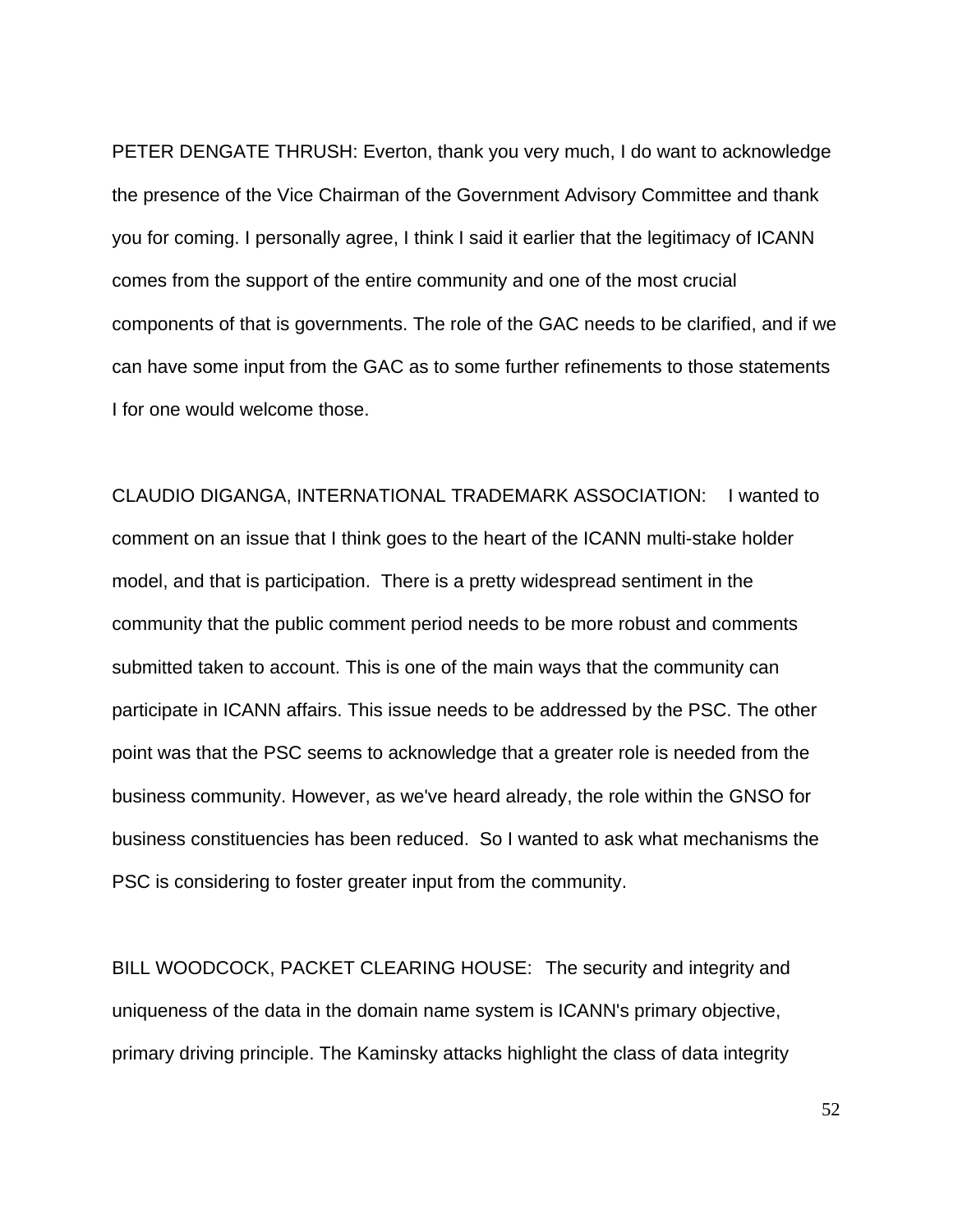attacks that directly address this principle guiding objective. The NTIA's obstructionism of ICANN in using the JPA to disallow ICANN to serve the needs of the Internet community by DNSSEC signing the route and forever ending this class of attacks is particularly problematic in that the NTIA is completely out of line with the entire rest of the United States Government as well the Internet community and the global community. Since ICANN is a global organization and the United States Government is but one of many governments that are constituents for ICANN and NTIA is, but one very small agency of that one government, I'd like to know whether ICANN is taking steps to get other governmental constituents to help the US government understand the magnitude of this problem and the simplicity of the solution.

ANDREW MACK, AMGLOBAL CONSULTING: I'm principle of the AMGlobal consulting, which is a small consulting firm here in Washington. I am not a US lawyer, I'm not any other kind of lawyer, I actually run a small company. We do a lot of work with companies that want to do more work in emerging markets and emerging markets companies that want to do more work with larger companies from the outside. So in a very real way my work is all about the next billion Internet users and their needs. I'm pleased to see all the talk about outreach under section three of the transition plan and I think that's great stuff. I am a little bit concerned about the process that ICANN is using to introduce IDN's. Specifically I was in Paris and I sat in on the cc meeting and heard a lot about the fast tracking, and personally I'm concerned about the fact that national governments may have the ability to offer IDN's like say the Arabic version of EG for Egypt, before the IIDN version of .com or .net of .biz or something like that. I'm a small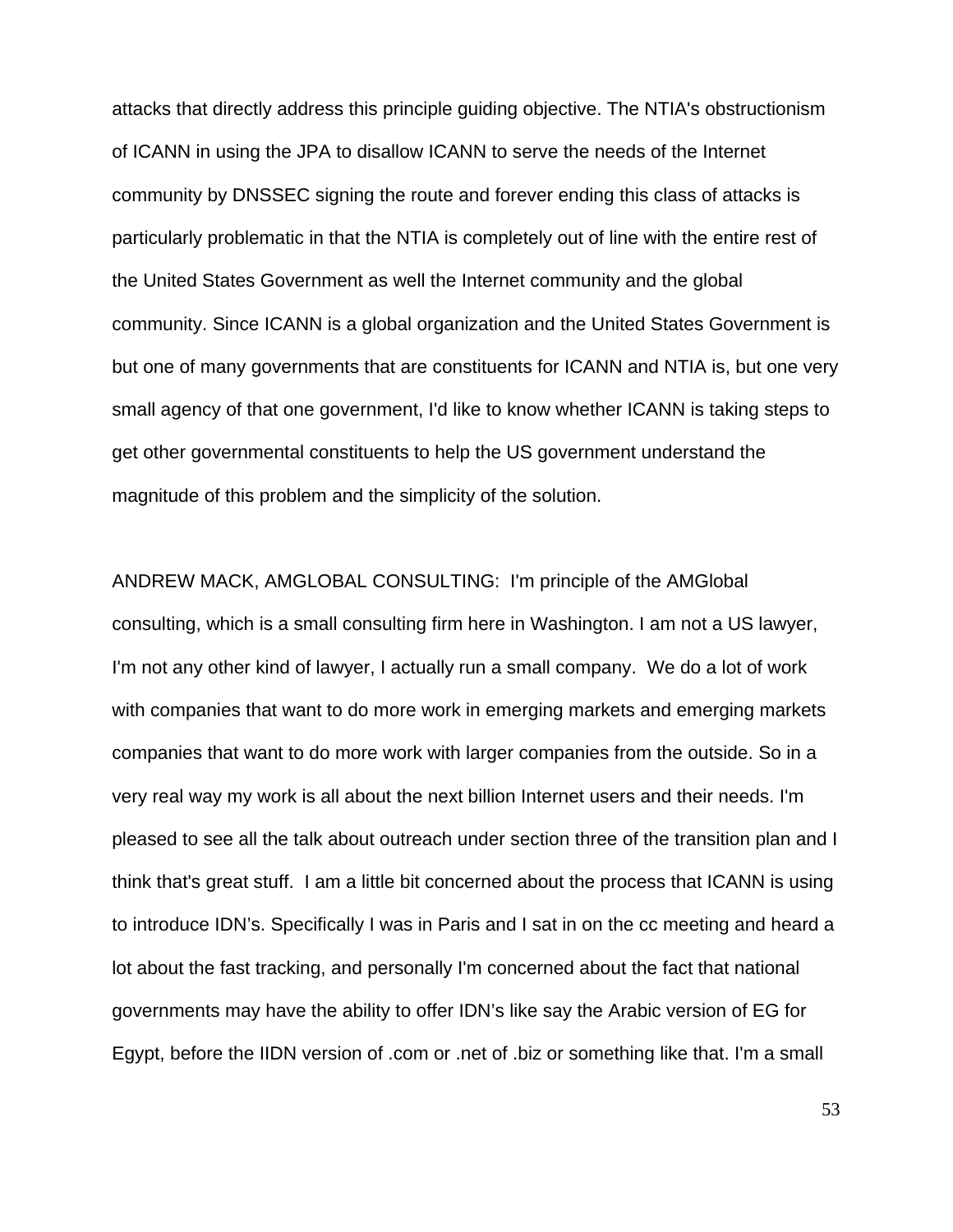business and a lot of the people that I work with are small businesses. I can see how this could be a real problem; the need to register in multiple jurisdictions simultaneously, all the different regulations, the costs. It strikes me that it would offer a lot of influence to governments. So the question is, can ICANN guarantee that the gTLDs and the CCs we introduced at the same time?

ELIZABETH ESCOBAR, IP COUNCIL FOR MARRIOTT INTERNATIONAL: I'm IP council for Marriott International and I'd like to begin by thanking ICANN for having this discussion here in Washington on behalf of myself and other DC locals. Improving institutional confidence in ICANN is key and the goals of avoiding internal and external capture as well as improving accountability to all stake holders are very important. I am concerned, however, that the processes ICANN is following is having the opposite effect. You had mentioned earlier when Mr. Metalitz brought up the restructuring of the GNSO that the process was properly followed and therefore there was no cause for concern. But it has to be acknowledged that the deck was already stacked to a great degree against non-contracting parties. The voting, if I understand correctly, the share of the vote went from one-third on behalf of the contracting parties up to one-half and squeezed the business constituency, the Internet users, the IPC down to one-half. Let's face it, the contracting parties make their living in this space and the rest of us play in it. I believe that a lot of the decisions including the restructuring of the GNSO and the introduction of the new gTLDS are impacting the contracting parties in one fashion and impacting the other constituencies in a very different and not positive fashion just to take one example of the roll out of the new gTLDs.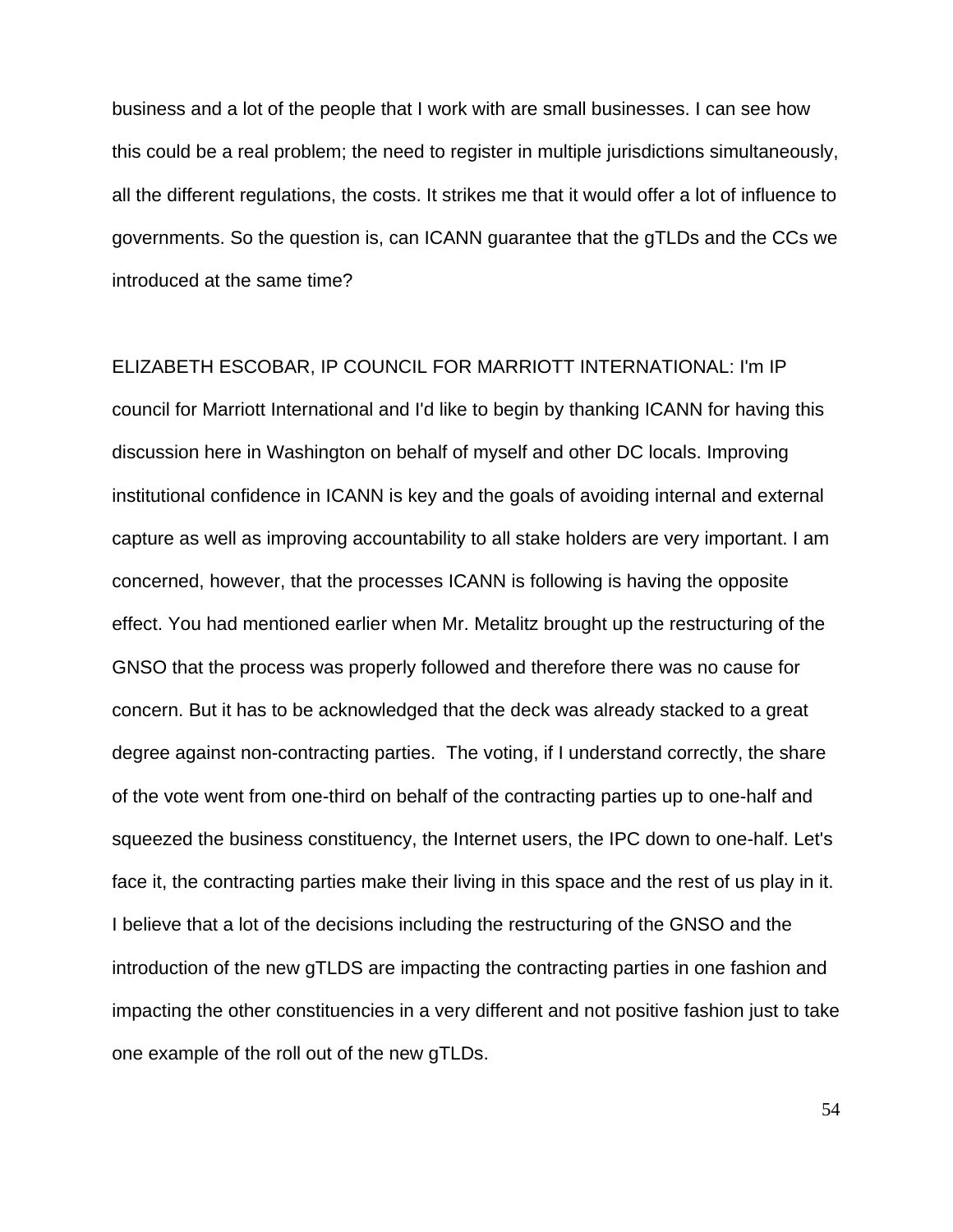Companies have paid immense sums of money in respect of the sunrises and some of the recent gTLDs, like dot eu, simply to keep domains in that space off the market. We see the coming of hundreds of new gTLDs more or less as a way for the contracting parties to through the sunrise process make a whole lot of money of off the business constituencies, who don't need these domains and don't want them, but also cannot afford to have them fall into the hands of people who would use them improperly.

This is I guess my long winded way of saying that I think that the decision making process at ICANN may represent the ICANN community, but I don't think it represents fairly or proportionately the interests of the larger Internet community, which consists not just of the contracting parties, but of the business constituency, Internet users, who have almost no voice, as well as the IPC.

PETER DENGATE THRUSH: While you're passing the microphone, just a quick response. What this highlights is the problem that we face in ICANN of trying to run a multi-stake holder body. This is the passion that the individual people come and put their views. The counter view to your view of course is simply that the user community as a result of the new TLDs, gets a fantastic opportunity and a fantastic number of new territories and a fantastic number of new lands to go and develop new products and innovate. So, we're not hearing from the user community because they tend to not to be able to afford to come to Washington, but there is a very strong countervailing proposal and that all of your companies are going to be able to have the opportunity of market in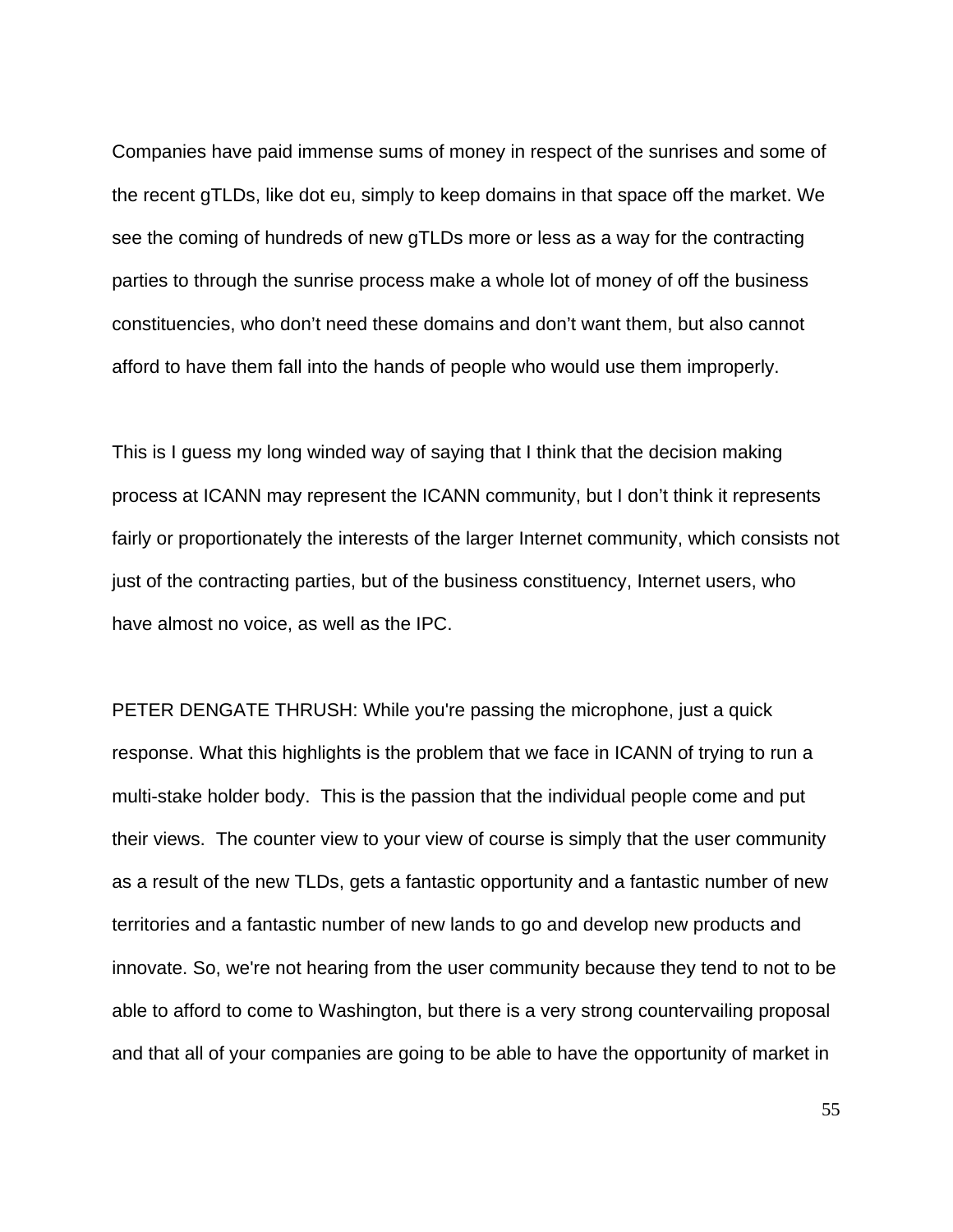a whole lot of new territories. Change brings with it risk and cost, but we're in a changing world. For all of these arguments there are strong counters and they are debated thoroughly in ICANN, including in the two-and-a-half year process relating to the development of new gTLDS.

These are not new ideas and they have been fought out and fought out in the ICANN process so, I think complaining about decisions is really not terribly helpful. What would be helpful to us is if you could point to aspects of the process that you criticize and say how should the GNSO have better done that two-and-a-half-year process in which that battle that you and I have just epitomized was fought out. We don't want to fight or relitigate decisions. If there's something wrong with the process or if there's something wrong with the organization, please, we really want to hear about that and we've had some very good examples of it.

PAUL MARTINO, CADNA, THE COALITION AGAINST DOMAIN NAME ABUSE: I agree with the comments just made by one of our members, Elizabeth Escobar of Marriott. I'd like to address your question if there is a complaint about process in terms of increasing confidence in ICANN and the decisions it does make. Prior to making any decisions that would have a significant impact and a diverse impact on one constituency versus another constituency, ICANN could do much more empirical research and publish that research prior to those kinds of decisions. That would certainly increase the confidence in and transparency of the decision making process.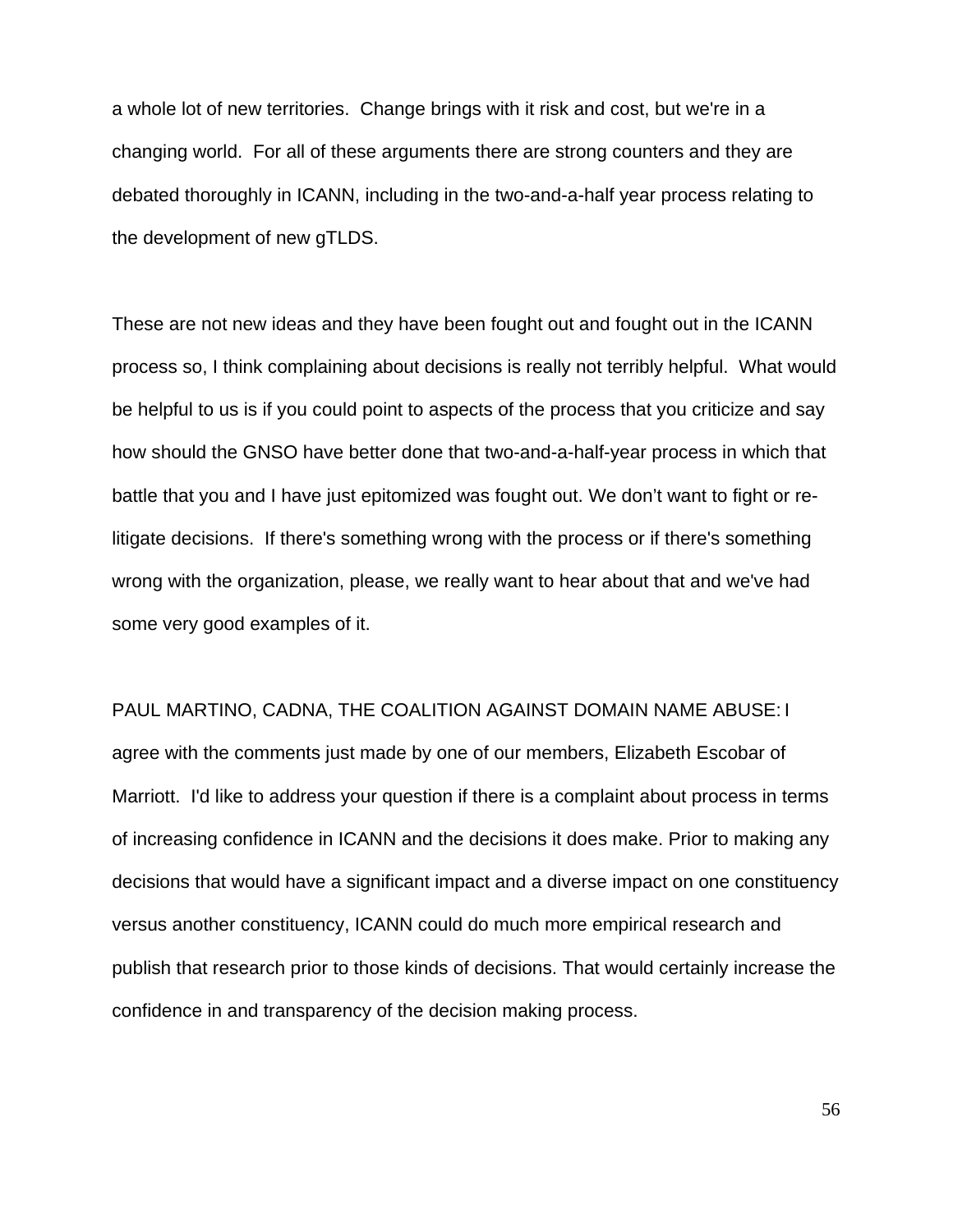So, in this instance with the new TLDs, what empirical research did you do on the market impact of the release of a potentially unlimited number of top level domains, potentially hundreds in a given year?

On the business community, on those that have to defensively register brand names that they already own the trademarks in simply to avoid the misuse of those brands when registrations can take place across hundreds of domains. It may be a great opportunity for some businesses such as the contracted properties. For others, it's a huge cost and an unplanned cost and unbudgeted cost that in the decision while, it may have been in the works for two years, seems to have occurred in a less transparent manner than it could have occurred and my ultimate question is what studies have you done to really assess the potential impact and the diversity of that impact on the business community as opposed to the broader business community as opposed to the contracted parties?

TOM LENARD, TECHNOLOGY POLICY INSTITUTE: I'd like to comment a little bit on the fourth area, which nobody has commented on yet, financial and operational security. Obviously ICANN is concerned about being financially secure, but it seems to me in this context while it's obviously possible they have too little money, it's also possible to have too much. Particularly in the situation that ICANN is in, there have been very rapidly rising budgets and they want to accumulate a large reserve. But really they have a very secure source of income, so it's not clear to me that a large reserve is needed if you have a very secure source of income.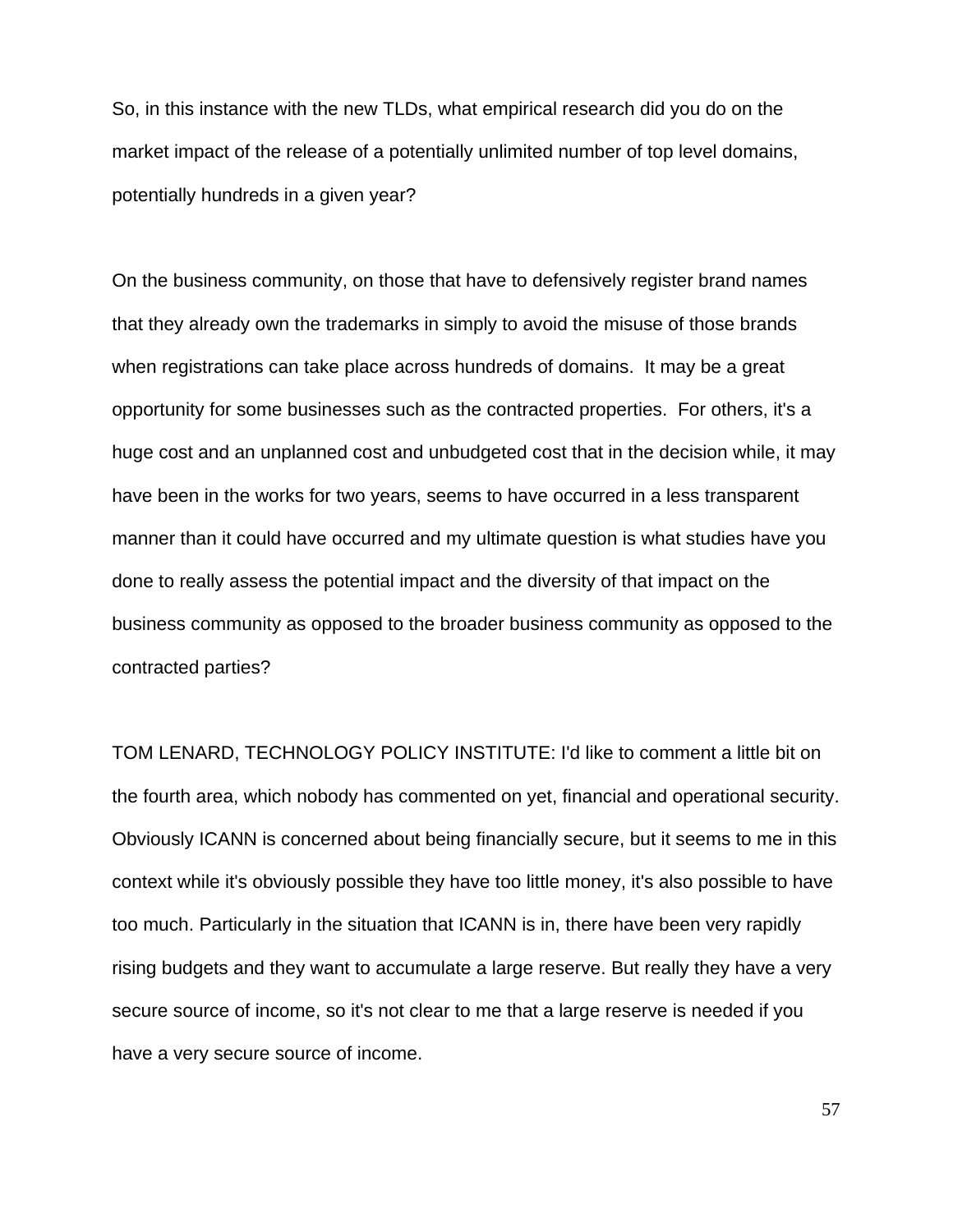But more importantly, I wonder if you've thought about whether the trade option involved between having too robust budget growth and some of the other criteria and it seems to me that you could easily adversely affect some of the other criteria, the most obvious one is maintaining a narrow technical mission, if you have a large staff that is going to be tempted to get into other areas that may be inconsistent with this narrow technical mission. It could make it a more tempting target for capture and I think Steve DelBianco, alluded to that earlier either by an outside party or make it easier for the staff to capture, ICANN. It could also have implications for accountability that may be adverse. So it seems to me that ICANN should think seriously about not just making sure that it has enough money, but also trying to assure that it doesn't have too much money.

PETER DENGATE THRUSH: Thanks, interesting perspective, there's an interesting balance to be had there. that, thanks.

LISEL FRANKS, INFORMATION TECHNOLOGY ASSOCIATION OF AMERICA: Many of the comments that people have made today mirror the kinds of comments that ITAA made in its submission to the notice of inquiry on the Joint Project Agreement with regard to ICANN's transition. We had called for looking at a long term vision for ICANN, elements required for continued trust and confidence in ICANN's future including, financial stability as was just mentioned, and an acceptable government structure, which has been discussed today.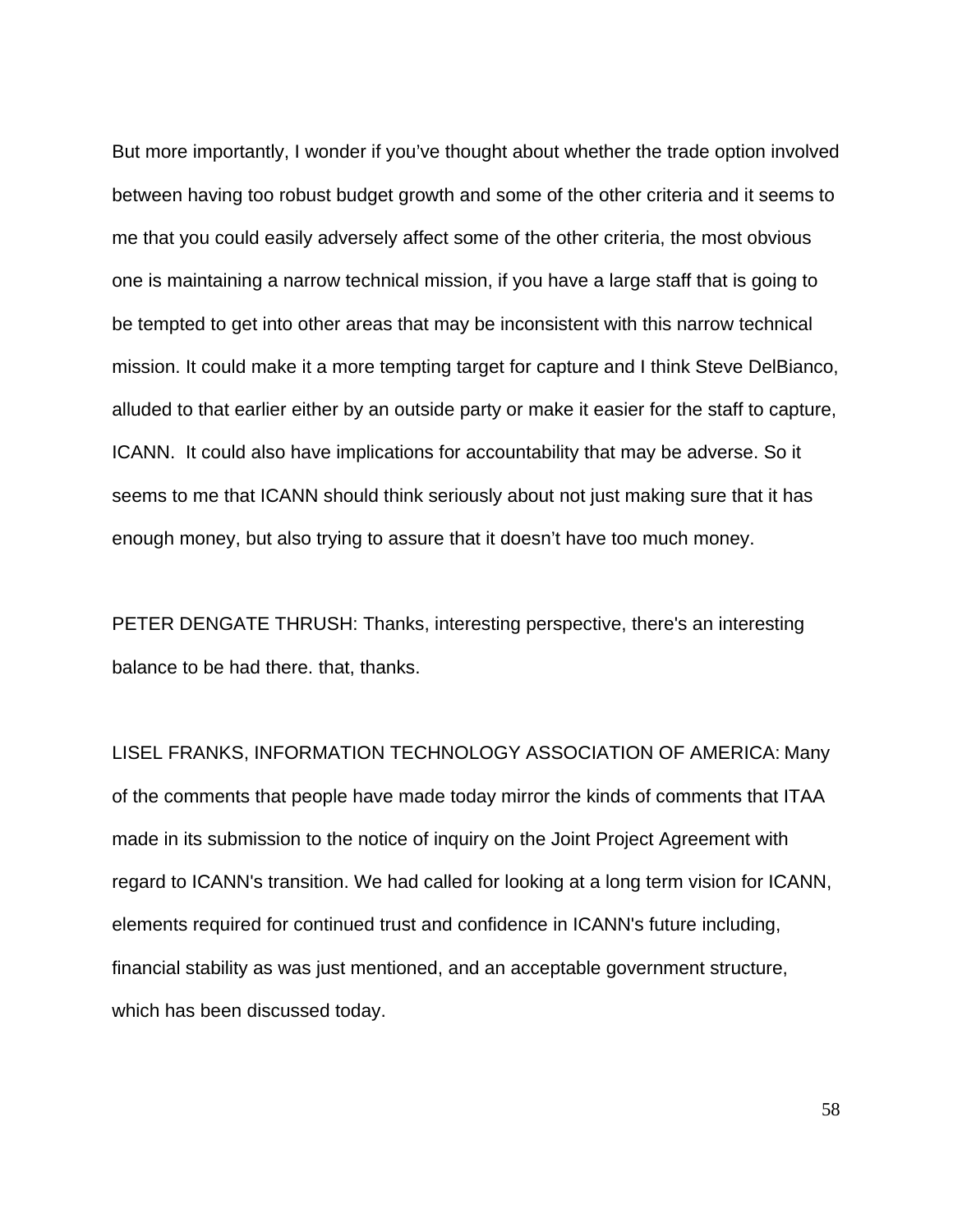Elements required for ensuring continuing security and stability of the DNS and the organization itself, and then preservation of ICANN as a private sector led organization, so many of those elements have been discussed today. With regard to a specific comment on the transition action plan though, I want to echo some of the concerns that have been raised with regard to the mention of legal presences. As was acknowledged, you do need to make a distinction between a legal presence such as an office and legal presence such as incorporation. Many of the goals that have been stated for internationalization in that sense might be able to be achieved in other ways, some of which I would argue ICANN already does by virtue of its appearance and participation in many global organization events, many in the places that it holds it meetings, the ubiquitous travel schedules of its staff, etcetera.

So, I would argue then in many ways you might have some internationalization that you are looking for and I'm not sure that a distinct legal presence as an international not-forprofit does actually answer some of the questions you're trying to solve. So it might be just something to continue the conversation on what problems are you trying to solve with regard to that and have they already been addressed or can they be addressed in other ways?

PETER DENGATE THRUSH: Thanks Lisel, we are going to publish some more of that information, we'll be getting feedback and if there are simpler, cheaper and more effective solutions, you can bet that we will adopt them, thank you.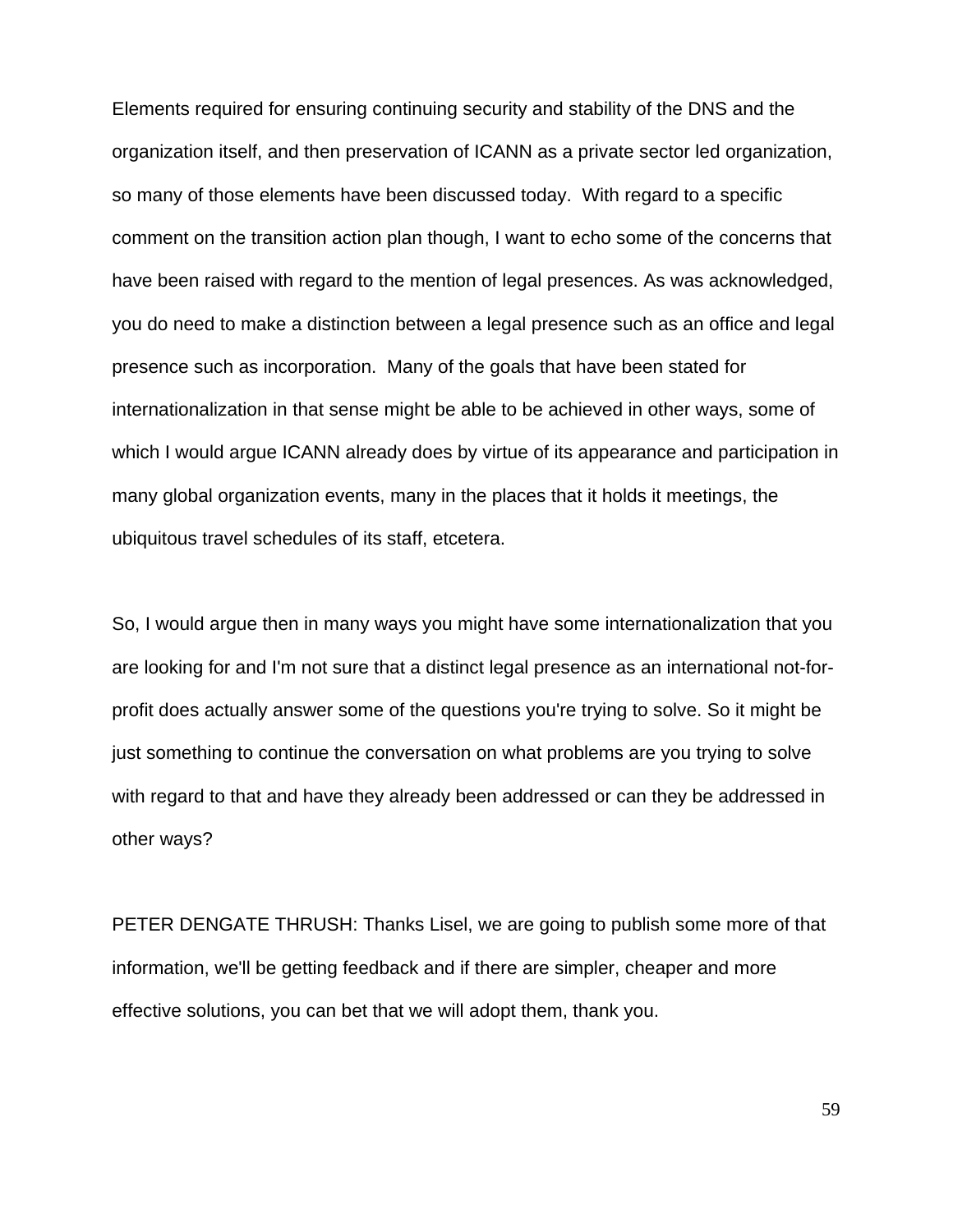## ANDERS HALVORSEN, WORLD INFORMATION TECHNOLOGY AND SERVICES

ALLIANCE:, WITSA is an international organization of national IT industry associations, around 70 countries around the world. We are a member of the BC. I want to make some general comments which supports ICANN. I have been doing that for so many, many years, and we have recognized over the years ICANN's positive steps in establishing an effective mechanism for dispute resolution, the continuing introduction of registrar competition and above all, improving a transparent review process. We have called for evolutionary changes in accountability, transparency and bottom up participation to ensure ICANN's success as the means of managing the Internet's technical coordination issues.

Today, I wish to renew support of ICANN's continued evolution and agree broadly with the conclusions of the Joint Project Agreements, which we've reviewed earlier this year and in that light fully support the transition action plan, that is laid out through the President's Strategic Committee with a view to completing the transition next year for the JPA.the, ah, best model for ICANN as it transitions to full private sector management continues to be we believe based on bottom up participation, collaboration and cooperation with other global multi-stake holders and that draws on the advice participation and support of governments through the GAC. We believe that the future arrangements for ICANN must ensure that there's no reduction, but an expansion of appropriate rules for the participation business and industry players. This will ensure that future governance will be led by the private sector and be an efficient response to societal needs and technological changes while ensuring at the same time that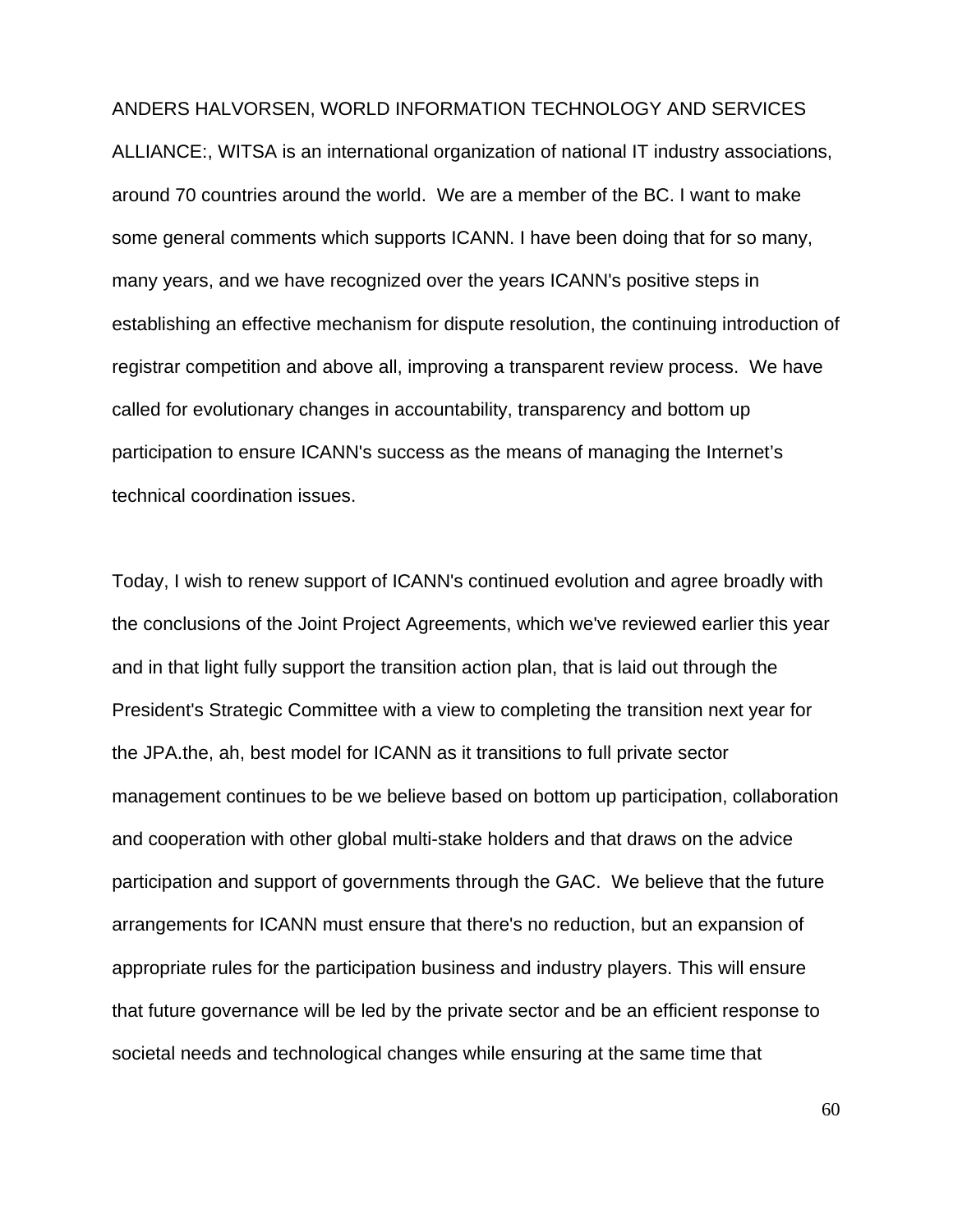governments will continue to play an advisory and consultative role. Finally achieving ICANN as transparent and accountable party responsible for the technical management and coordination of these unique indicators of the Internet is a high priority to our members around the world. We support ICANN's continued narrow technical mission and core values, and we are fully committed to continuing the private sector leadership as embodied in the white paper that led to the formation of ICANN.

PETER DENGATE THRUSH: Thanks Anders. Let me just go on record of thanking WITSA for its continued long term support. Having your support has always been very important to us, thank you.

## THOMAS LOWENHAUPT, DIRECTOR OF CONNECTING DOT NYC

INCORPORATED: We're a not-for-profit New York City that look forward to acquiring the dot NYC top level domain and sharing that with the residents, businesses, and civic organizations in New York City. Cities have half of the world's population now and by 2030, it's supposed to be two-thirds. It was grand in Paris to hear that the ICANN is now authorised to issue top level domains for cities. As I mentioned, we will be applying for dot NYC. ICANN has a great deal of experience with multi-stakeholderism and I suggested in Paris that it would be good share that with cities as we're going to have to figure out how to run these things.

The Chairman has responded and I have been speaking with Kieren McCarthy (ICANN's General Manager for Public Participation) and hopefully, we'll be able to put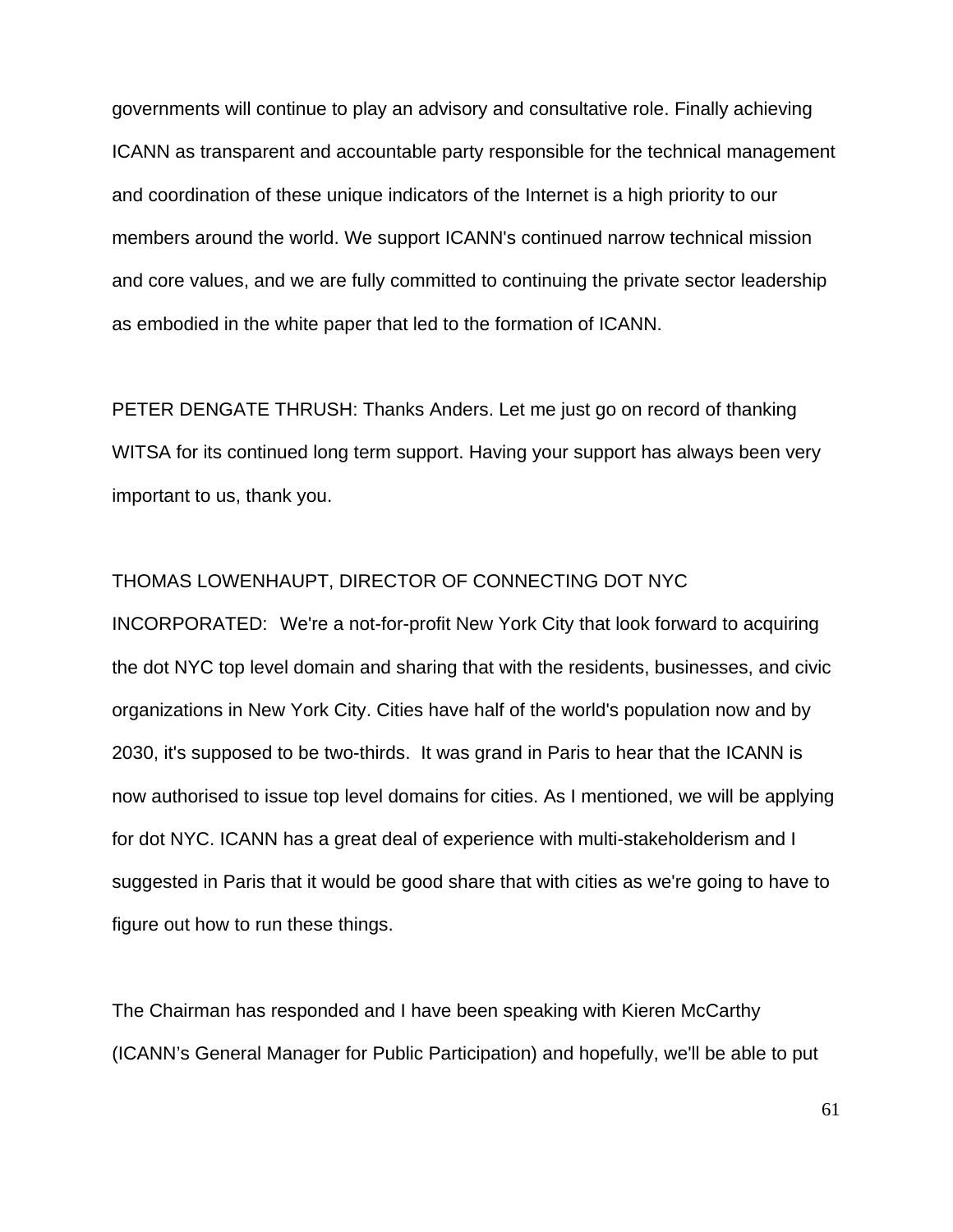some resources on the ICANN's website that will be available to cities as we try and figure out how to manage these resources. Once that happens as cities become part of the Internet, they will be vociferous participants in the process and they will broaden the governance of the ICANN and help avoid its capture. So, we look forward to working with the ICANN in a variety of ways. Perhaps the organization could sponsor some sessions in Cairo and Mexico city on governance of city TLDS. I look forward to hearing how we might do that.

PETER DENGATE THRUSH: Thank you, and then, right on time, the last of my speaking lists in the current form is going to be Moses Boon. What I've done is I've taken the completely arbitrary subjective and non-transparent decision to relegate some of the speakers as being part of the old gang and we'll come back to them if we have time. So don't feel you've been overlooked, we've just given as we said some priorities to some new voices. Marilyn Cade who is so much more diplomatic than me suggests that I call this crowd that's going to follow our valued longstanding participants.

## CROWD: [LAUGHS].

TIM RUIZ, GODADDY: I try to be too longstanding right now. This is about improving institutional confidence in ICANN and some of the things I've heard today have me thinking that could be threatened by the ideas that ICANN can somehow solve spam or that ICANN can solve the phishing problem or even fast flux, or any of these that are really public policy issues that ICANN maybe able to find some small part of that affects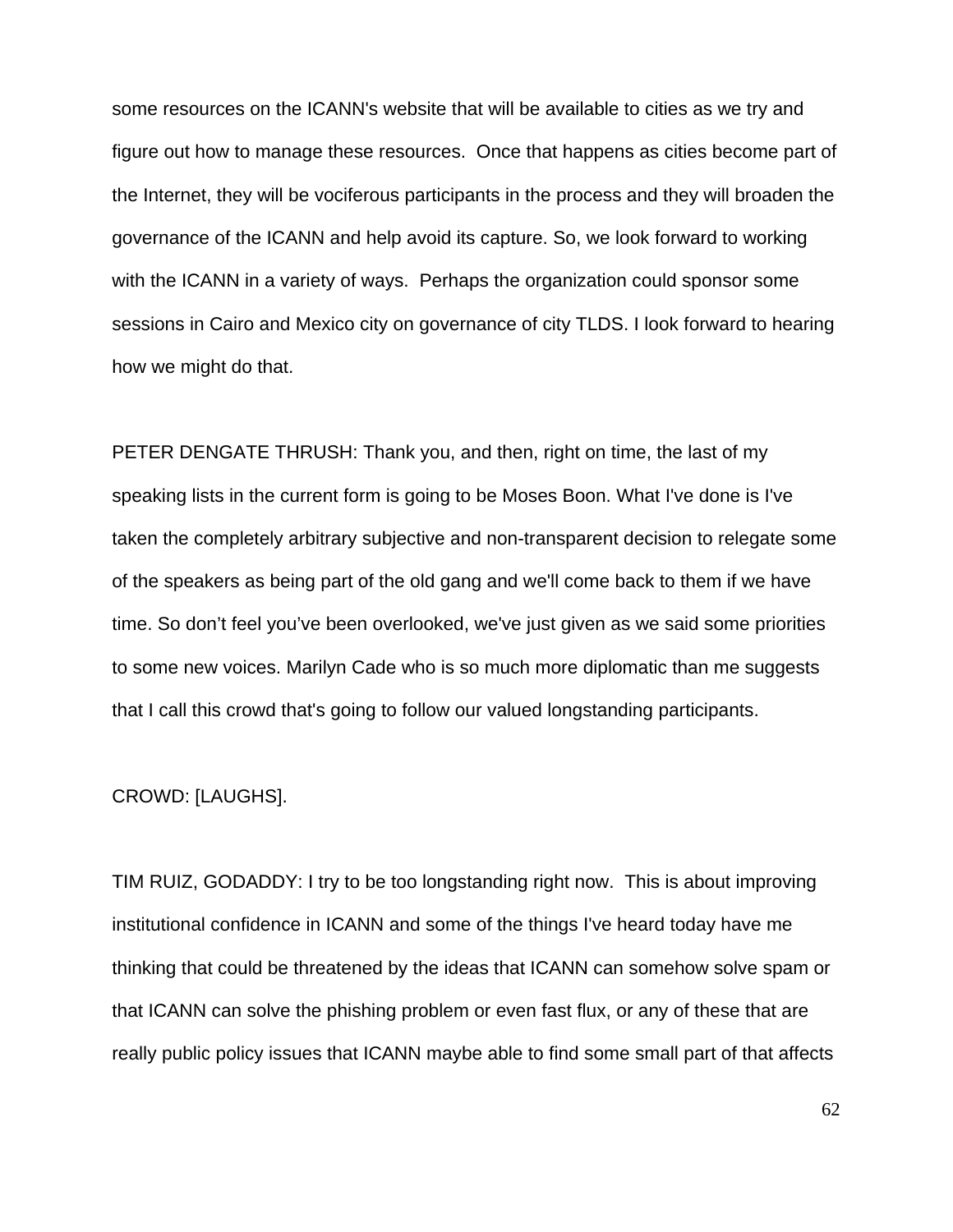the technical aspects of the DNS or the way registries interact with registrars or might be able to solve some small part of that or contribute to it.

But as long as there's a general idea that ICANN can solve those problems, there's not going to be any confidence in ICANN as an institution because it's going to fail. Not because it isn't doing it's job, but because what's expected of it is impossible. ICANN cannot solve those public policy problems, and even within the participants of ICANN, those policies or solutions, whatever aspects of those problems can be solved will only apply to the gTLD name space. They can't be applied effectively to the ccTLD name space because that's not under the same type of agreement with ICANN as the gTLD name space. So there are two points there, one is that a clear understanding of what ICANN's mission is, what ICANN can actually accomplish should be helpful, so that there aren't high expectations. And second that there's an understanding of how the policies that ICANN doesn't act affects the name space overall and that it only really applies to the gTLD side, I think a better understanding of that whole picture would improve people's expectation of ICANN.

PETER DENGATE THRUSH: Tim, I agree completely, can we hear next from the gentleman to your right.

UNIDENTIFIED MAN: Thank you Peter, one of the benchmark issues that I've been looking at personally with regard to trust and confidence in ICANN is the current redelegation request that the ITU has inquired to ICANN about in connection with the dot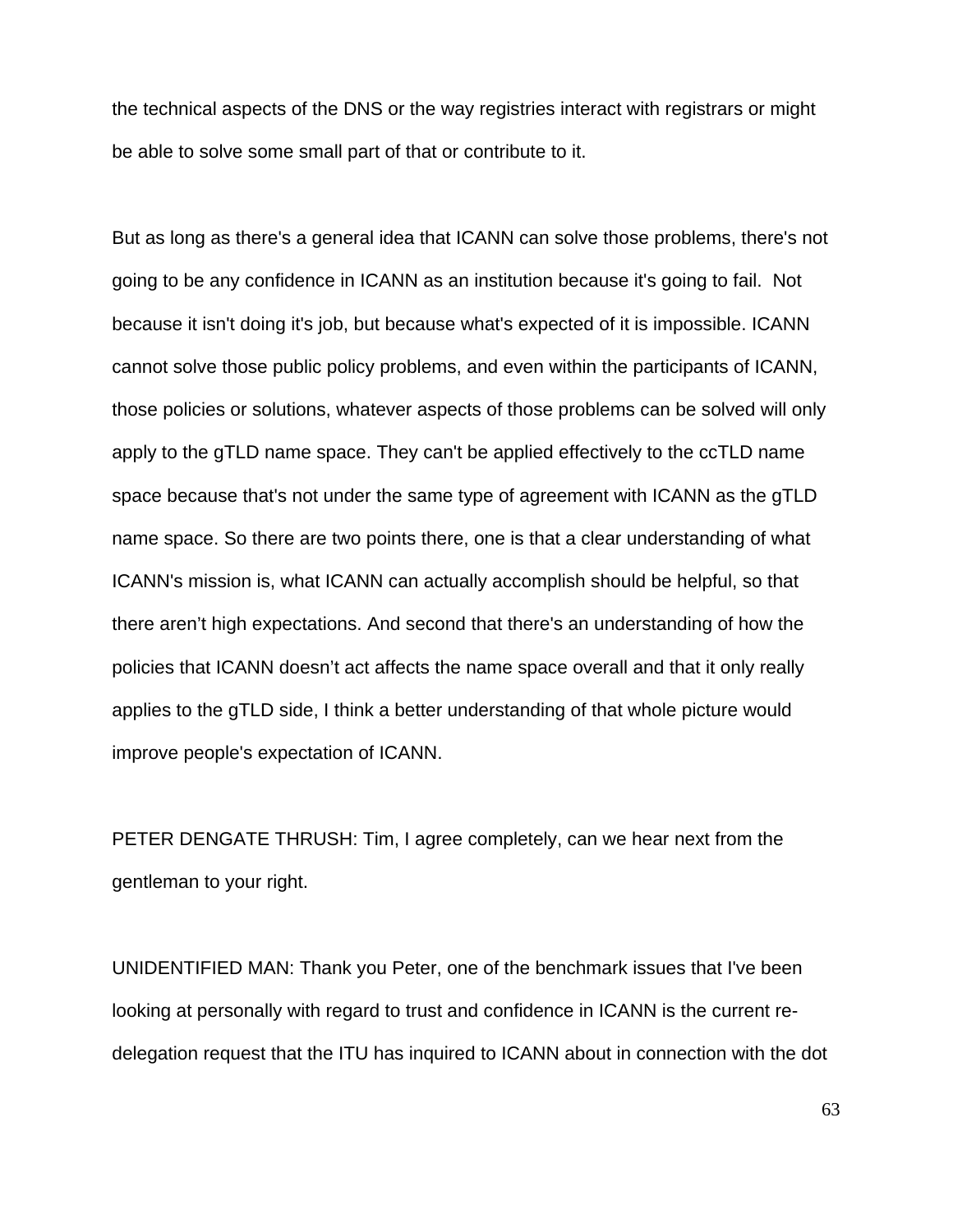int. The, dot int top level domain and specifically, I've looked it in some of the correspondence on the ITU website. I have not yet been able to find that appearing in the ICANN website and I know Paul you have engaged in some correspondence with the ITU and what I think is important here with regard to this re-delegation request is, Peter we were talking about the board conflict of interest. Here, I think there is a potential organizational conflict of interest issue here because ICANN right now is in fact the administer of the dot int registry, so when you have a third party seeking a potential re-delegation to ICANN when they are in fact the registry operator, that sort of needs to be addressed and I'm also concerned with regard to the bylaws that, I can read them for you.

PETER DENGATE THRUSH : No, don't.

UNIDENTIFIED MAN : There are actually prohibitions in the ICANN bylaws stating that ICANN shall not act as a registry or registrar in competition with those entities affected by its policies and in fact the ITU is in fact the registrar in the dot int, so this is just one of the issues, that I think is really important and really circles back, Paul, to some of your earlier comments about how ICANN negotiates with IGO's, which are in fact what the ITU is.

PAUL TWOMEY: I just need to clarify two points of fact, not go on any further. First of all, there is no re-delegation request from the ITU. It's a request concerning a certain outcome of a working group. Secondly, ICANN operates the dot int under the IANA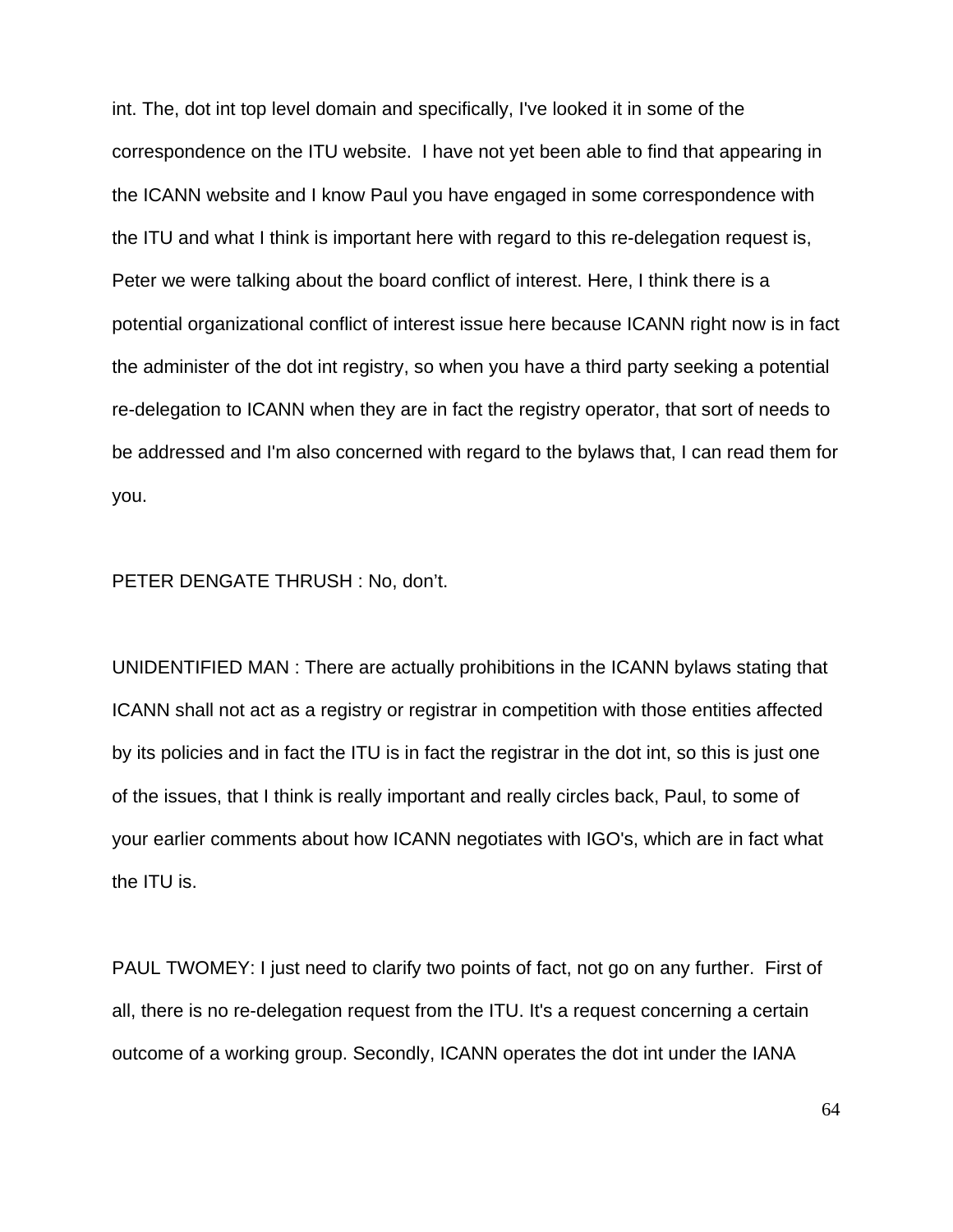procurement contract from the United States Department of Commerce, so I'll just put those two points in the table, and we can have a discussion later on.

PETER DENGATE THRUSH: As long as this is not another complaint from an IP lawyer about--

KRISTINA ROSETTE: No, it's not, I promise. One of the things that I've been giving a lot of thought to is you have a situation in which you have an increasing number of stake holders, regardless of what segment of the community that they're coming from. Being aware of ICANN and being generally aware of what ICANN is doing, what you may be creating is what is referred to in political theory as a revolution of rising expectations. Where you have increasing efforts at transparency and accountability, but those are not necessarily as accessible to as many areas of the community as they need to be and I'll just give a general example of and we've talked about this before; public comment. Make it clear to people what happens to public comment, how it's used, where it goes, what role it plays in the decision making process, because to do otherwise creates the expectation that every comment is read, every comment will immediately sway the vote of someone at some point in the process, and frankly that's just not realistic. To the extent that you can perhaps focus on educating and managing expectations realistically and fairly across the board and to all stakeholder communities, you're more likely to have greater success in the long run.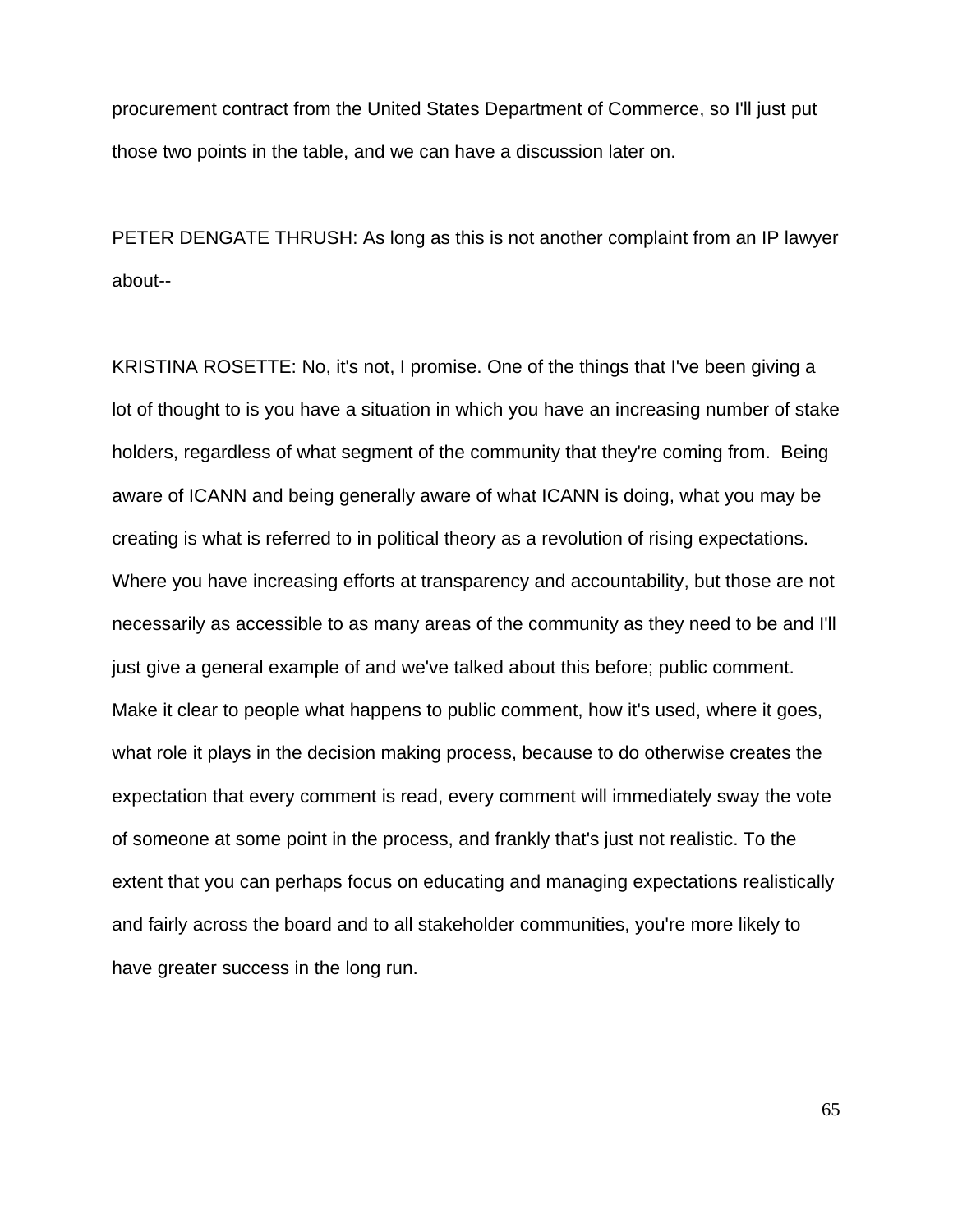PETER DENGATE THRUSH: Kristina, I'm glad you didn't wave your right to speak, that was very helpful thank you.

RON ANDREW, RNA PARTNERS: I want to circle back around to the issue of capture. My name is Ron Andrew of RNA partners, member of the business constituency, but I'm speaking on my private capacity at this moment. The BC has called for abolishing the idea of a Nominating Committee representatives, who had been brought in originally to help deal with the voting issues between the weighted voting of the contracted parties and those of the non-contracted groups. In this new house structure that's come about, there's no reason for that to continue. The reason I bring this up is because concern of capture by individuals, we have a situation where the nomcom appointees come from a place that is a little bit opaque. It's not easy to see where they're coming from and then when they arrive on the scene of ICANN, they report to no one, but themselves, so if they want to amass power, they can block a vote or make the vote go through, so this is a very, very serious issue. Today, we have a GNSO chairman, who happens to be from the NomCom group, so we have one individual sitting at the chair of the GNSO, who makes determinations based upon that individual's preferences. So I'm calling on the Board as was requested by the BC to abolish the NomCom representatives because they have no use going forward.

PETER DENGATE THRUSH: Just a quick response while we pass the microphone to David Maher, we're not going to be able to do that in terms of the GNSO restructuring, but I think the very serious point is the accountability of the NomCom appointees. They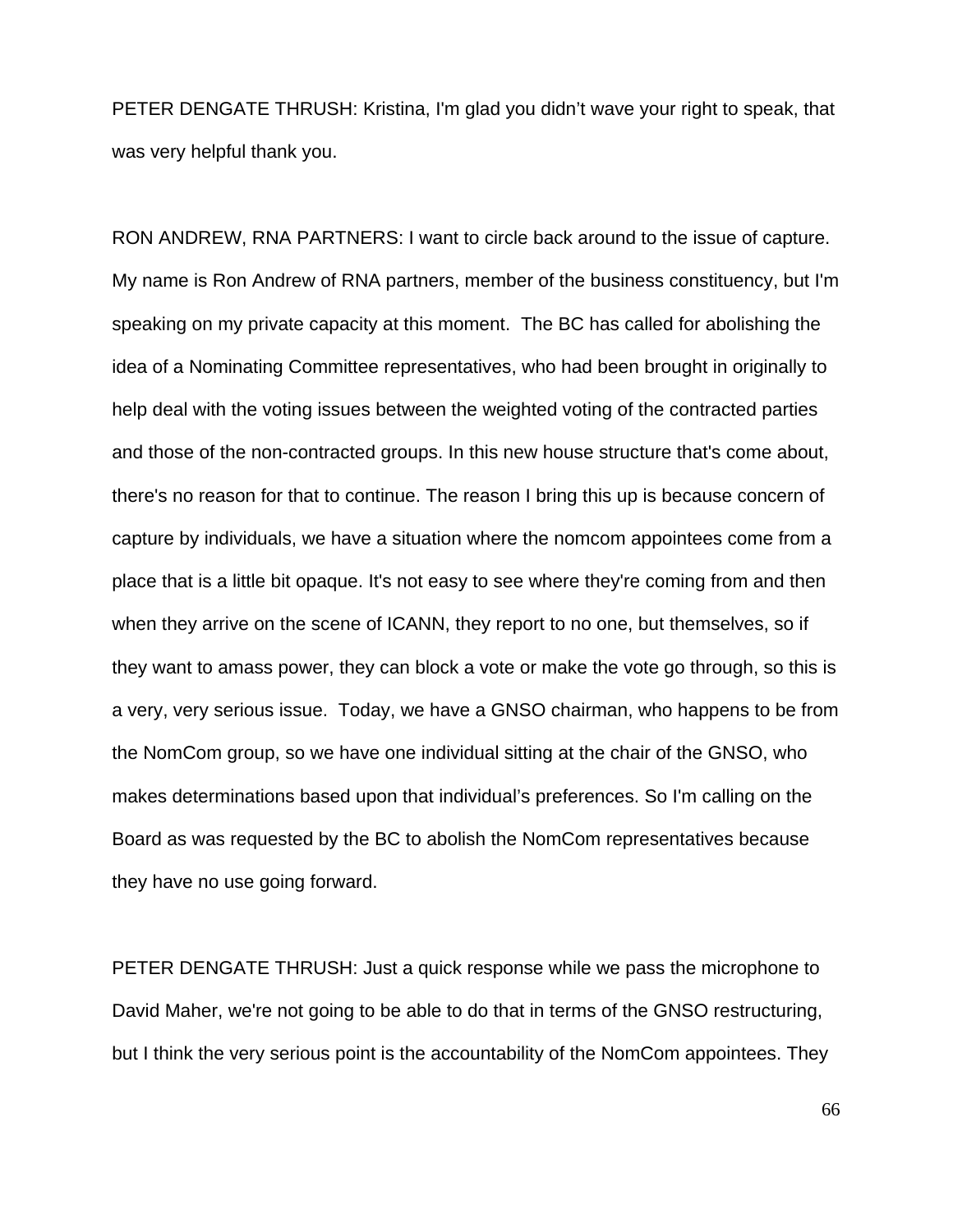are across the ICANN organization and that's a very useful point to take on board, thank you.

DAVID MAHER, PIR: I'm David Maher, Chair of the Registries constituency and I have a question, I realize you may not be able to answer it immediately. The registries are concerned about the new IDN gTLDs and would like the opportunity to operate IDN gTLDs that are comparable to their existing registry functions. Can you give us some reassurance that there is a transparent process, so that all of the registries will have an equal opportunity to compete for the new IDN gTLDs as they may become available?

JOHN NEVETT, NETWORK SOLUTIONS: I'm also the Chair of the Registrar Constituency. You had mentioned contractual compliance and it was maybe a surprise to some folks here, but registrars want more contractual compliance. Those of us who comply with the rules and the contracts are at a competitive disadvantage to those registrars who don't comply. So we've been pushing for more compliance and one of the avenues for doing that is the draft registrar accreditation agreement that's being considered by folks. That agreement provides more compliance and more enforcement capabilities for ICANN through stepped up graduated sanctions, additional audit requirements and other features that will help contractual compliance. So instead of the current system where there's just the nuclear event of de-accreditation, we need more tools for ICANN to help registrars and registries comply with their contracts. I'll take that cognitive leap to the same point; only having the nuclear option for accountability of disbanding the board might not be the best thing. So I think folks on the President's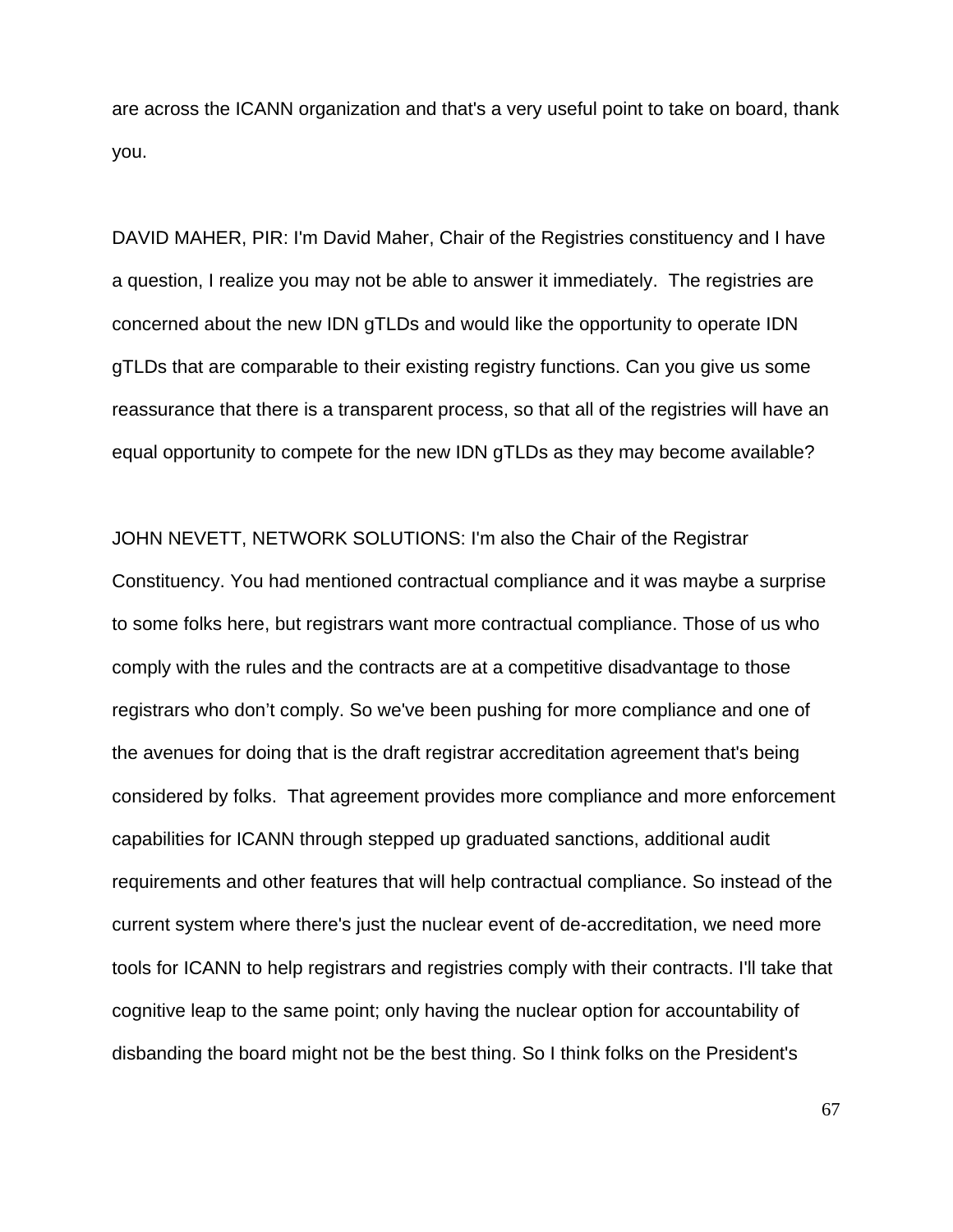Strategy Committee through the experience of the registrars and registries with that nuclear option should take that opportunity to review other graduated steps that might help with accountability and transparency.

I think everyone agrees that ICANN's taking a lot of steps to improve accountability and transparency, especially transparency over the last couple of years. I would urge that that be included in any kind of bylaw changes so that those improvements are now institutionalized and can't be reverted through an action of the board. Finally, I know I'm now an ICANN insider because I actually understood Marilyn's point about the difference between an external group of advisors and an advisory group.

PETER DENGATE THRUSH: So, ten years of struggle have been worth it. Just a quick response to that. I had tried to make clear that I agree with Becky and that we are reviewing the three existing Board accountability mechanisms and we are suggesting creating two more on top of that, so we're looking at an entire review of the process. I always find a little bit strange having come to the registrar accreditation agreement and what you're talking about the nuclear option there, why more attention isn't paid in the g space to what the major ccTLDs do, who have exactly the same problem. Most of them have got reasonably sophisticated mechanisms and you might want to adopt those, but there can be some learning from those. That's the end of the speaking order. What I would like to do now is ask Kieren McCarthy, who is our General Manager of Public Participation - I just want you to stop and consider that title and what it signifies about our intention to engage - to take us through, um, the next steps and how this will go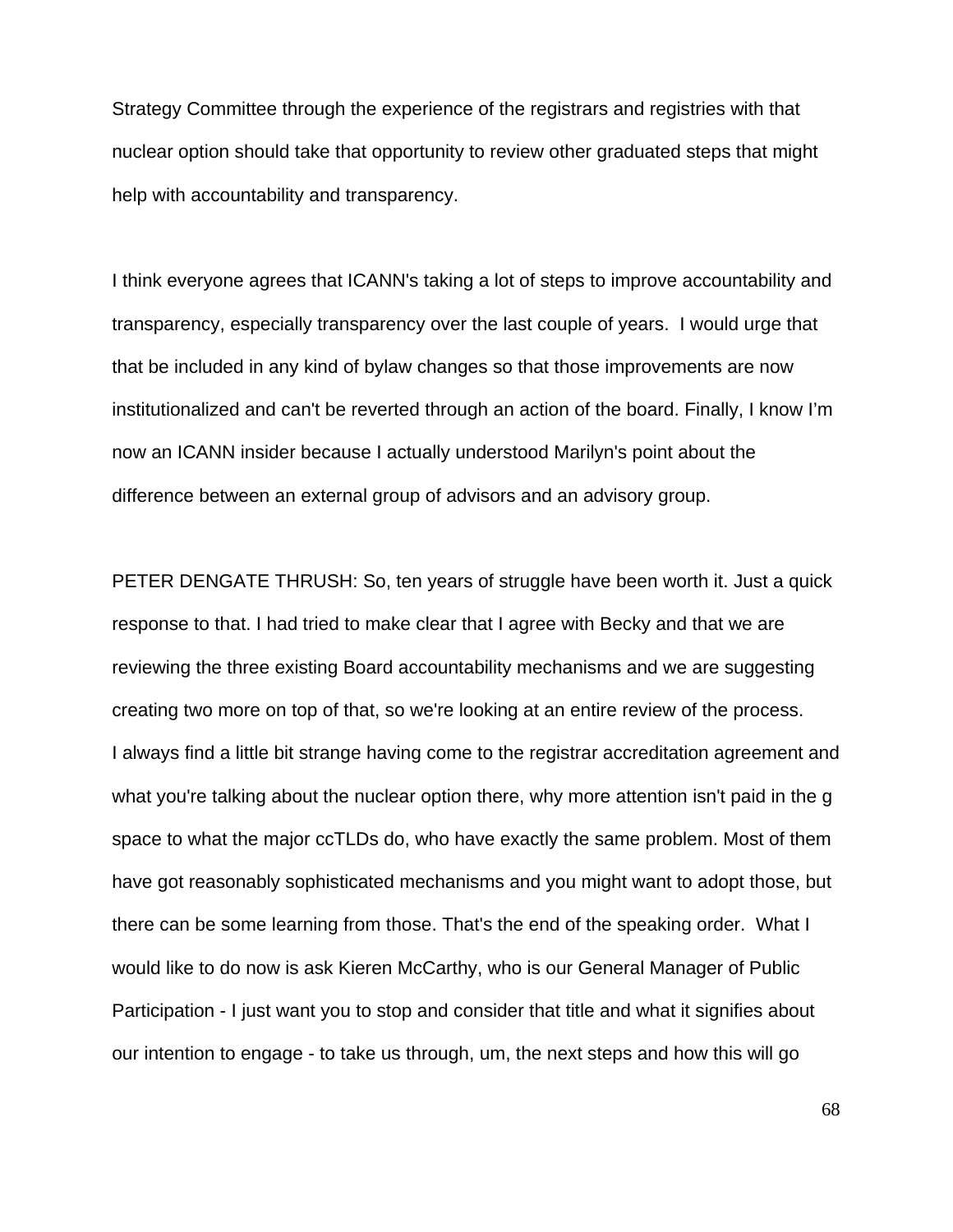forward. When I finish that we will go back and we will try to address some of the strategic questions that you raised, you'll have to forgive us if we don't answer all the technical questions.

KIEREN MCCARTHY, ICANN GENERAL MANAGER OF PUBLIC PARTICIPATION: Hopefully today you've had a lot of participation, but there is opportunity for more, you'll be excited to know. What happens next is the Senegal meeting very similar to this meeting, we've run one in Montevideo, the second one was in Christchurch, the third one's in Geneva, there's this one, and we're running another one in Senegal on the 13th of October. Then, there will be a second comment period, which is currently open now, so if you go to the front page of the ICANN website, you'll find all these documents, IIC documents and links through to the consultation webpage.

We're currently running a second comment period that closes on the 20th of October. That will close and we'll produce documents before the Cairo meeting and there will be a special session on the Thursday, the 7th November in Cairo, where we'll discuss those new documents. So if you can possibly make it to the ICANN Cairo meeting, there will be another opportunity to put forward your views, to see where we're going with the process. I'll also make sure there's remote participation so if you're out there on the Internet, and you can't come to Cairo, I'll make sure there's a element there as well. There'll be a third comment period after we've tied in all the feedback from the Cairo meeting. Then the idea is that there will be an implementation plan provided to the Board in time for the Mexico City meeting, which is on 1-2 March. How do you make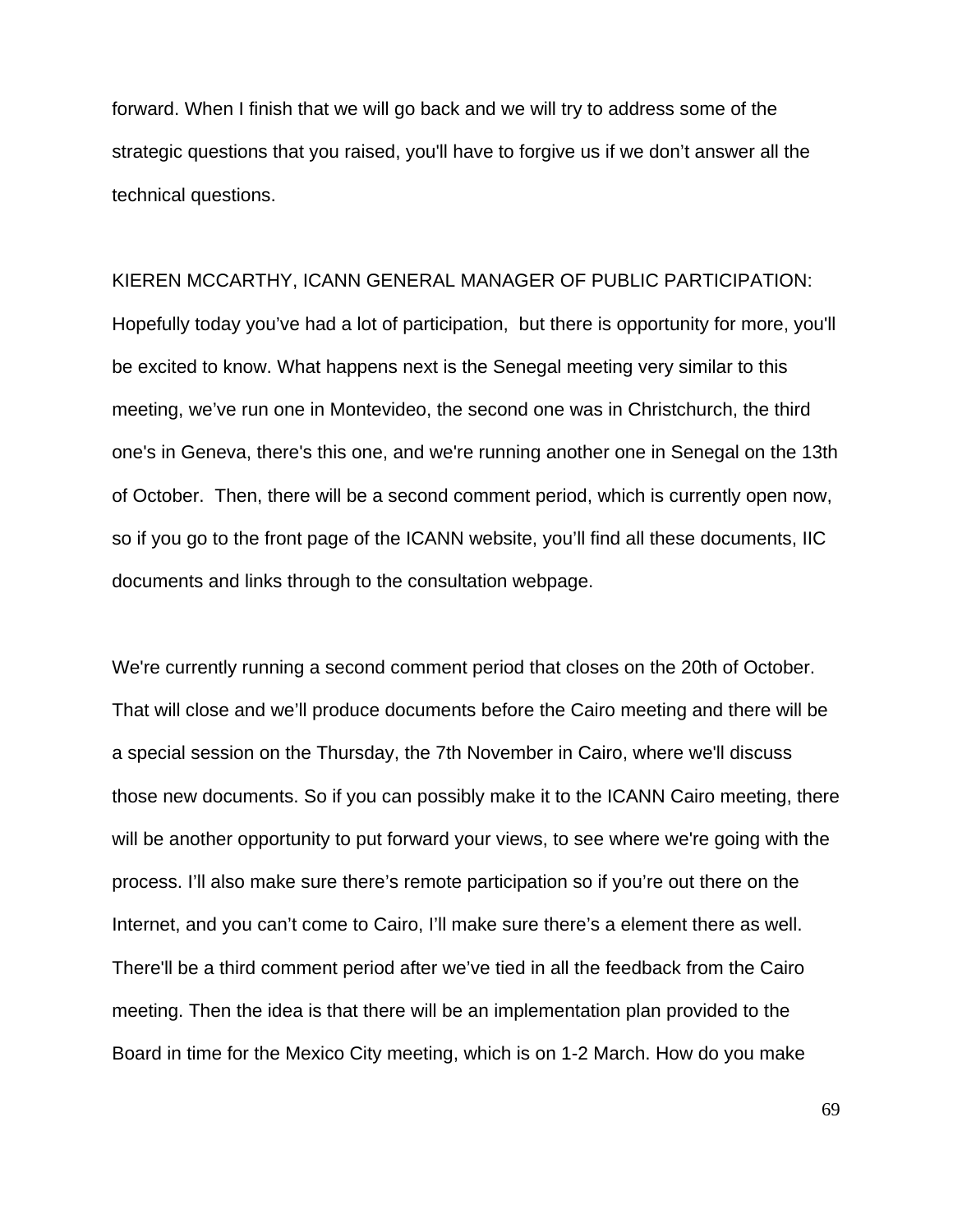your voice heard? Well, you speak up as many of you have today at one of these meetings.

We may have additional meetings if that's needed. It's not been decided yet. But you stand up, you pick up the microphone, and we register them, we'll put through summaries. The PSC have heard all of your comments. That's one way of doing it. The public comment forum is a much more interactive forum than ICANN usually runs in an effort to try and get people to interact more on these precise points. So, if you have a look on the ICANN website, which should be fairly self explanatory. I've got some guidelines that should help people talk through it, but basically that's a very interactive way of saying what you think about each individual point. We'll have a third comment period and then we'll run the same process again, so there're still another two elements where you can feed in comments into this.

There is an IIC newsletter where almost anything that happens of any great importance, I send out a newsletter to e-mail to you. I've got something like 650 people subscribed so far. If you stick your business cards in the box outside, we'll make sure that we sign you up to that. The IIC web pages contain basically everything with regard to this, so it's icann.org/jpa/iic, but it's also the main slot on the ICANN front page at the moment.

We have posted the audio of this meeting. We posted the video of the Montevideo meetings and the Geneva meetings. Everything you need to know about it will be on those pages, and I just wanted to stress that the consultation is led by you. The PSC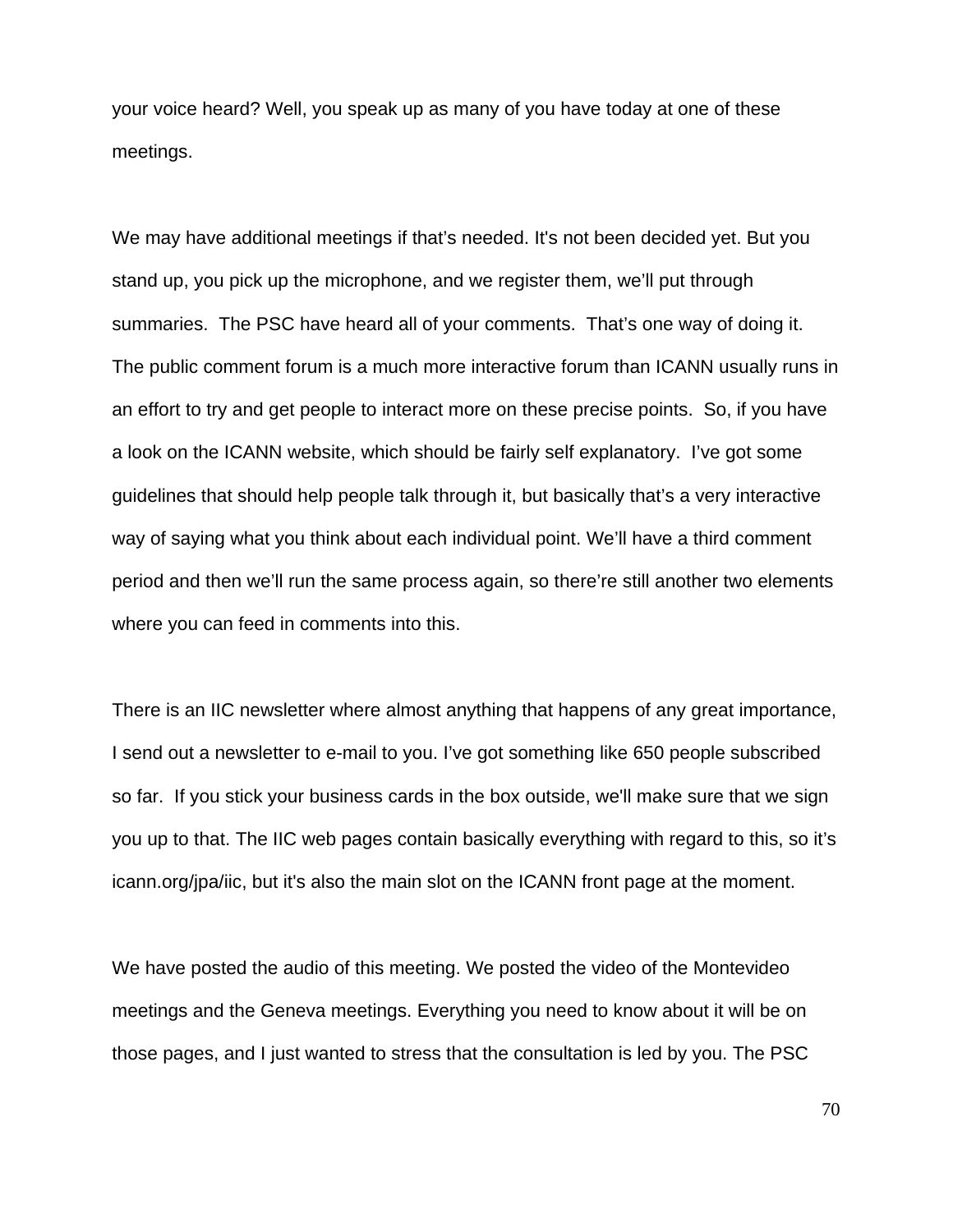does take your feedback and revises the documents, but it is you that decides where this ends up. So if you're not happy about it, use one of these mechanisms to make it heard and that will have an impact. I wanted to thank the interns that come from George Washington University. They're on the Internet and politics course and they are Heung Sung Chung, Kevin Tierney and Jason Bowman, so I just wanted to thank them for helping us out.

## PETER DENGATE THRUSH: Do you have the timeline?

KIEREN MCCARTHY, ICANN GENERAL MANAGER OF PUBLIC PARTICIPATION: The timeline I put up previously with regard to Cairo and Mexico. If anyone has any questions, there's an e-mail address iic@icann.org -- iic@icann.org and that goes to me and I'll answer whatever requests you have.

PETER DENGATE THRUSH: Thanks Kieren, I'd just like to pay tribute to another member of the President Strategy Committee, who's not here. The African region is represented by Pierre Dandjinou, a network engineer from Senegal. So that completes the representation from each of the regions. Pierre's been a very valuable contributor to the process and apologizes for not being here. Now, that was the end of the speaking order. We've taken questions. Would you like us to try and answer some of those and if so, what order would you like them answered in? Before we take the latter, are there any people who have now decided they really do want to say something?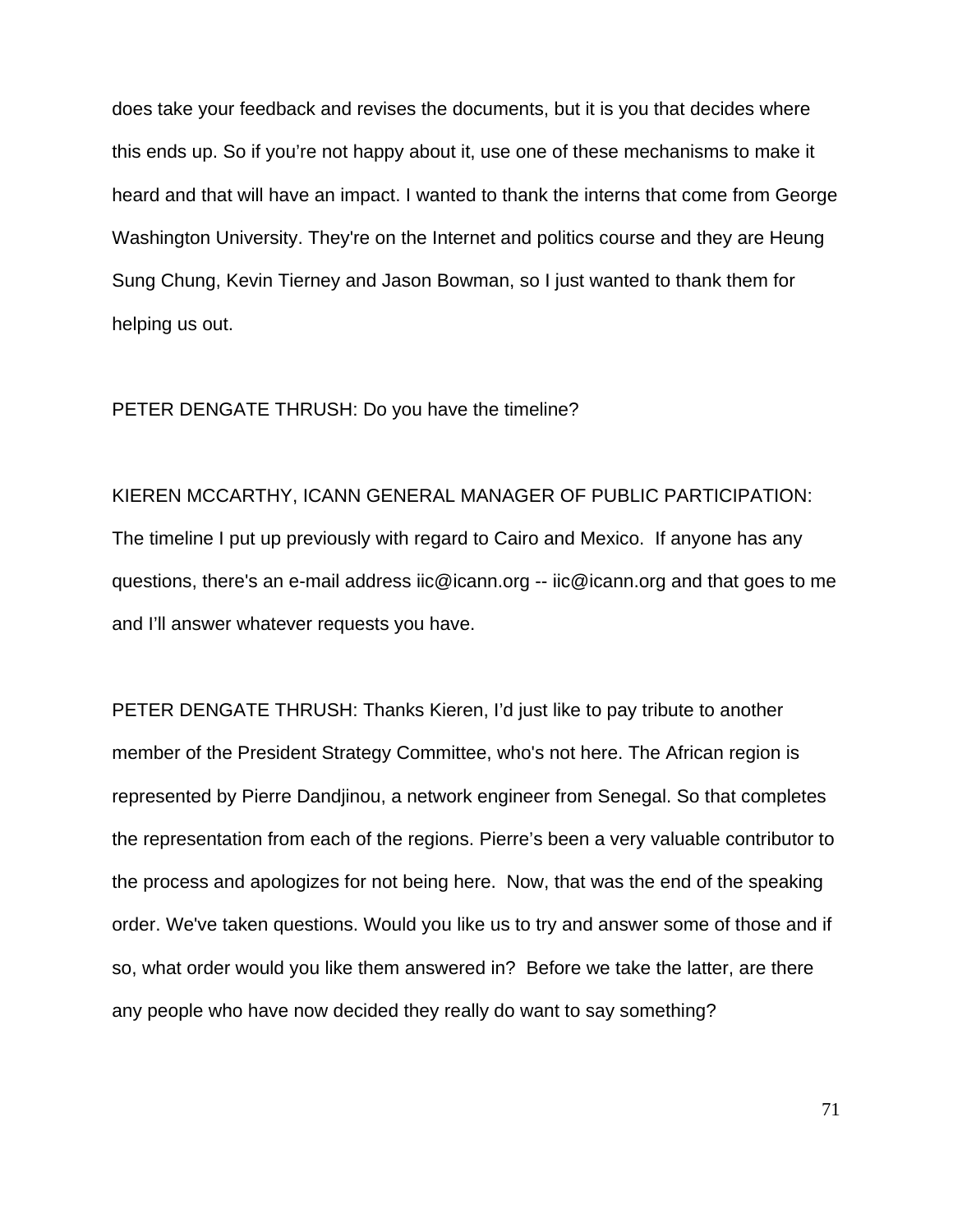JOHN ZUTKY: I want to ask very, very high level questions, which is what is the significance of the JPA and it's why does that even matter and it seems that a timebased milestone seems kind of arbitrary in a lot of ways and if you're looking for institutional confidence, arbitrarily necessary to do something that, ah, everyone is looking for. Very high level, what is the real significance of the expiration of the JPA?

PETER DENGATE THRUSH : There's probably a number of views about that depending on which side of it you're on the legal reality is that we could terminate it by giving 120 days notice right now either party could do that. It's going to come to end anyway so on one view of things it's really very little significance. What we've decided to do though is we've decided to treat it as a milestone, because we want institutional confidence in ICANN, and this seems to be a very useful trigger for us to say, let's stop at this point and say what are we doing right, what do we need to fix, so that's the short answer.

UNIDENTIFIED MAN: Why make that the deadline rather than actual institutional [INAUDIBLE]. So, I guess that's my question about the date -- what makes that date significant?

PETER DENGATE THRUSH: There's really nothing significant about that date and we've been trying to build institutional confidence in ICANN since 1998 and I've done it, you know, every year, so that there is really in my view nothing terribly significant about-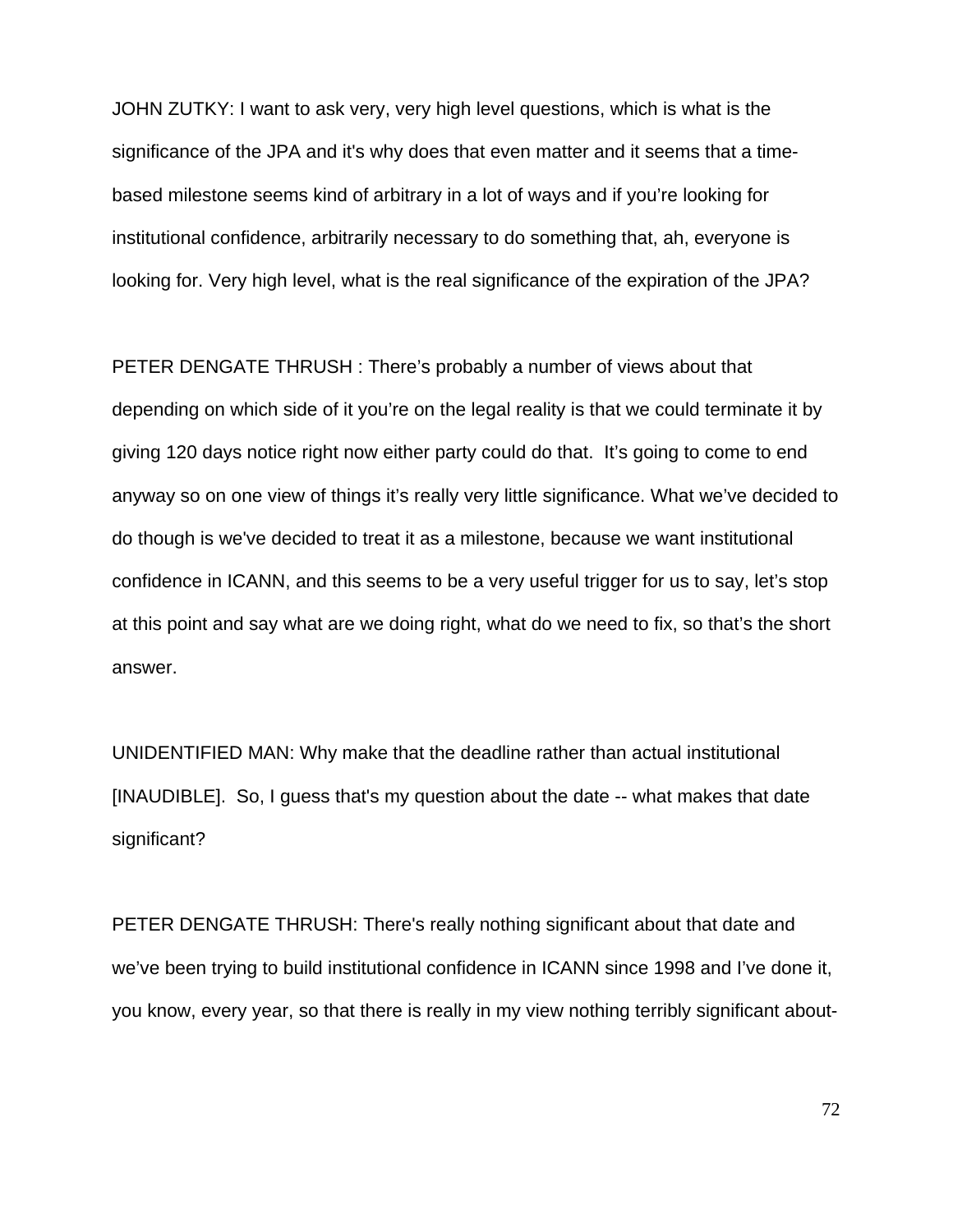- about that date, but why not use it and let's work out consultation programs like this around them, Paul.

PAUL TWOMEY: You raised the issue about metrics as a specific point. We've been building, with increasing granularity, metrics into the strategic plan and operational plan and budget of ICANN for the last three years. I'm very happy to keep talking to you about what more would you like to see in that. I know the members of the board are pushing for this coming year's operational plan and strategic plan to have more details of metrics in them. Reporting against that, we have a dashboard up now and we need to expand what's in the dashboard with real time data about operational aspects. So your basic concept, you talked about accountability, with metrics is something that's been to pick up this point that Peter says, building confidence over time is something, we've been working on for at least three years. That's an indication of, to a degree, that the JPA date doesn't matter, it's actually trying to get more of this information for people like yourselves to keep on with their work.

STEVEN DEERHEAD(?): Speaking as a private individual. I recognize from your thousand plus contracts you've signed, the need to be a US corporation, but I'm not convinced and I suspect others are not convinced that California 501C is the optimum vehicle. I think in the interest of confidence building, I'd be most curious to see at some point the thought process that led you back around what other options you considered in terms of US-based charters that are not perhaps California based; what you guys looked at, what were the pros and cons, and what led you back to where you are. I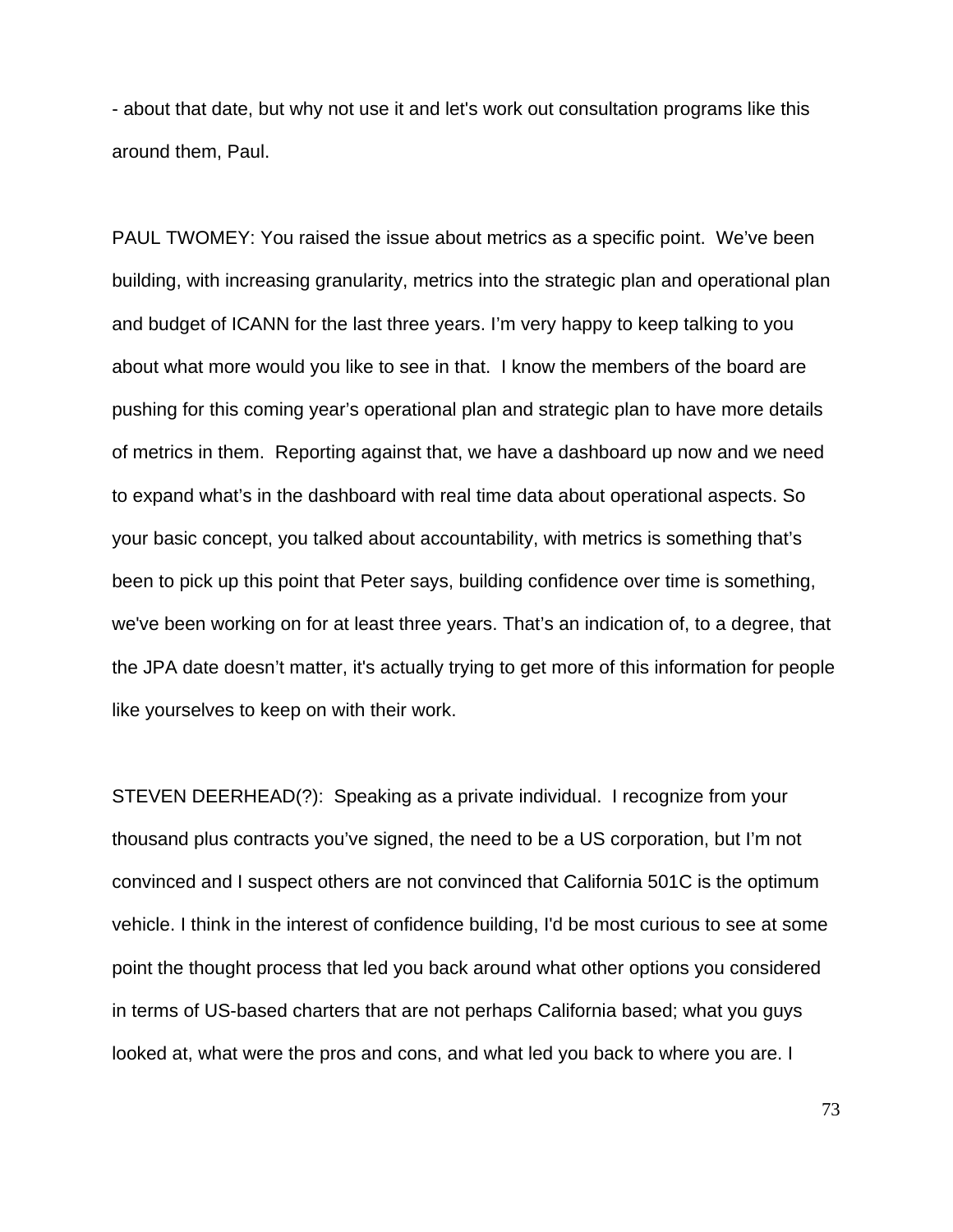speak as a non-lawyer, but I'm curious to know why you ended back up under California which has public initiative constitutional change process.

PETER: Steve, good question. I think we've said a couple of times, we are going to publish more detailed analysis of what we see as the problems, and then what we've done about looking at the solutions. That is coming for part of the public consultation and we've uncovered some quite interesting possibilities in the US legal structure. For example, I need to decide that in the end for reasons that we'll give that are not appropriate.

JEFF NEUMAN, NEUSTAR: Metrics are important, but also penalties or repercussions are just as if not more important. It's not just accountability of the board, but accountability of the staff as well. For example, if there is a certain report like an economic study that's promised to the community in March and it's now October, we still don't have it. Sure, there's good reasons for it. But the community just doesn't understand or know why that's not out, or for an example an RFP, that's promised in July, that's not out till October or later. Again, these are all things that I'm sure there are good reasons for, and you need to communicate those decisions by the staff, not just decisions by the Board. On accountability, what is the community supposed to do if they're expecting something and that doesn't come, do they go to an ombudsman? Do I go as Jeff Neuman to the ombudsman and say 'hey, it's no fair they don't have this paper out'? What kind of capability are you doing at that level as well?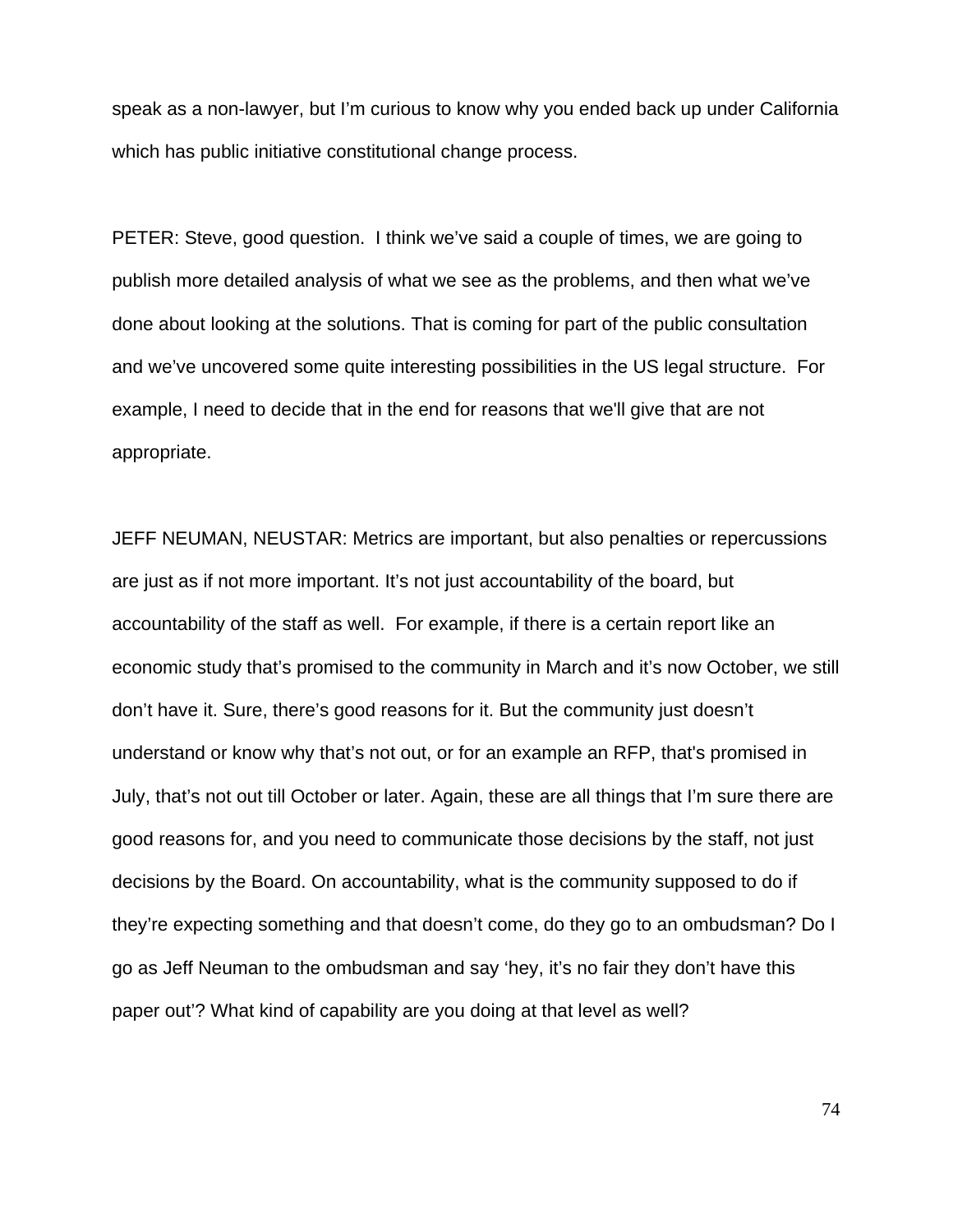PETER DENGATE THRUSH: I think we continue with the public floggings of the CEO at meetings, as generally tends to happen. Paul, a slightly more serious response?

PAUL TWOMEY: They're good questions, and they're fair enough comments. One of the things we're tending to forget in this whole discussion about accountability is that there's a Board with very clear fiduciary obligations. We had outlined that in December, a 25-page document of the existing legal accountability processes. The bottom line is go speak to the Board or kick my ass, right, that's what it gets down to alright. [LAUGHS]. Let's not get carried away with what other additional things, I mean we've got a whole set of accountabilities now. It's a fair enough point to go talk to the board. That's a key part of the process and you actually are part of a constituency that elects a board member, so you've got a very direct way of doing it.

JEFF NEUMAN, NEUSTAR: A board's a board, you know? Neustar has a board as well, but I have SLA's that I live up to. If I don't live up to those SLAs as a registry, I pay real money. So I have a board, they'll kick our butt too, but we have SLAs.

PAUL TWOMEY: And I've got SLAs in my performance agreement. If I don't reach it, they'll take money off me too and they've just done it recently, so it's exactly the same process.

JEFF NEUMAN, NEUSTAR: And that's good -- that's good to hear, I mean that it's not good that—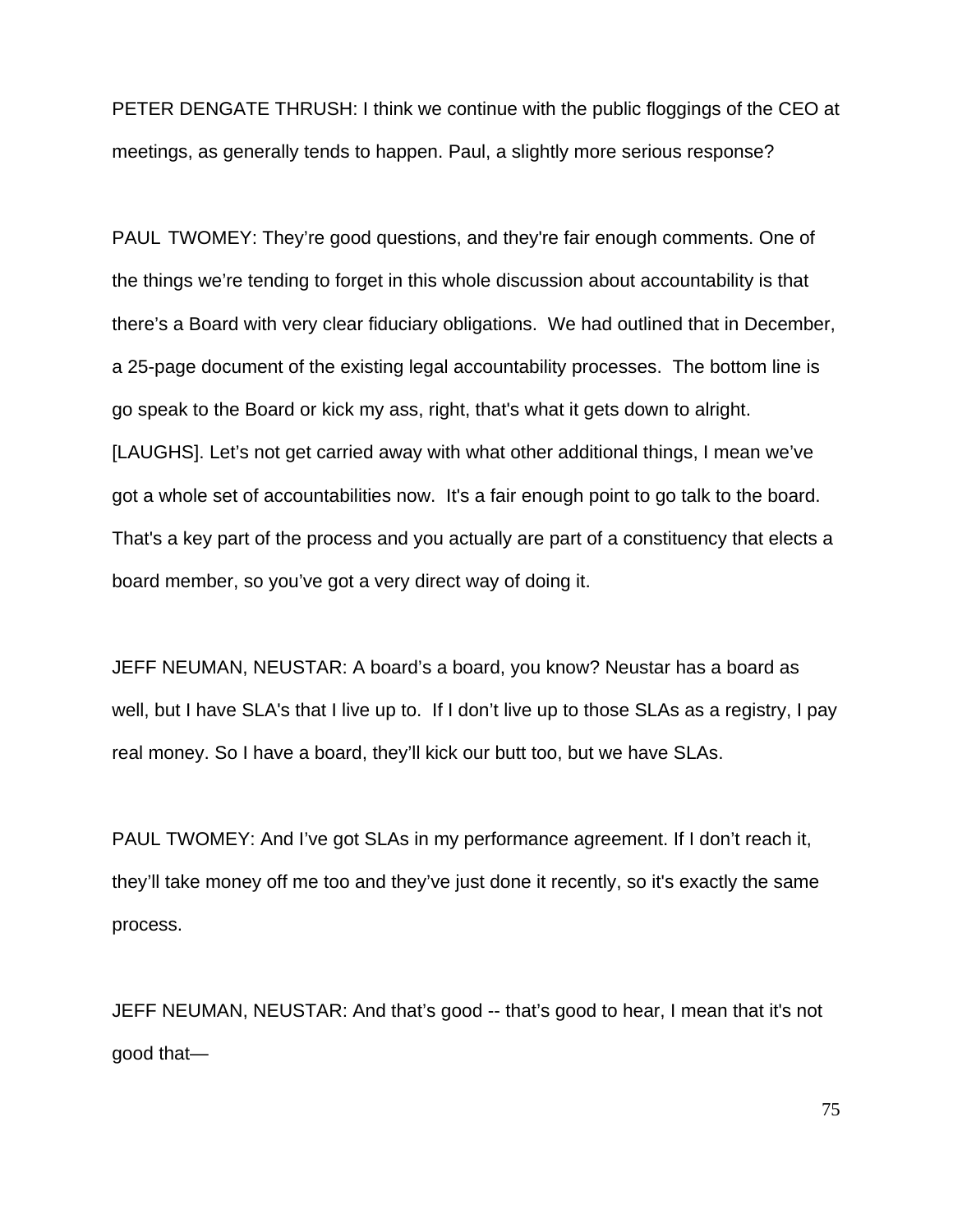CROWD : [LAUGHS].

PETER : Alright.

JEFF NEUMAN, NEUSTAR: It should be published. That's the kind of thing, if not the specific details, but those type of measures, that the communities should know. There are repercussions if staff or whoever doesn't meet up to the expectations.

PETER DENGATE THRUSH: Okay, an additional strand to the accountability bundle.

MARILYN CADE: I heard in Jeff's statement and question, a different question. That is that if a decision is going to be based on information and reports that are committed and there are dependencies later. Was your question how the community can change the rest of the date until they get the data that's been committed? Or were we talking about sanctions? Because sanctions do not necessarily change behavior. In some cases, they do and some cases they don't. But we're trying to make informed decisions, so could you go back to your question for just a minute?

JEFF NEUMAN, NEUSTAR: It was two questions, two points. One is there are certain decisions and the accountability measures that will not just metrics, but also some sort of repercussion. But your point is one that I didn't make as eloquently, but you're absolutely right. That if there are dependencies like in the RFP, like in the economic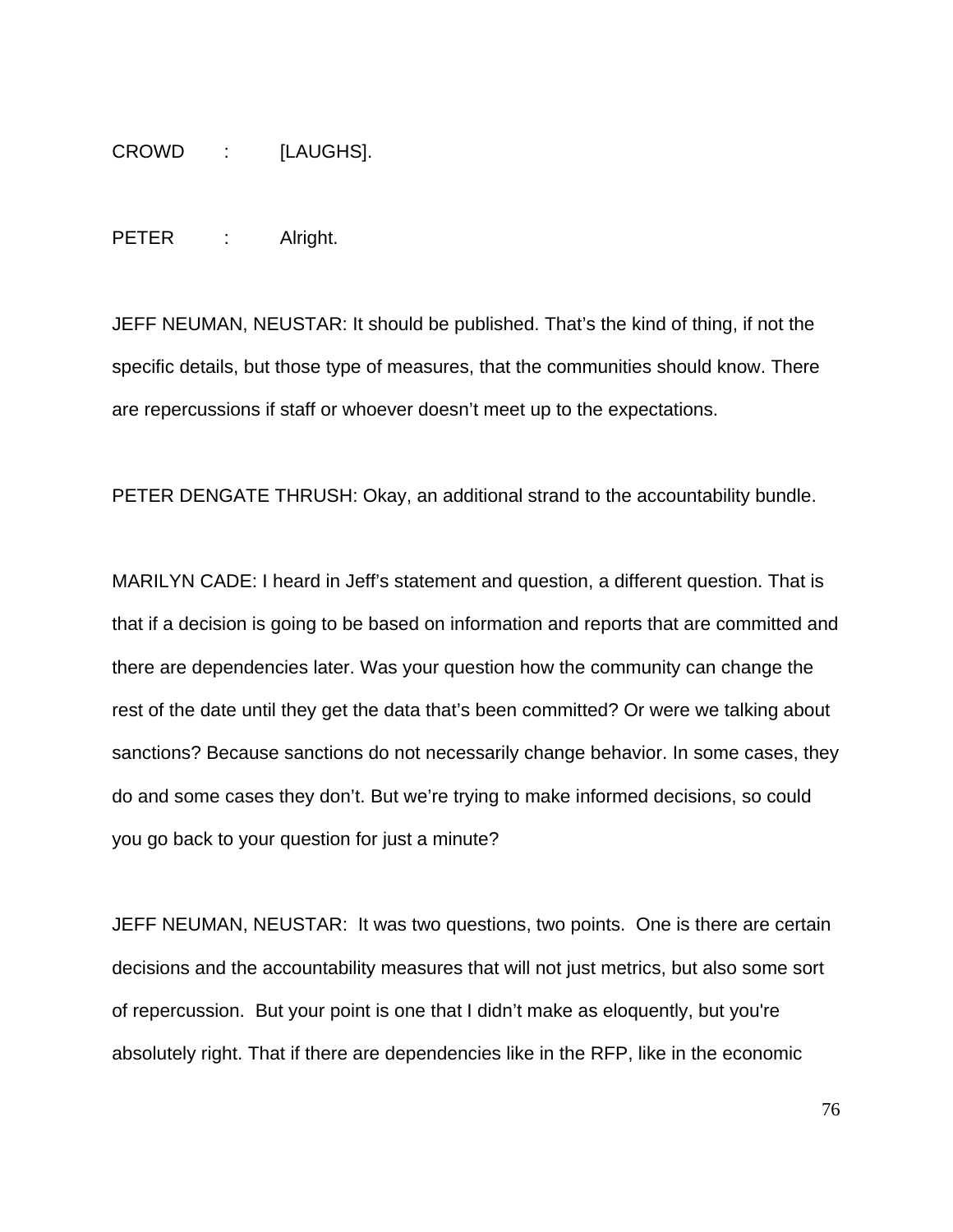study which will need to be considered by the public, which may affect an RFP, that there should be enough time to absorb those to comment on those. And if it results in delay, unfortunately, we need to make informed decisions.

PETER DENGATE THRUSH: I want to close this down now by asking the members of the PSC to just respond briefly to one or two of the key questions that were asked. I've asked them to see if they can focus on the strategic rather than technical, and we're going to ask Jean-Jacques Subrenat to begin, and then Raimundo Beca.

JEAN-JACQUES SUBRENAT: It was about the involvement of the business community. Point taken, it's true that we have to elaborate some of the rules and also the mechanisms for that. Business is one important part, it's not the whole of the community, but it is an important part of that. So we do need to improve business user input to the policy development process and the organization in general, that will be noted.

RAIMUNDO BECA: I would like to address to the community members here and those that are not here to a double invitation. An invitation to participate in two process which are very key for the organization. The first process is a strategic plan. The strategic plan now is worked during this first half of the fiscal year. So from here to December, we have to redraft the key initiatives of the organization for the three years and the priority to give them to them. Although, in my opinion, this is the time to address your concerns on the strategic issues. The second invitation is regarding the principles of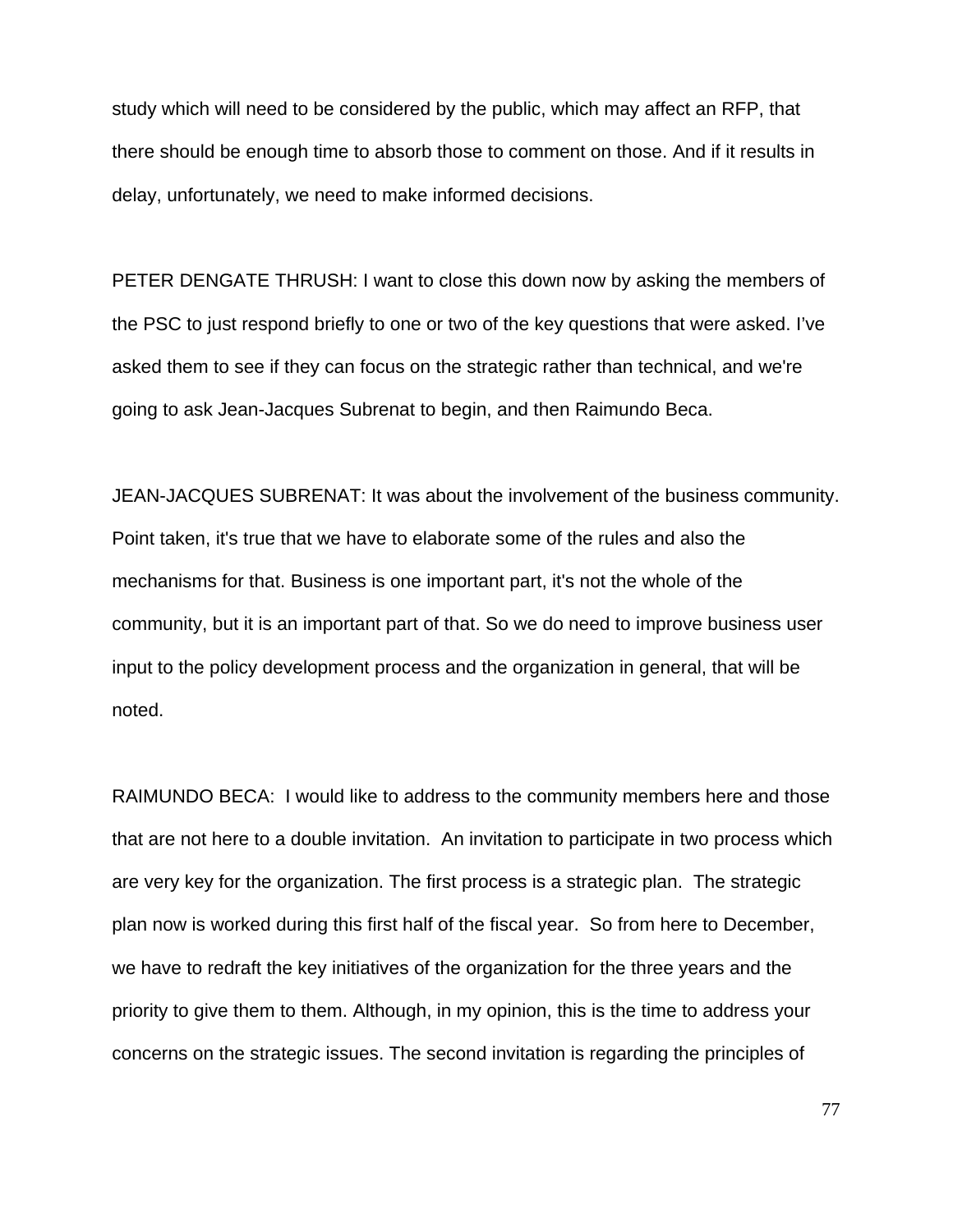management. The principles of management have been written and it's a commitment. This is a commitment of the organization and obviously this cannot be a list of principles in marble that we'll never see again. We'll have to make them live to make me know if the management has not been following those. The committee has to redraft those principles and I think it was only in Delhi that we approved those principles. So, they are very, very young in the drafting. But we should have those principles as a living rules of the commitment of the management and we revisit it and put some metrics there if they're good or not or whatever.

PETER DENGATE THRUSH: Thanks, I particularly endorse the call to take part in the strategic planning process of ICANN. There's a six-month period in which that input is called for from the entire community and then we spend the next six months turning that into another business plan and a budget. That's the time when you've got issues and you want us to be spending greater attention in any particular area, that's the time to be arguing for funding for that. You are the shareholders, you are the people that need to come to these meetings and make these requests. Marilyn, nothing you wanted to respond to? Okay, then we should record that.

## CROWD : [LAUGHS].

PETER DENGATE THRUSH : Thank you, and so Paul, that gives you a chance to pick out a couple of things that you particularly wanted to respond to.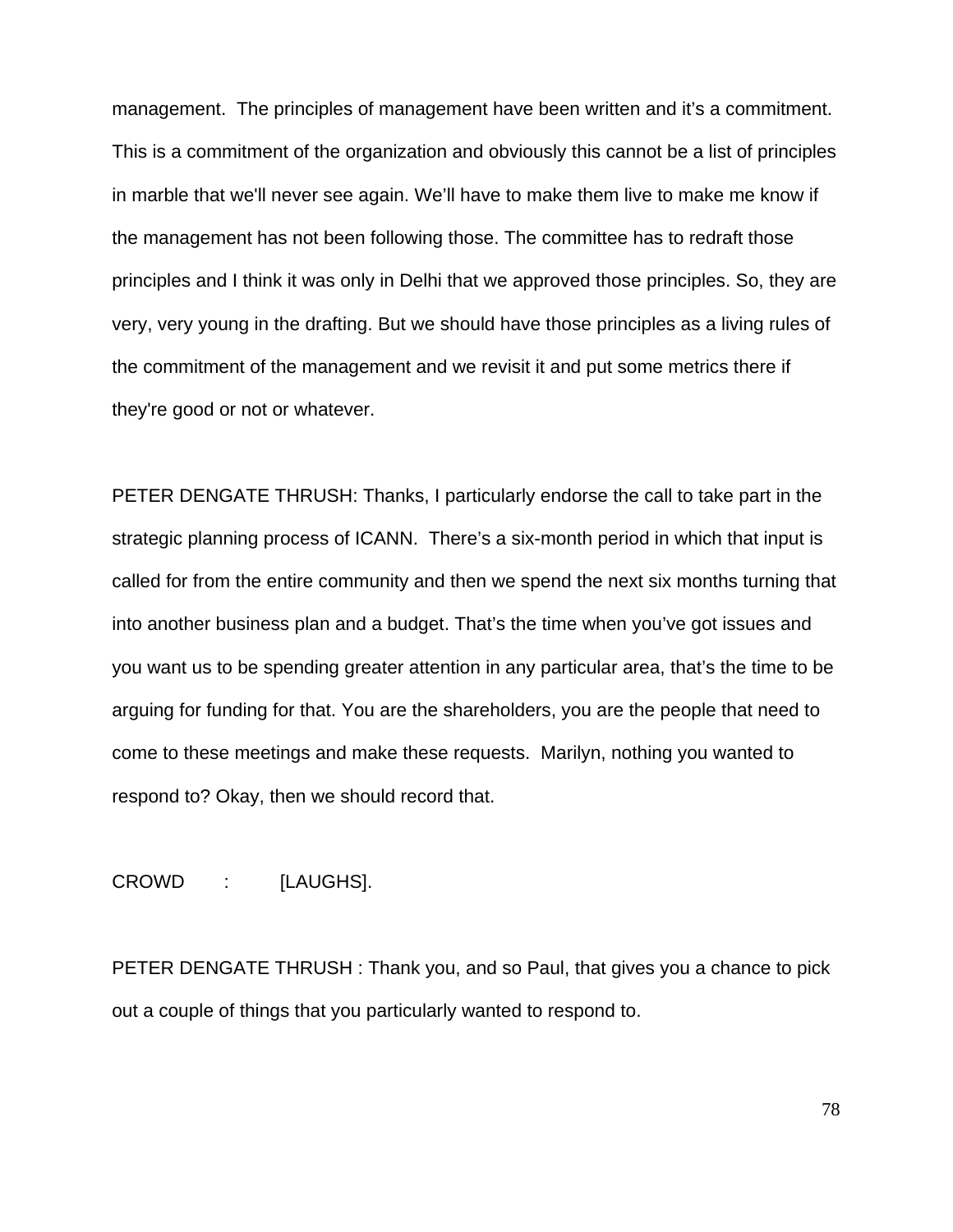PAUL TWOMEY: I'd like to respond to two somewhat operational themes that got picked up by a quite a number of questions. The first one is about issues around compliance and registrar accreditation. I'm glad Jon Nevett's coming back into the room. I think the points about the registration accreditation process are really good points to be made and it's certainly worth looking into the actual mechanisms for accrediting. I can say that one of the things I'm particularly concerned about and we are staffing for is an expectation that we will increasingly have registrars and others who are not from OECD countries or western countries, or whatever example you want to use.

A key part of that is going to be about ensuring ethnic and linguistic mix in the staff and a cultural engagement with people, so they understand what their obligations are. The part of the world that Peter and I come from, we understand that contract enforcement can be a little different, because there are different cultural perspectives about what contracts equal. And therefore that's a key part that factors into registrar accreditation processes, because as you know, that's an important point of actually saying quite clearly, here's the high jump bar. And maybe we should look at that high jump bar, the issue of notification of abuse. I think it's fairly open and we're fairly clear, but we're not getting the message out enough. We'll keep reinforcing that about how to give us notice about abuse, so that things can be investigated. I think also on the review process on the registrar accreditation agreement, we are at one stage and there's a draft of a discussion took place, which is up now for comment.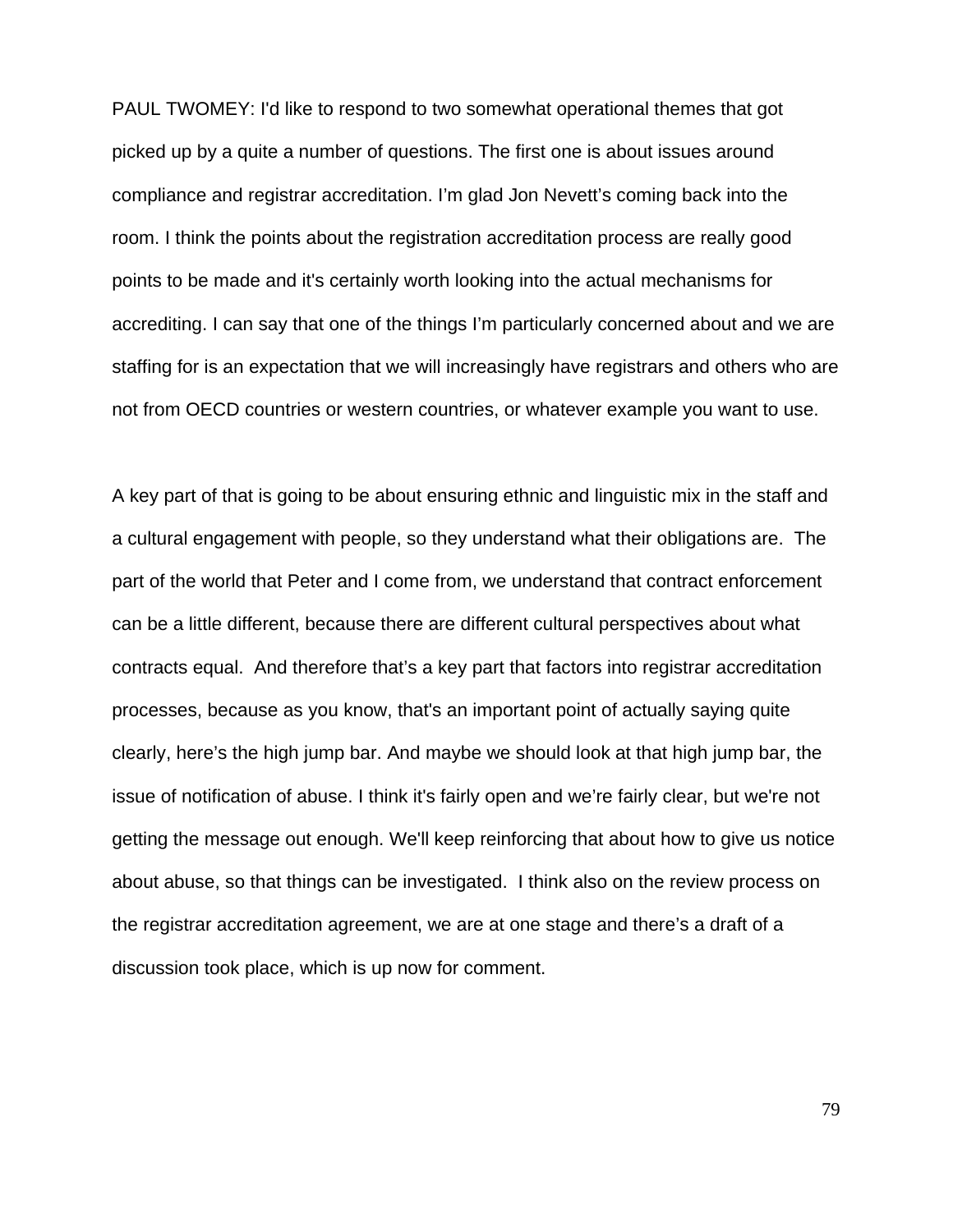It's important that we also flag broadly where we're trying to go with that discussion and that might be a question of trenches. I mean we may be getting something now, then saying okay, we've achieved that what we need in three other areas we need to work on, let's spend the next twelve months working on these three other areas. The idea of maintaining a road map for those sort of things we think are really important to include and things like the registrar accreditation agreement is important. And keeping a dialogue so that we actually see and that we try to solidify those things that are achieved in discussion. People might be aware that if you're trying to change a thousand contracts that are not at their expiry date, you just can't simply unilaterally change this clause. It doesn't work that way. So you actually have to get a thousand parties to agree that they're going to change even though it's not the expiry date of the contract.

So, we want to try to take that step by step. The other thing, Chairman, that I would just make a note about. We potentially are at an unfortunate timing with the new gTLD process, for the purposes of this discussion. We expect to have the application process started at the end of the second quarter next year (2009). One of the key instruments, of course, around the whole implementation process is the RFP process. We have not yet had a chance to put the first draft of that out for discussion. That will come out shortly before Cairo. We expect to take months of discussion around the practical implementation issues. A lot of the issues raised by the intellectual property interests today need to be heard again and discussed, and specifically seen in the context of this draft implementation program. So it's not necessarily a question of these things of being